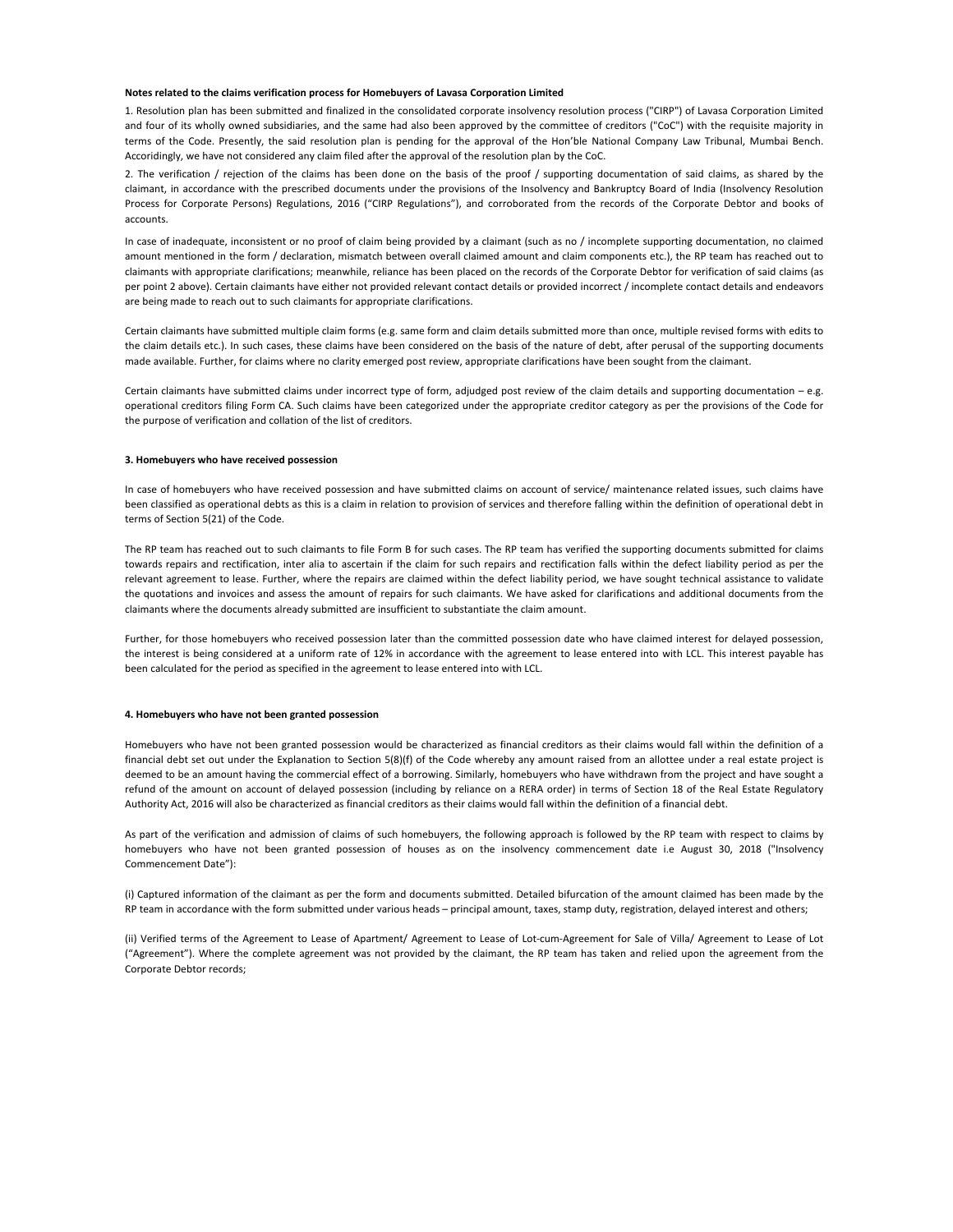(iii) Checked the payment receipts for the purpose of verifying the amount received from the homebuyer. The Agreement value and amount received from the claimant is also reconciled with the records of the Corporate Debtor;

(iv) The delayed interest is calculated in terms of Clause 9.1 and 9.3 of the standard Agreement executed between Lavasa and individual homebuyers, which states that if there is a delay exceeding 3 (three) months in handing over possession for the reasons solely attributable to Lavasa, then in such an event Lavasa will pay interest for the period commencing from the date of expiry of the said period of 3 (months) till the date of handing over possession of the said Apartment to the customer. Clause 9.1 of the Agreement specifies the period within which possession is to be given to a customer. Delayed interest has been calculated by the RP team by considering a uniform rate of 12% p.a. to avoid any complexity arising on account of the computation of the interest rate based on the fluctuating cash credit rate. Thus, interest is calculated at the rate of 12% p.a. from promised possession date (24/30 months) as mentioned in Clause 9.1 of the Agreement up to Insolvency Commencement Date. Where the Agreements are not registered but allotment letters have been given to the homebuyers by the Corporate Debtor, delayed interest is calculated @ 12% p.a. from 30 months of booking date up to Insolvency Commencement Date;

(v) The claims are admitted by the RP team only for the principal amount and delayed interest claimed by the homebuyer. In case of any discrepancy between the details of a claim, as provided by the claimant and the records of the Corporate Debtor, the RP team has primarily relied upon the records of the Corporate Debtor. Other costs like taxes, stamp duty, registration charges claimed are statutory dues which are to be paid to authorities and hence the same have not been admitted by the RP team;

(vi) Specifically in relation to homebuyers who have withdrawn from the project, details of entitlement to compensation is available with the Corporate Debtor ("Customer Report"). The Customer Report received from the Corporate Debtor contains details of the agreements including date, agreement value, promised possession date, amount received till date including taxes, stamp duty and registration charges and interest computed on the instalments made towards principal amount (including taxes, if any) by the home buyers. This report contains details for all the homebuyers. RP team has also validated interest amounts reflecting in the Customer Report on test check basis to verify the accuracy and correctness of such interest amounts. This Customer Report has been made available to all resolution applicants through the virtual data room as well.

5. In terms of the provisions of the Code, homebuyers being financial creditors shall be members of the committee of creditors ("CoC"). The voting share of such homebuyers who have not been given possession in the CoC shall be in proportion to financial debt owed to such homebuyer, as a financial creditor as a percentage of the total financial debt of the Corporate Debtor in terms of Section 5(28) of the Code which defines voting share. For the purpose of calculating financial debt of a homebuyer, the principal amount (excluding taxes, stamp duty and registration charges if any) paid till the Insolvency Commencement Date and interest on the principal amount till Insolvency Commencement Date is considered.

| S. No.                  | <b>Name of claimant</b><br>(as per Agreement)              | <b>Property ID</b>               | <b>Total claim amount</b> | <b>Total claim amount admitted</b> |
|-------------------------|------------------------------------------------------------|----------------------------------|---------------------------|------------------------------------|
| $\mathbf{1}$            | Sandeep Raul                                               | MUGAHR23020102                   | 13,35,677                 | 13,35,677                          |
| $\overline{2}$          | 1 Amit Ray<br>2 Sonali Ray                                 | MUGAHR01020202                   | 49,27,257                 | 44,70,241                          |
| $\overline{\mathbf{3}}$ | Hitesh Murarka                                             | MUGAHR230S0305                   | 6,19,290                  | 6,00,250                           |
| $\overline{\mathbf{4}}$ | Vaibhay Londhe                                             | MUGAHR27020504                   | 11,01,950                 | 11,01,950                          |
| $\overline{5}$          | Babasaheb Bhosale                                          | MUGAHR03020301                   | 35,63,949                 | 35,63,949                          |
| $\mathbf 6$             | Sevak Singh                                                | MUGAHR06020202                   | 33, 39, 595               | 31,95,563                          |
| $\overline{7}$          | Nitin Rajoba                                               | MUGAHR090S0205                   | 10,75,588                 | 10,75,588                          |
| $\bf8$                  | Arun Kumar Srivastav                                       | MUGAHR200S0003                   | 6,75,750                  | 6,75,750                           |
| $\overline{9}$          | Gayatri R Thakkar<br>Geeta Thakkar                         | MUGAHR070S0503                   | 22,51,480                 | 14,19,570                          |
| 10                      | Milind Potdar, Shubahnkar Potdar & Sunanda potdar          | MUGAHR07020304                   | 21,09,485                 | 20,23,008                          |
| 11                      | Dr Mrs Sulbha Patil<br>Dr Mr Sudhakar Patil                | MUGAHR200S0305                   | 6,12,501                  | 6,12,501                           |
| 12                      | Jitendra Tiwari                                            | MUGAHR060S0504                   | 13,88,888                 | 13,88,888                          |
| 13                      | 1 Kishore Narain Kewalramani<br>2 Kavita Yadav Kewalramani | MUGAHR11030402                   | 68,47,754                 | 68,47,754                          |
| 14                      | Yogesh Vijay Shinde                                        | MUGAHR201H0201                   | 21,20,000                 | 97,003                             |
| 15                      | Rohinton Khadiwala<br>Kaiummy Pardeshi                     | MUGAHR21020002                   | 17,51,081                 | 17,51,081                          |
| 16                      | Sanjay Kondiram Ambhore                                    | MUGAHR231H0501                   | 7,98,332                  | 7,98,332                           |
| 17                      | 1 Ramkrishnan Rangnathan<br>2 Urmila Ramakrishnan          | MUGAHR06020402                   | 17,77,676                 | 17,77,676                          |
| 18                      | Sudhir Shinde                                              | MUGAHR100S0305                   | 15,66,027                 | 10,05,140                          |
| 19                      | Shankar Dattatray Gaikwad                                  | MUGAHR200S0405                   | 5,00,000                  | 4,85,013                           |
| 20                      | Phiroza Dinshaw Muncherjee                                 | MUGAHR01020401<br>MUGAHR01020402 | 96,13,482                 | 84,21,635                          |
| 21                      | Minoo Ruci Wadia<br>Jeroo Wadia                            | MUGAHR02020502                   | 35,94,300                 | 34,41,375                          |
| 22                      | Rohinton Darukhanawala & Anugrah Darukhanwala              | MUGAHR07020502                   | 39,09,284                 | 38,05,039                          |
| 23                      | Shubha Jamshed Cama                                        | MUGAHR011H0503                   | 22,07,520                 | 22,07,520                          |
| 24                      | 1. Shailesh Malekar<br>2. Deepali Malekar                  | MUGAHR060S0305                   | 19,67,891                 | 18,72,295                          |
| 25                      | 1. Rumi Khatao<br>2. Neetu Shukla                          | MUGAHR040S0204                   | 22,89,051                 | 14,56,825                          |
| 26                      | 1. Umesh Patharkar<br>2. Sonam Umesh Patharkar             | MUGAHR070S0506                   | 20,45,597                 | 14,78,045                          |
| 27                      | 1. Pratibha Mhatre<br>2. Pravin Mhatre                     | MUGAHR231H0401                   | 8,24,522                  | 8,24,522                           |
| 28                      | Sunil Harpale                                              | MUGAHR050S0105                   | 11,00,000                 | 10,53,886                          |

# **List of Financial Creditors in A Class on the basis of Claims received by RP - As on May 23, 2022**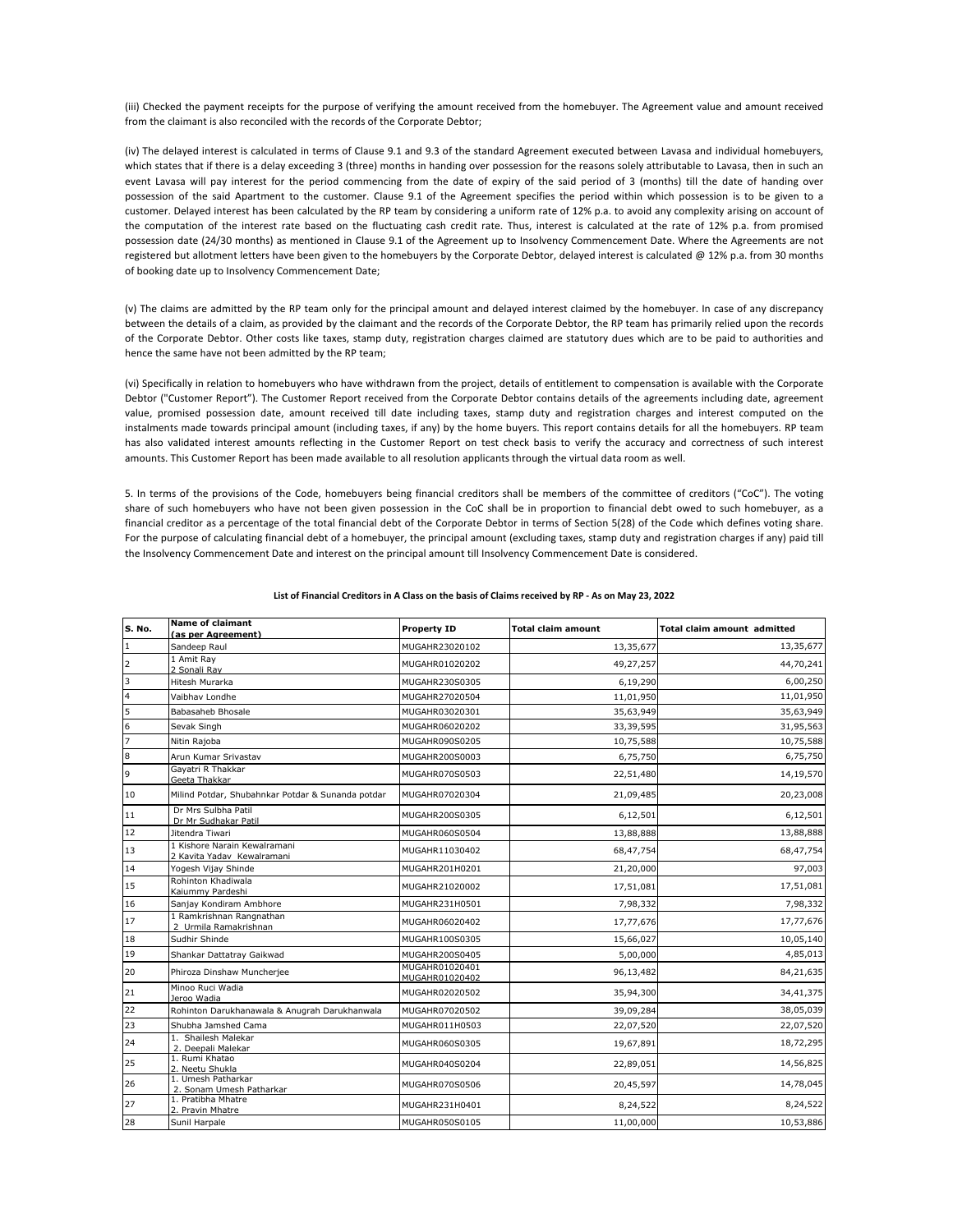| 29       | Sunil Harpale                                                      | MUGAHR050S0104                   | 12,00,000                | 11,50,888               |
|----------|--------------------------------------------------------------------|----------------------------------|--------------------------|-------------------------|
| 30       | Radhika Ghansham Gyanani                                           | MUGAHR01020102                   | 46,42,142                | 45,03,003               |
| 31       | AMEET PATEL & SONAL PATEL                                          | MUGAHR01020301                   | 44,39,882                | 44,12,132               |
| 32       | Jamshed Pesi Cama                                                  | MUGAHR01020501                   | 38,77,800                | 38,77,800               |
| 33       | Sunil B Patil                                                      | MUGAHR010S0505                   | 21,75,600                | 21,75,600               |
| 34       | 1 Hemangi Patil                                                    | MUGAHR011H0203                   | 25,64,476                | 24,99,719               |
| 35       | 2 Ranjit Patil<br>Kadambini Agrawal                                | MUGAHR02020302                   | 60,69,294                | 58,29,407               |
| 36       | 1 Subramanian Parameswaran Pallassana                              | MUGAHR02020402                   | 46,74,006                | 46,74,006               |
|          | 2 Laxmi Pallassana<br>Vizhalhuno Kotnis                            |                                  |                          |                         |
| 37       | Devendra Kotnis<br>1. Sangram Dhote                                | MUGAHR04020101                   | 71,96,455                | 51,24,990               |
| 38       | 2. Deepa Dhote                                                     | MUGAHR04020201                   | 25,93,991                | 22,19,899               |
| 39       | Harish Mehta & Sunita Mehta                                        | MUGAHR04020401                   | 61,15,957                | 46,51,395               |
| 40       | 1 Sunny Thomas<br>2 Swapna Joy                                     | MUGAHR041H0303                   | 31,16,345                | 22,02,701               |
| 41       | 1 Sushil Shah                                                      | MUGAHR05020202                   | 43,45,368                | 38,53,914               |
|          | 2 Punita Shah<br>1. Mr. Arun Ghate                                 |                                  |                          |                         |
| 42       | 2. Mrs Pratibha Ghate                                              | MUGAHR060S0205                   | 21,61,519                | 18,68,288               |
| 43       | 3. Mr. Anand Ghate<br>Shivaji Banotu                               | MUGAHR07020302                   | 32,59,712                | 30,59,712               |
| 44       | 1 Rayan Gasper                                                     |                                  |                          | 28,71,540               |
|          | 2 Rayan Princy                                                     | MUGAHR07020504                   | 28,71,540                |                         |
| 45       | Ankur Lakhiani                                                     | MUGAHR070S0303                   | 15,35,963                | 15,35,963               |
| 46       | Sameer Sadashiv Deshpande                                          | MUGAHR070S0306                   | 11,48,070                | 11,48,070               |
| 47<br>48 | Neelam Singh                                                       | MUGAHR080S0203<br>MUGAHR080S0305 | 16,17,040                | 16,17,040<br>19,67,169  |
|          | Vinay Nagaraj Upakari<br>1 Mrs. Rita Saxena                        |                                  | 26,23,099                |                         |
| 49       | 2 Justice Aryendra Kumar Saxena (Retd.)                            | MUGAHR080S0403                   | 28,96,671                | 22,11,666               |
| 50       | 1 Shantanu Sharad Parkhi<br>2 Rohit Parkhi                         | MUGAHR080S0503                   | 28,98,350                | 19,37,624               |
| 51       | 1 Dinesh Dubey                                                     | MUGAHR080S0506                   | 21,38,480                | 16,34,271               |
| 52       | 2 Minaxi N Lala<br>Madhumati Yadav                                 | MUGAHR081H0301                   | 27,84,256                | 27,00,800               |
| 53       | Pramila P Zope                                                     | MUGAHR081H0401                   |                          | 27,34,560               |
|          | Ashwini Keshkamal<br>Jayant Gyani                                  |                                  | 27,34,560                |                         |
| 54       | Mahendra Gyanchandini                                              | MUGAHR11020503                   | 48,16,692                | 47,15,227               |
| 55       | Suku Murti & Vasudev Krishnamurti                                  | MUGAHR11030303                   | 65,68,924                | 65,68,924               |
| 56       | Benjamin Swami                                                     | MUGAHR11040502                   | 1,50,77,290              | 1,50,77,290             |
| 57       | Reema Patil                                                        | MUGAHR22020304                   | 10,78,322                | 10,46,001               |
| 58       | 1. Shaileja Adhyaru<br>2. Utkarsh Adhyaru<br>3. Jatin Adhyaru      | MUGAHR220S0103                   | 10,41,360                | 9,10,350                |
|          |                                                                    |                                  |                          |                         |
| 59       | Sunita Vijay Patil                                                 | MUGAHR221H0501                   | 7,98,300                 | 7,98,299                |
| 60       | Sabu Mathew                                                        | MUGAHR24020402                   | 16,19,233                | 12,58,853               |
| 61       | Vijay Kumar Mallikarjun Maitri<br>Meera Vijaykumar Maitri          | MUGAHR240S0405                   | 7,80,026                 | 6,12,498                |
| 62       | Rupesh Vijaykumar Maitri<br>Mohsin Hasan Shaikh                    | MUGAHR27020304                   | 19,19,395                | 14,85,462               |
| 63       | Raju Namdev Kekan                                                  | MUGAHR27020404                   | 19,08,702                | 14,88,472               |
| 64       | Ujjwal Deshpande                                                   | MUGAHR220S0406                   | 3,33,690                 | 2,29,150                |
| 65       | Rupali Deepak Madane                                               | MUGAHR010S0105                   | 12,92,156                | 6,82,480                |
| 66       | Nitin Shankar Jadhav                                               | MUGAHR010S0304                   | 16,65,001                | 16,65,001               |
| 67       | Beena Nitin Jadhav<br>Samir Pandit Dusane                          | MUGAHR020S0205                   | 21,69,507                | 15,76,200               |
| 68       | 1 Anil Nair                                                        | MUGAHR020S0405                   | 17,09,401                | 17,09,401               |
| 69       | 2 Beena Anil                                                       |                                  |                          | 15,08,930               |
|          | Virendra G Prabhudesai<br>Gauri Keskar                             | MUGAHR020S0504                   | 17,25,906                |                         |
| 70       | Pradeep Negi                                                       | MUGAHR021H0403                   | 27,68,160                | 27,68,160               |
| 71       | Kalyan Nitya Rajan Chowdhary                                       | MUGAHR03020501                   | 30,14,311                | 28,76,738               |
| 72       | Aparna Vinoba Kakade                                               | MUGAHR04020102                   | 42,55,625                | 39,40,127               |
| 73       | SUBHENDU SUNDAR HAZRA<br>Jitendra Vitthal Chaudhari                | MUGAHR21020204                   | 10,46,000                | 10,46,000               |
| 74       | Mamta Jitendra Chaudhari                                           | MUGAHR040S0304                   | 24,63,703                | 19,52,614               |
| 75       | Mangesh Y Chavan                                                   | MUGAHR020S0204                   | 18,37,284                | 16,65,001               |
| 76       | MUKUND YASHWANT CHINDHADE<br>DEEPTI MUKUND CHINDHADE               | MUGAHR100S0205                   | 10,06,935                | 6,26,337                |
| 77       | Lalita Bedmutha                                                    | BHNZWDSKCD0086                   | 6,21,000                 | 6,21,000                |
| 78       | Amira Bhargava                                                     | DASZWSSK3U0092                   | 1,59,35,159              | 1,50,20,407             |
| 79       | 1 Armaan Mirchandani<br>2 Rahul Mirchandani<br>3 Nitya Mirchandani | BHNZWDSKCD0100                   | 6,57,014                 | 6,57,014                |
| 80       | Promod Kasat                                                       | DASZTSNP3U0108                   | 11,00,000                | 11,00,000               |
| 81       | 1 Mridul Mehta                                                     | DASZTSNP3U0058                   | 9,91,558                 | 9,91,558                |
|          | 2 Ketaki Mehta<br>1 Suresh Mehta                                   |                                  |                          |                         |
| 82       | 2 Asha Mehta<br>1 Anad Dalal                                       | DASZWSSK3U0034                   | 31,00,000                | 31,00,000               |
| 83       | 2 Rahul Dalal                                                      | DASZPSSKCD0020                   | 1,73,34,949              | 1,27,80,940             |
| 84<br>85 | Vikas Shah<br>1 Anand Dalal                                        | BHNZFSSKCD0062<br>DASZPSSKCD0022 | 10,32,914<br>1,48,17,245 | 6,41,688<br>1,19,57,710 |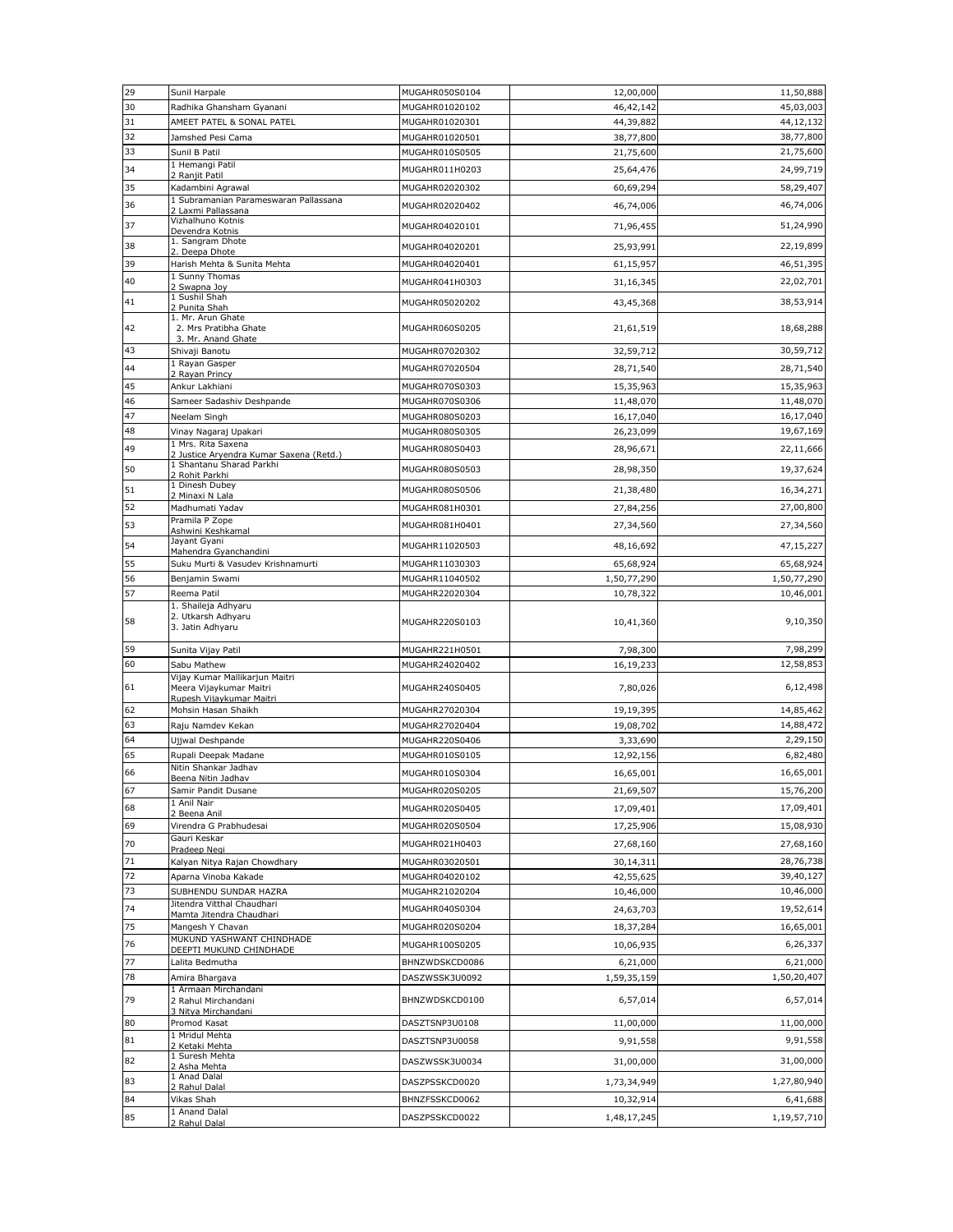| 86         | 1 Kanta Kishore Jagasia<br>2 Kishore Rupchand Jagasia                                        | DASZWSSK3U0036                   | 31,00,000                | 21,00,000              |
|------------|----------------------------------------------------------------------------------------------|----------------------------------|--------------------------|------------------------|
| 87         | Mukesh Rathi                                                                                 | DASZVSNP2D0062                   | 58,91,745                | 56,35,532              |
| 88         | Shalini Rajiv Seth                                                                           | DASZVSNP2D0070                   | 53,40,378                | 47,91,226              |
| 89         | Preeti Yardi                                                                                 | DASZTSNP3U0044                   | 16,00,000                | 11,00,000              |
| 90         | Manishi Santvana kansal                                                                      | DASZHTPK3U0113                   | 1,04,61,435              | 68,30,719              |
| 91         | Doshi Motors Private Limited                                                                 | DASZTSNP3U0122                   | 22,50,000                | 11,00,000              |
| 92         | Amita Jhaveri<br>Nimish Jhaveri                                                              | DASZWRXXXD0010                   | 1,50,00,000              | 26,50,000              |
| 93         | Satishchandra Shantilal Doshi<br>Hitesh Satishchandra Doshi<br>Pratiksha Satishchandra Doshi | DASZPTPK6D0019                   | 1,75,27,578              | 1,43,38,397            |
| 94         | Sushil Lakhani                                                                               | DASZDRSK4D0079                   | 42,69,114                | 42,69,114              |
| 95         | 2. Shalini Kokal                                                                             | DASZTSNP3U0042                   | 1,07,75,097              | 58,42,400              |
| 96         | 1. Jaikrishan Lalchand Kokal<br>Manohar Kumar                                                | DASZWSPK3U0132                   | 47,31,450                | 47,31,450              |
| 97         | Interarch Building Products Pvt. Ltd.                                                        | DASZPSSKCD0026                   | 1,20,00,184              | 1,20,00,000            |
| 98         | 2.<br>1. Ketan Apte                                                                          | DASZPTSK3U0050                   | 1,50,75,030              | 98,62,525              |
|            | Jayashree Apte<br>1 Sandhya A Khode                                                          |                                  |                          |                        |
| 99         | 2 Varsha N khode                                                                             | DASZTSNP3U0048                   | 98,34,770                | 98,34,770              |
| 100        | Ajay kangralker                                                                              | BHNZWDSKCD0080                   | 32,31,066                | 32,31,066              |
| 101        | Wig Brothers Projects Pvt. Ltd.                                                              | DASZHSNP3U0009                   | 2,17,43,340              | 1,48,55,745            |
| 102<br>103 | ROHIT KHANDELWAL                                                                             | DASZHTPK4D0038                   | 45,00,000                | 45,00,000<br>45,00,000 |
| 104        | Shalini Takyar<br>S.K Khandelwal                                                             | DASZHTPK4D0040<br>DASZHTPK4D0042 | 45,00,000<br>45,00,000   | 45,00,000              |
| 105        | Ashutosh Dixit                                                                               | DASZPSSKCD0024                   | 1,20,00,197              | 1,20,00,197            |
| 106        | Namrata Rana Sandhir                                                                         | DASZWSSK3U0090                   | 71,36,520                | 71,36,520              |
| 107        | Sanjay Amrutlal Desai                                                                        | DASZWSSK4D0005                   | 31,00,000                | 29,73,362              |
|            | Heena Sanjay Desai                                                                           | DASZWSSK4D0135                   |                          |                        |
| 108<br>109 | Shalini Takyar                                                                               |                                  | 89,51,267                | 85,06,199<br>8,79,060  |
| 110        | ANUJ SINHA<br>Ketan C Sheth                                                                  | DASZVSNP2D0072<br>DASAVV020S0408 | 8,79,060<br>59,32,080    | 19,03,109              |
| 111        | Utkarsh Nishikant Chitnis                                                                    | DASBHSNP3U0129                   | 97,24,500                | 97,24,500              |
| 112        | <b>Clifton Gonsalves</b>                                                                     | DASBHISK1U0220                   | 2,58,60,000              | 2,11,12,357            |
| 113        | Nitin Patel                                                                                  | DASBPTSK3U0016                   | 1,15,47,227              | 1,10,37,600            |
| 114        | Arbind Maheshwari                                                                            | DASBWSSK2D0061                   | 1,59,65,115              | 1,49,76,031            |
| 115        | Renu Kapoor & Raman Suri                                                                     | DASBHISK5U0100                   | 1,98,12,138              | 1,77,89,026            |
| 116        | Pritam Doshi                                                                                 | DASBDRSK4D0081                   | 83,36,450                | 77,38,177              |
| 117        | 1 Kunjlata R Dalal<br>2 Ramchandra L Dalal                                                   | DASBVCPK4D0011                   | 2,95,77,103              | 2,91,71,732            |
| 118        | 3. Rahul Dala<br>Phoneshop Telecom (India) Pvt Ltd                                           | DASBWCSK4D0021                   | 1,87,23,384              | 1,14,60,053            |
| 119        | Preeth Padmanabhan                                                                           | DASBPTSK3U0026                   | 2,32,68,787              | 2,16,73,118            |
| 120        | 1 Shipa Hemant Kenia                                                                         | DASBVSNP2D0064                   | 50,62,632                | 23,51,739              |
| 121        | 2 Hemant Kenia<br>Vinita Krishnaji Tapaskar                                                  | DASBWSSK2D0029                   | 79,58,529                | 79,58,529              |
| 122        | 1 Neramplackel Thomas Mathews                                                                | DASBHISK5U0196                   | 1,36,18,447              | 1,33,09,982            |
|            | 2 Meena Mathews<br>1 Rishi Kumar Jain                                                        |                                  |                          |                        |
| 123        | 2 Archana Jain<br>Dipti Pandit                                                               | DASBPTSK3U0020                   | 1,03,89,804              | 1,03,89,804            |
| 124        | Nikhil Pandit                                                                                | DASBHSNP4D0134                   | 1,56,40,460              | 1,37,85,696            |
| 125        | Priti Amol Kekre                                                                             | DASBPTSK1U0040                   | 2,42,38,836              | 2,05,47,106            |
| 126        | Supal Gandhi<br>DIPIN RAO                                                                    | DASBPTSK1U0010                   | 1,48,37,760              | 1,45,41,908            |
| 127        | Gopal Kundandas Khiatani                                                                     | DASBHISK2D0041                   | 1,52,16,113              | 1,48,88,654            |
| 128        | Punam Sharmah<br>Sunjae Sharmah                                                              | DASBHISK4D0055                   | 1,20,28,831              | 1,13,74,849            |
| 129        | Raj Infrastructure Development (India) Pvt. Ltd                                              | DASBHISK4D0061                   | 1,05,31,956              | 98,20,366              |
| 130        | Ashish Mahendra Jain                                                                         | DASBHINP3U0023                   | 1,11,54,000              | 1,10,81,373            |
| 131        | Ajay Rastogi                                                                                 | DASBSSPK1U0033                   | 1,91,70,774              | 1,54,51,649            |
| 132        | Rakesh Malani                                                                                | DASBHTPK4D0124                   | 2,18,85,861              | 2,10,57,816            |
| 133        | J.K. Cement Limited                                                                          | DASBPTPK6D0021                   | 1,36,86,414              | 1,10,55,237            |
| 134        | Manish Chapekar                                                                              | DASBFCPK2D0003                   | 1,86,80,515              | 1,82,49,767            |
| 135        | Devinder Kishore and Rukshna Kapadia                                                         | DASBDRPK2D0136                   | 1,07,75,600              | 1,07,75,600            |
| 136<br>137 | Embassy Silicones (I) Private Ltd                                                            | DASBFCPK2D0001                   | 2,38,44,239              | 1,57,45,551            |
| 138        | Heritage Agro Products Pvt Ltd<br>Abhijit Vilas Munot                                        | DASBWSSK4D0051<br>DASBVSPK8D0042 | 93,37,263                | 93,37,263<br>66,51,149 |
| 139        | Arunesh Ramnath Prasad                                                                       | DASBHSNP3U0137                   | 68,16,018<br>1,58,78,616 | 1,56,05,929            |
|            | Rajiv Chaturvedi                                                                             |                                  |                          |                        |
| 140        | Deepali Chaturvedi                                                                           | DASBPTSK1U0008                   | 99,50,721                | 91,37,654              |
| 141        | <b>GNK Family Trust</b>                                                                      | DASBWSSK4D0053                   | 1,56,93,149              | 1,48,99,526            |
| 142        | M/S Unique Delta Force Security Pvt Ltd<br>1. Dhimant Vyas                                   | DASBHSNP3U0127                   | 2,72,97,858              | 1,67,97,658            |
| 143        | 2. Flona Vyas                                                                                | DASBPTSK3U0052                   | 1,45,93,591              | 1,36,55,520            |
| 144        | Yuvraj Malothra                                                                              | DASBHCNP4D0028                   | 97,65,766                | 97,65,766              |
| 145        | GB Rubber Products                                                                           | DASBPSSKCD0016                   | 2,20,40,467              | 70,28,090              |
| 146        | Ananjan Mitter                                                                               | DASBVCPK2D0001                   | 3,29,80,148              | 2,98,14,484            |
| 147        | Neptunus Power Plant Services Pvt. Ltd.                                                      | DASBPSPKCD0028                   | 1,02,36,415              | 79,58,513              |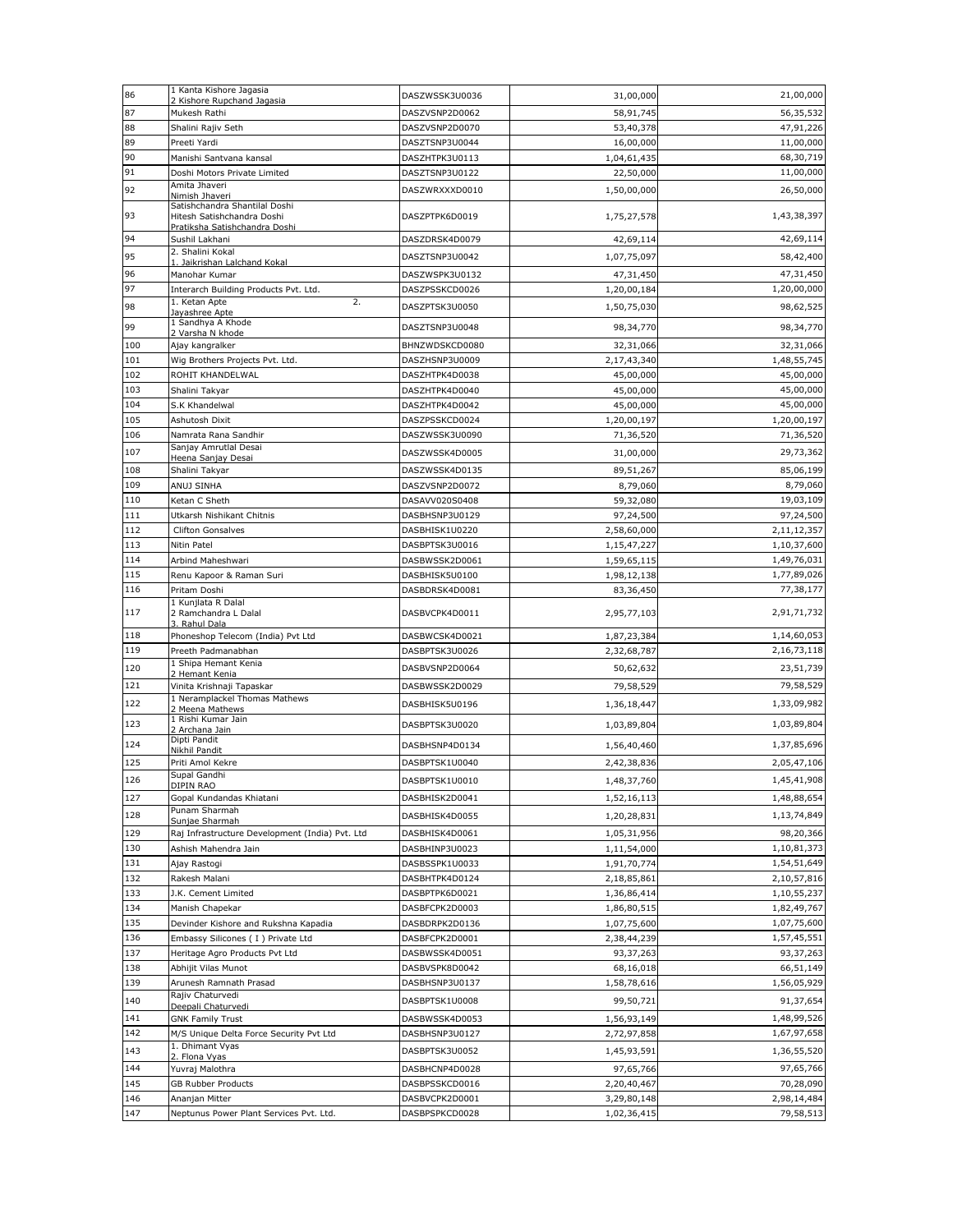| 148        | Anjani Parekh                                     | DASBWSSK2D0047                   | 1,40,22,112                | 1,40,22,112                |
|------------|---------------------------------------------------|----------------------------------|----------------------------|----------------------------|
| 149        | Ganga Shirish Sangle                              | DASBHTPK3U0099                   | 1,58,96,367                | 1,54,19,601                |
| 150        | Vikram Mahurkar                                   | DASBSSPK1U0019                   | 1,67,52,000                | 1,60,51,238                |
| 151        | 1 Ramakant Mahadeo Mulay<br>2 Siddhi R Mulay      | DASBHISK2D0127                   | 1,29,86,000                | 1,16,62,356                |
| 152        | Vidyut Shah<br>Susie Shah                         | DASBHISK4D0133                   | 1,49,53,940                | 1,04,36,970                |
| 153        | Rohit Shah                                        | DASBHISK5U0104                   | 2,57,94,413                | 2,27,32,696                |
| 154        | Ajay Parekh                                       | DASBPSPK2D0032                   | 45,85,254                  | 44,74,001                  |
| 155        | Rahul Dhruv                                       | DASBPTPK6D0025                   | 1,60,31,248                | 1,53,35,004                |
| 156        | Udai Kunzru                                       | DASBVCPK4D0003                   | 3,72,65,844                | 2,56,11,844                |
| 157        | Rashmi Kunzru<br>Dhoot Industrial Finance Limied  | DASBWSSK2D0057                   | 70,97,586                  | 64,70,817                  |
| 158        | Ram Gandhi                                        | DASBWSSK4D0055                   | 82,82,659                  | 75,71,027                  |
| 159        | Bharati Gandhi<br>Easwar Laxminarayanan Taruvai   | DASBPTSK3U0018                   | 1,05,53,742                | 1,01,34,462                |
| 160        | Shobhit Mishra                                    | DASBPTSK1U0038                   | 1,79,25,480                | 1,79,25,480                |
| 161        | Prakash Bhalekar                                  | DASBPTSK1U0042                   | 2,49,61,915                | 1,89,70,497                |
| 162        | Annapurna Bhalekar<br>Gobind Tirathdas Lalwani    | DASBVSNP1U0093                   | 0                          | 0                          |
|            | Karishma Gobind Lalwani                           |                                  |                            |                            |
| 163<br>164 | Manohar Damecha<br>Vikram Sandhu                  | DASBHSNP4D0188<br>DASBPTSK3U0032 | 2,28,76,297<br>2,00,35,806 | 1,68,83,469<br>1,97,69,861 |
|            | 1 Vivek Tatke                                     |                                  |                            |                            |
| 165        | 2 Madhavi Tatke<br>1 Sunil Krishnaji kate         | DASBPTSK1U0036                   | 1,26,31,621                | 1,21,24,650                |
| 166        | 2 Shruti S kate                                   | DASBHTPK3U0105                   | 1,80,00,000                | 1,76,08,050                |
| 167        | Wish Investrade Pvt Ltd                           | DASBHISK5U0222                   | 1,28,88,902                | 1,18,91,585                |
| 168        | Vivek Sarin<br>Syed Saba Karim                    | DASBHTPK3U0093<br>DASABV010S0502 | 1,74,55,363                | 1,74,55,051                |
| 169        | Rashmi Saba                                       | DASABV010S0402                   | 36, 37, 372                | 31,74,022                  |
| 170        | Nine Plus Infrastructure Private Limited          | DASALV08020306                   | 32,65,481                  | 30,70,978                  |
| 171        | Satish Chandra Gaur                               | DASABV02020303                   | 14,66,201                  | 10,59,960                  |
| 172        | 1 Jayesh Shah<br>2 Ushma Shah                     | DASABV01020504                   | 24,52,450                  | 24,52,450                  |
|            | 3 Utsa Shah<br>1 Miti Gandhi                      |                                  |                            |                            |
| 173        | 2 Ravin Gandhi                                    | DASABV01020404                   | 22,77,275                  | 22,77,275                  |
| 174        | 3 Aparna Gandhi<br>Imran Abbas Mazhar Imam Syed   | DASALV08010501                   | 31,28,421                  | 29,90,523                  |
| 175        | Bijal B Bakhai HUF                                | DASALV07020204                   | 46,67,767                  | 42,53,639                  |
| 176        | 1 Rohinton Sam Vasania                            | DASALV06010208                   | 18,71,727                  | 18,71,727                  |
| 177        | 2 Hema R Vasania<br>Vasim Akhtar Shaikh           | DASABV03020506                   | 42,70,485                  | 40,80,780                  |
| 178        | 1 Megha Sameer Bagade                             | DASALV06020104                   |                            | 48,99,015                  |
|            | 2 Sameer Kumar Bagade                             |                                  | 55,83,197                  |                            |
| 179        | Sharad Shripati Pawar<br>Rajan Daji Kubal         | DASABV050S0202                   | 4,36,510                   | 4,36,510                   |
| 180        | Supriya Rajan Kubal                               | DASABV04020206                   | 81,13,047                  | 29,97,825                  |
| 181        | Jitendra Tulsiani<br>1 Zubin Davar                | DASABV01020301                   | 40,67,412                  | 29,57,817                  |
| 182        | 2 Khushnuma Davar                                 | DASABV05020406                   | 19,71,977                  | 11,97,752                  |
|            | 3 Danesh Davar<br>1 Girish Panjwani               |                                  |                            |                            |
| 183        | 2 Nidhi Panjwani                                  | DASALV08020104                   | 47,37,607                  | 45,08,046                  |
| 184        | Dilip Tarachand Punjabi<br>1 Ramesh Motilal Mutha | DASABV040S0202                   | 1,44,603                   | 1,15,022                   |
| 185        | 2 Khushal Ramesh Mutha                            | DASALV06020106                   | 40,69,722                  | 39,16,730                  |
| 186        | Rita Singh                                        | DASALV07020304                   | 54,20,808                  | 46,53,904                  |
| 187        | Dilbag Singh<br>1 Vashali Gode                    | DASABV020S0302                   | 8,39,429                   | 7,14,841                   |
| 188        | 2 Avinash Gode                                    | DASABV02020506                   | 32,34,023                  | 21,62,187                  |
| 189        | 1 Vidyadhar Raghunath athare<br>2 Pramila Athare  | DASALV07020306                   | 54,85,554                  | 46,98,777                  |
| 190        | 1 Vishal Arinjay Shah<br>2 Ujwala A shah          | DASALV06010107                   | 29,23,294                  | 28,45,675                  |
| 191        | Shivaji Dashrath Dhamal                           | DASALV08020303                   | 24,19,168                  | 10,04,178                  |
| 192        | Chirag Ashok Kamdar                               | DASALV08020304                   | 55,33,360                  | 46,38,651                  |
| 193        | Manisha Chirag Kamdar                             | DASALV08010302                   | 55,33,360                  | 31,14,845                  |
| 194        | Sandeep Balooja                                   | DASALV08020406                   | 48,10,224                  | 32,79,003                  |
| 195        | Interart Creators Plumbing Services Pvt Itd       | DASALV07010101                   | 21,97,781                  | 21,94,167                  |
| 196        | Shivani Sandesh Rane<br>Sandesh Nandkumar Rane    | DASALV09020103                   | 74,16,034                  | 42,87,588                  |
| 197        | Jiju Pillai                                       | DASABV05020306                   | 10,31,313                  | 10,31,313                  |
| 198        | 1 Pramod Bajarang Sharma<br>2 Seema Pramod Sharma | DASABV030S0302                   | 25,51,349                  | 18,86,375                  |
| 199        | Millennium Engineers & Contractors Ltd            | DASALV04020108                   | 35,00,000                  | 30,92,496                  |
| 200        | Kezar Kutubuddin Jhalodwala                       | DASABV04020306                   | 11,30,093                  | 11,30,093                  |
| 201        | ASD Developers Pvt Ltd                            | DASALV08020305                   | 30,70,980                  | 30,70,980                  |
| 202        | 1 Hima Bindu Barnwal<br>2 Sanjay Barnwal          | DASABV050S0102                   | 5,45,440                   | 5,45,440                   |
| 203        | 1 Sunita Pravin Selukar<br>2 Pravin G Selukar     | DASALV06010202                   | 30,42,623                  | 28,23,770                  |
| 204        | Milind Manohar Salvi                              | DASALV07010401                   | 25,03,032                  | 25,03,032                  |
| 205        | Shradha Lebhshetwar                               | DASABV020S0202                   | 13,10,167                  | 8,45,730                   |
| 206        | Digamber Lebhshetwar                              | DASABV020S0402                   | 14,44,639                  | 9,33,827                   |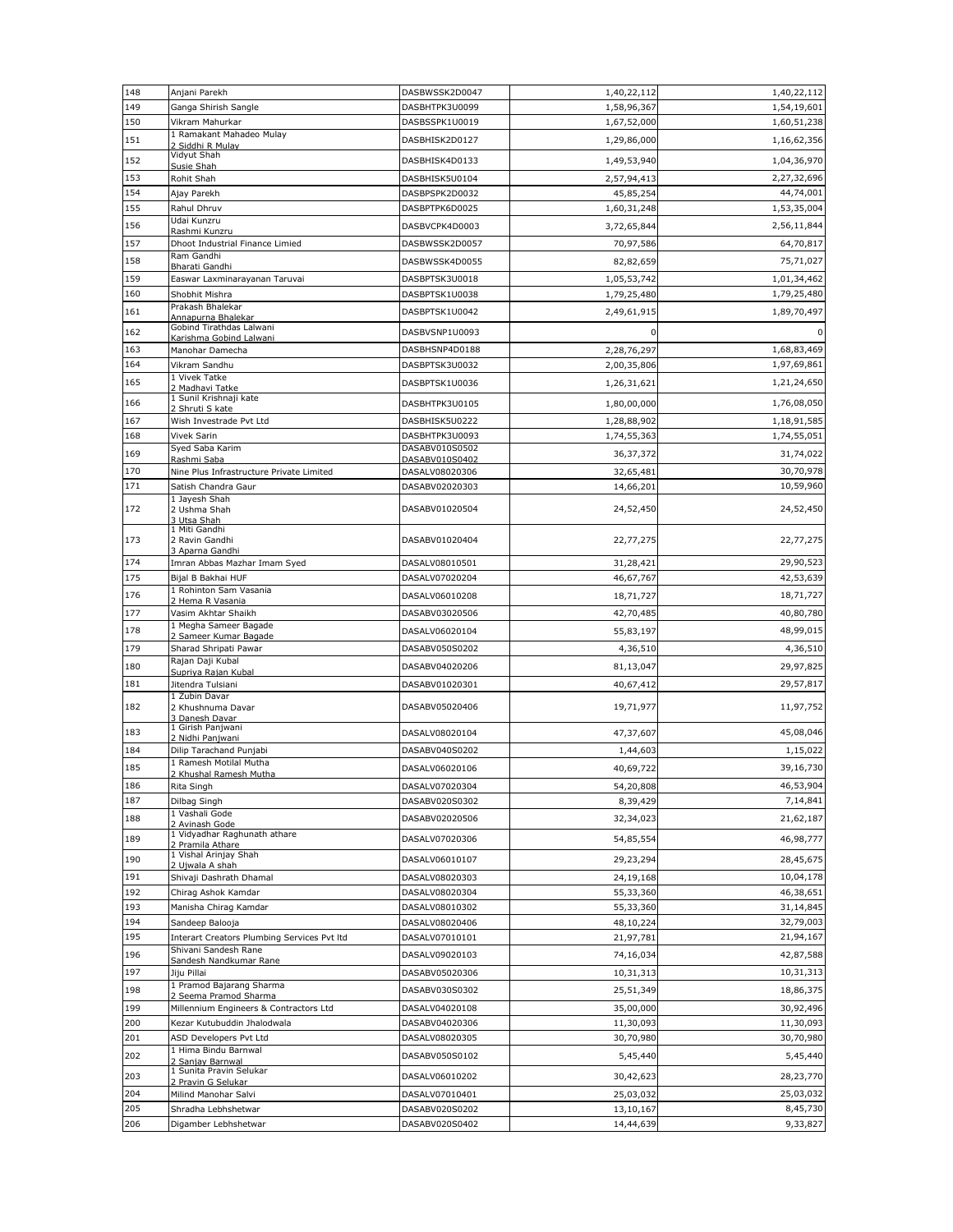| 207        | 1 Biju Rangarajan                                             | DASABV01020005                   | 72,92,809             | 42,47,629             |
|------------|---------------------------------------------------------------|----------------------------------|-----------------------|-----------------------|
| 208        | 2 Divya M v Padmanabhan<br>Arpana Vinod Bahi                  | DASALV09010502                   | 35,92,738             | 18,33,030             |
| 209        | 1 Ahmed Junaid Shareef                                        | MUGAHR22020504                   | 23,77,258             | 23,77,258             |
| 210        | 2 Maliha Junaid<br>Adhikansh Maurya                           | MUGAHR061H0303                   | 9,58,984              | 4,45,932              |
| 211        | Sudha Purandare                                               | DASABV03020505                   | 57,79,001             | 46,36,663             |
| 212        | Suriender Raizada                                             | MUGAHR06020502                   | 35,98,306             | 31,95,563             |
| 213        | 1 Kostubh Sharma                                              | MUGAHR060S0105                   | 14,15,429             | 13,52,813             |
|            | 2 Vibhuti Sharma<br>1 Jawahar Kale                            |                                  |                       |                       |
| 214        | 2 Mohan Kale<br>3 Tarka Kale<br>4 Manohar Kale                | DASALV09020106                   | 48,77,878             | 46,51,703             |
| 215        | 1 Mahesh Sheguri                                              | MUGAHR08020402                   | 14,47,976             | 12,14,439             |
| 216        | 2 Shobha Sheguri<br>Dinesh Borade                             | DASABV01020303                   | 23,23,499             | 15,97,026             |
| 217        | Shilip Singh                                                  | MUGAHR060S0505                   | 13,88,888             | 13,88,888             |
| 218        | 1 Vinod Supekar                                               | MUGAHR070S0105                   | 29,59,252             | 12,99,561             |
|            | 2 Balkrishna Supekar<br>1 Atlaf Chaughule                     |                                  |                       |                       |
| 219        | 2 Zarina Begum Atlaf Chaughle                                 | MUGAHR020S0304                   | 16,65,001             | 16,65,001             |
| 220        | 1Trupti Sirsikar,<br>2 Rajendra Sirsikar<br>3 Ronak Sirsikar  | MUGAHR20020402                   | 10,78,671             | 10,78,671             |
| 221        | Nandita M Kotwal                                              | MUGAHR210S0303                   | 12,67,000             | 9,70,026              |
| 222        | Benny Peter Fernandes                                         | MUGAHR04020502                   | 64,81,394             | 49,47,283             |
| 223        | Krishna Kumar Bhojane<br>Netraja Bhojane                      | MUGAHR260S0303                   | 9,58,512              | 9,28,200              |
| 224        | Sanjeev Sathe                                                 | MUGAHR071H0301                   | 24,66,295             | 23,75,320             |
| 225        | Vinaya Sathe<br>Sanjeev Sathe                                 | MUGAHR11030203                   | 74,14,579             | 66,30,210             |
|            | Vinaya Sathe                                                  |                                  |                       |                       |
| 226        | Ashwinee Shinde<br>Shashank Bhatt                             | MUGAHR010S0205                   | 18,42,163             | 16,65,000             |
| 227        | Navpriya Oberoi                                               | DASALV09020206                   | 32,47,859             | 28,52,065             |
| 228        | Zahira Basrai<br>Taiyab Basrai                                | MUGAHR210S0506                   | 10,43,174             | 9,89,460              |
| 229        | Nutan Lancelot Dcunha<br>Kusum Ambegaonkar<br>Lancelot Dcunha | DASALV07010308                   | 24,02,826             | 14,25,690             |
| 230        | Anima Bias                                                    | MUGAHR230S0506                   | 8,55,750              | 8,55,750              |
| 231        | Parag Navale                                                  | MUGAHR020S0505                   | 27,86,371             | 21,14,994             |
|            | Neha Navale<br>Prakash Navale                                 | MUGAHR020S0105                   |                       |                       |
| 232        | Aruna Navale                                                  |                                  | 28,04,385             | 21,29,607             |
| 233        | Ankur Jain<br>Milan H Thakrar                                 | MUGAHR03020302                   | 51,30,131             | 47,65,126             |
| 234        | Meena Milan Thakrar                                           | DASABV05020206                   | 18,82,130             | 13,15,109             |
| 235        | Nilesh Pednekar<br>Smita Sagar Bagade                         | MUGAHR230S0203                   | 6,50,250              | 6,50,250              |
| 236        | Sagar Kumar Bagade                                            | DASALV06020105                   | 56,77,114             | 50,63,940             |
| 237        | Suhas Vithal Ayachit                                          | MUGAHR010S0204                   | 18,42,163             | 16,65,000             |
| 238        | Gladys Vasani                                                 | DASABV050S0402                   | 4,88,401              | 4,88,401              |
| 239        | Niranjan Ramchandra Godbole<br>Nipun Niranjan Godbole         | DASALV08010402                   | 16,29,360             | 16,29,360             |
| 240        | Preeti Raj Choksi                                             | DASALV08010407                   | 19,42,645             | 18,33,030             |
| 241        | Raj Ranjit Choksi<br>Yashmun Engineers Limited                | DASABV03020201                   | 49,42,013             | 31,98,953             |
| 242        | Amita Sameer Joshi                                            | DASABV03020403                   | 43,76,182             | 39,17,341             |
|            | Vidula Vinayak Limaye<br>Shubadha Mitra Shaikh                |                                  |                       |                       |
| 243        | Uptal Mitra                                                   | MUGAHR070S0505                   | 11,97,183             | 11,61,300             |
| 244        | Puneet Jain                                                   | MUGAHR040S0504                   | 25,21,454             | 13,11,184             |
| 245        | Puneet Jain<br>Satish Redkar                                  | MUGAHR040S0505                   | 24,86,035             | 13,11,184             |
| 246        | Samiksha Redkar                                               | MUGAHR081H0101                   | 37,94,639             | 34,68,171             |
| 247        | Archana Thakur                                                | DASALV07010208                   | 30,40,874             | 17,60,356             |
| 248        | Puneet Jain                                                   | MUGAHR050S0504                   | 24,84,643             | 13,11,184             |
| 249        | Puneet Jain<br>Dnyadev Narayan Rankhambe                      | MUGAHR050S0505                   | 25,21,454             | 13,11,184             |
| 250        | Sachhidanand Rankhambe<br>Suraj Mathur                        | DASALV09010302                   | 48,60,584             | 30,28,668             |
| 251        | Puneet Mathur                                                 | MUGAHR210S0403                   | 27,09,016             | 8,21,452              |
| 252        | Sanjeev B Sindkigikar                                         | MUGAHR051H0503                   | 17,93,610             | 17,93,610             |
| 253        | SureshChandra Nagjibhai Rathod                                | DASALV08020405                   | 47,87,402             | 43,10,815             |
| 254        | Nishanth Sureshchandra Rathod<br>Vijay Kumar Raghotam         | MUGAHR240S0503                   | 8,97,904              | 5,20,200              |
| 255        | Sunil Saini                                                   | DASABV030S0502                   | 18,37,287             | 10,56,367             |
| 256        | sheetal Manoj lokhande                                        | MUGAHR070S0205                   | 17,78,902             |                       |
|            | manoj Mahaveer lokhande                                       |                                  |                       | 11,56,936             |
| 257<br>258 | Reema chhabada<br>RAVINDRA SINGH BHATIA                       | DASABV04020305                   | 13,10,795             | 12,66,469             |
| 259        | Paresh Sharma                                                 | DASALV08010301<br>MUGAHR230S0103 | 18,71,727<br>9,10,350 | 18,71,727<br>9,10,350 |
|            | Pankaj Shantilal Patel                                        |                                  |                       |                       |
| 260        | Shabari Pankaj Patel<br>Kishor Pathak                         | DASALV08010307                   | 19,73,362             | 19,19,713             |
| 261        | Madhuri Pathak                                                | DASALV08010401                   | 16,11,554             | 16,11,554             |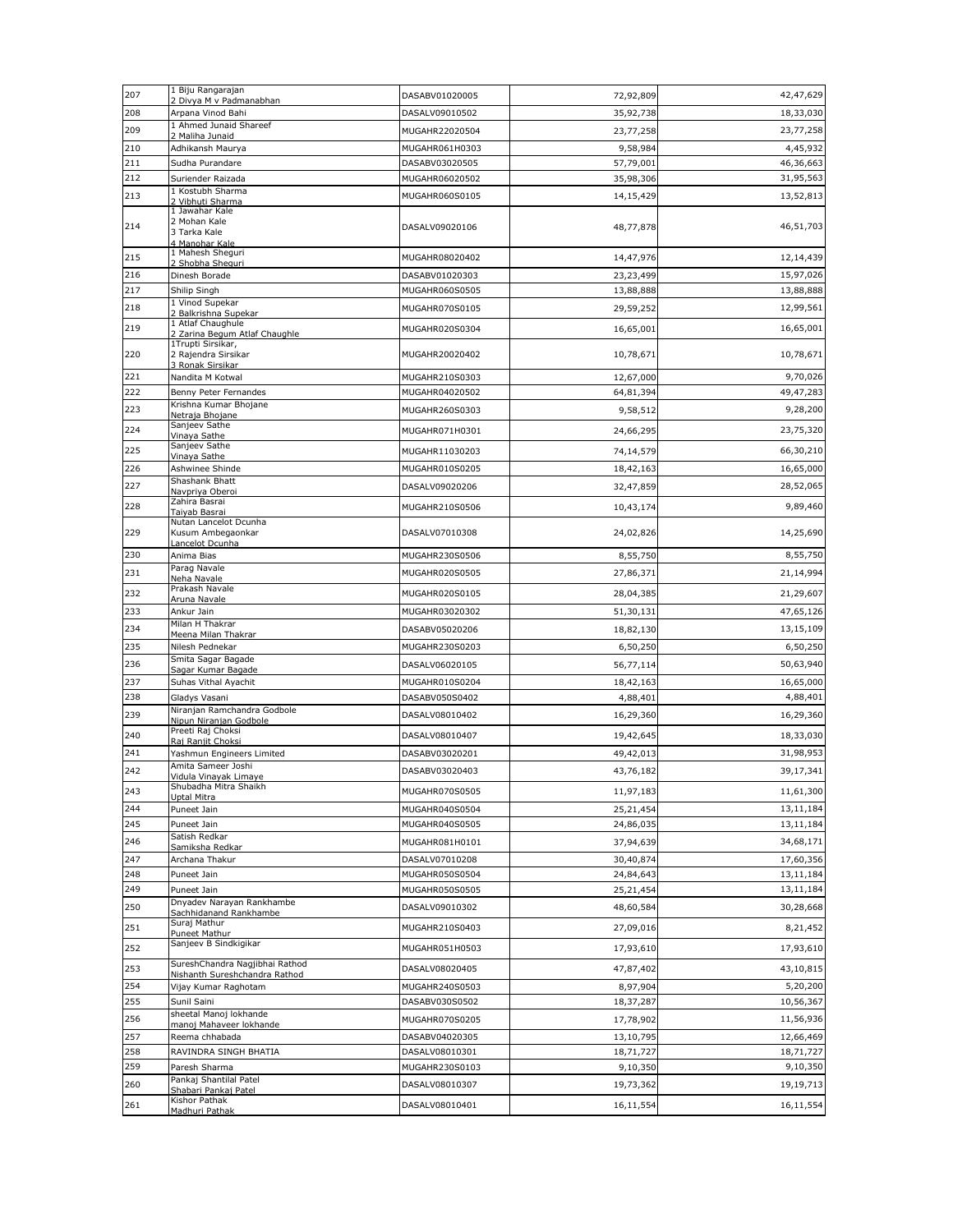| 262        | Rahul Sarpotdar                                                                | MUGAHR080S0303                   | 15,97,320              | 15,97,320              |
|------------|--------------------------------------------------------------------------------|----------------------------------|------------------------|------------------------|
| 263        | Anushka Sarpotdar<br>Fortune Landbase Pvt Ltd                                  | DASALV08020203                   | 62,73,796              | 51,44,775              |
| 264        | Vinay Kulkarni                                                                 | MUGAHR01020001                   | 77,04,428              | 54,61,433              |
| 265        | Sejal Chanchani                                                                | MUGAHR080S0206                   | 17,83,725              | 17,09,528              |
| 266        | Vinay Digambar Kulkarni                                                        | MUGAHR100S0105                   | 11,48,144              | 7,94,712               |
| 267        | Viral Jitendra Patel<br>Payal Patel                                            | DASALV09020406                   | 32,66,114              | 32,66,114              |
| 268        | Angad Singh Chandhok                                                           | MUGAHR06020001                   | 40,28,322              | 36,07,339              |
|            | Reenaa Chandhok<br>Mohan Nahar                                                 |                                  |                        |                        |
| 269        | Nikhil Nahar                                                                   | DASALV07010201                   | 33,41,261              | 27,07,148              |
| 270        | Marise Soares<br>Nathan Andrews                                                | DASALV010S0305                   | 29,10,079              | 28,08,279              |
| 271        | Balasaheb Dashrath Satras<br>Rupesh Ramesh Patil<br>Kalidas Madhusudan Thanvi  | DASALV06020203                   | 31,98,680              | 30,70,979              |
| 272        | Ravi Chamanlal Khurana<br>Anju Ravi Khurana                                    | DASALV06010207                   | 18,33,030              | 18,33,030              |
| 273        | Satish Chopra                                                                  | MUGAHR071H0501                   | 21,85,708              | 19,12,604              |
|            | Naintara Chopra<br>Satishchandra S Doshi                                       |                                  |                        |                        |
| 274        | Hitesh Satishchandra Doshi                                                     | MUGAHR06020101                   | 45,12,687              | 45,12,687              |
| 275        | Balakrishna Supekar<br>Vinod Supekar                                           | MUGAHR070S0003                   | 38,36,680              | 15,50,440              |
| 276        | Deba Prasad Subudhi<br>Prativa Manjari Subudhi                                 | DASABV01020406                   | 25,71,227              | 19,36,204              |
| 277        | Varsha Talreja                                                                 | MUGAHR02020002                   | 45,02,803              | 45,02,803              |
| 278        | Mahesh Talreja<br>Madhura N.Tapare                                             | MUGAHR20020504                   | 19,29,416              | 19,29,416              |
| 279        | Devendra Kumar                                                                 | MUGAHR04020001                   | 38,82,134              | 38,82,134              |
| 280        | RADHA LAKKASHETTI & VIKAS LAKKASHETTI                                          | MUGAHR041H0103                   | 29,26,873              | 26,16,985              |
| 281        | Shrikant B. Bhansali & Gitaben S. Bhansali & Gaurang                           | DASABV03020406                   | 41,91,770              | 40,62,150              |
|            | S. Bhansali & Devang S. Bhansali<br>Devang S. Bhansali & Gaurang S. Bhansali & |                                  |                        |                        |
| 282        | Rinkuben Gaurang Bhansali & Darshiben Deang<br>Bhansali                        | MUGAHR23020402                   | 18,52,419              | 17,93,837              |
| 283        | Pravinkumar Sonavane & Sujata Sonavane                                         | DASABV05020305                   | 10,43,120              | 10,43,120              |
| 284        | Usha Padmesh Raghupathi & Padmesh Raghupathi                                   | MUGAHR07020402                   | 58,87,962              | 47,90,711              |
| 285        | Usha Padmesh Raghupathi & Padmesh Raghupathi                                   | MUGAHR070S0403                   | 20,25,199              | 16,27,889              |
| 286        | NUTAN CHIMANLAL SHROFF & MANOJ SHROFF                                          | DASALV09020203                   | 41,75,820              | 41,75,820              |
| 287        | Satwashila Tanaji Khilare & Tanaji B. Khilare                                  | DASALV07010301                   | 29,55,080              | 27,49,467              |
| 288<br>289 | S Ravi Shankar<br>Kriti Maroli                                                 | DASABV05020403                   | 9,96,792               | 9,66,913<br>7,14,469   |
| 290        | Madhu Sarkar & Amit Sarkar                                                     | DASABV040S0302<br>MUGAHR24020404 | 9,03,540<br>25,30,800  | 19,93,468              |
| 291        | Aditya Ashok Raut                                                              | MUGAHR210S0503                   | 6,84,307               | 6,84,307               |
| 292        | Bharati Hitesh Koli & Hitesh Gorakhnath Koli                                   | MUGAHR201H0301                   | 17,44,937              | 10,43,400              |
| 293        | Yogesh Ramesh Shah                                                             | DASALV06010101                   | 29,85,685              | 28,66,802              |
| 294        | Popat Bhai Chaudhary                                                           | MUGAHR20020302                   | 25,00,000              | 25,00,000              |
| 295        | Prarthana P. Puranik & Prashant V. Puranik                                     | MUGAHR06020302                   | 60,61,694              | 49,54,549              |
| 296        | Chandrashekhar V. Mantri                                                       | MUGAHR071H0201                   | 20,00,280              | 20,00,280              |
| 297        | Jayprakash Chavan & Suvarna Chavan                                             | MUGAHR060S0204                   | 27,24,291              | 17,86,454              |
| 298        | Sushma Satish Zaveri & Satish Zaveri                                           | DASALV07010207                   | 16,98,808              | 16,29,360              |
| 299        | Harshwardhan Lokhande                                                          | MUGAHR030S0104                   | 27,97,058              | 19,48,780              |
| 300        | Jyoti Kumar Verma                                                              | MUGAHR080S0406                   | 27,45,442              | 19,08,759              |
| 301<br>302 | Sayaji Ramrao Nikam<br>Shantanu Tilloo                                         | DASALV09020404<br>MUGAHR01020101 | 56,85,088<br>69,31,928 | 40,79,901<br>58,59,500 |
| 303        | Kaizen Enterprises Pvt. Ltd                                                    | MUGAHR08020304                   | 37,90,890              | 33,02,961              |
| 304        | 1 Manju Bisht                                                                  |                                  |                        | 18,33,176              |
|            | 2 Anukampa Rawat<br>Sandeep Priyanath Kaushik                                  | DASALV06010201                   | 18,33,176              |                        |
| 305<br>306 | Santosh Shrishrimal & Pritam Shrishrimal                                       | DASALV09020306<br>MUGAHR040S0105 | 76,38,912              | 71,76,919<br>14,56,875 |
| 307        | Alka Kumar                                                                     | MUGAHR11030202                   | 16,27,606<br>65,90,798 | 65,90,798              |
| 308        | 1 Nikhil Vilas Wagh                                                            |                                  |                        | 14,25,690              |
|            | 2 Sarika Nikahil Wagh                                                          | DASALV07010302                   | 20,36,700              |                        |
| 309<br>310 | Jaydeep KisanraoPote<br>Yogesh Shrinivas Shirole                               | MUGAHR11030103<br>MUGAHR040S0404 | 91,58,129<br>16,89,976 | 77,77,138<br>16,89,976 |
| 311        | Sanjay Deshpande                                                               | MUGAHR030S0505                   | 29,61,169              | 20,38,612              |
| 312        | 1. Ajitkumar Raghuttamdas Dumane                                               |                                  |                        | 45,45,579              |
|            | 2. Sunetra Ajitkumar Dumane                                                    | MUGAHR05020402                   | 79,36,938              |                        |
| 313<br>314 | Sangeetha Sood<br>Jaimala Darshan Kale                                         | MUGAHR05020502<br>MUGAHR050S0305 | 62,32,725<br>13,52,813 | 52,34,770<br>13,52,813 |
| 315        | Sushma Singh                                                                   | MUGAHR080S0306                   | 32,34,600              | 15,50,640              |
| 316        | 1. Harneet Kaur Sahani                                                         | MUGAHR06020002                   |                        | 36,58,690              |
|            | 2. Harcharanjeet Singh Sahani<br>1. Nitin R. Gaikwad                           | DASALV08010208                   | 40,84,029              |                        |
| 317        | 2. Ramesh P. Gaikwad                                                           | DASPML01010035                   | 43,85,574              | 34,17,209              |
| 318        | Ashok Ganeshmal Mutha                                                          | DASALV09010201                   | 28,65,901              | 22,87,009              |
| 319        | 1. Rajendraprasad Ramnagina Singh<br>2. Renu Rajendraprasad Singh              | DASALV07020104                   | 54,64,698              | 20,09,006              |
| 320        | 1. Goraksh Vitthal Bhor 2. Tejal Goraksh Bhor                                  | DASALV08020103                   | 58,56,777              | 34,46,495              |
| 321        | Ratanchand Kanchinkoti                                                         | MUGAHR080S0103                   | 29,18,548              | 20,29,053              |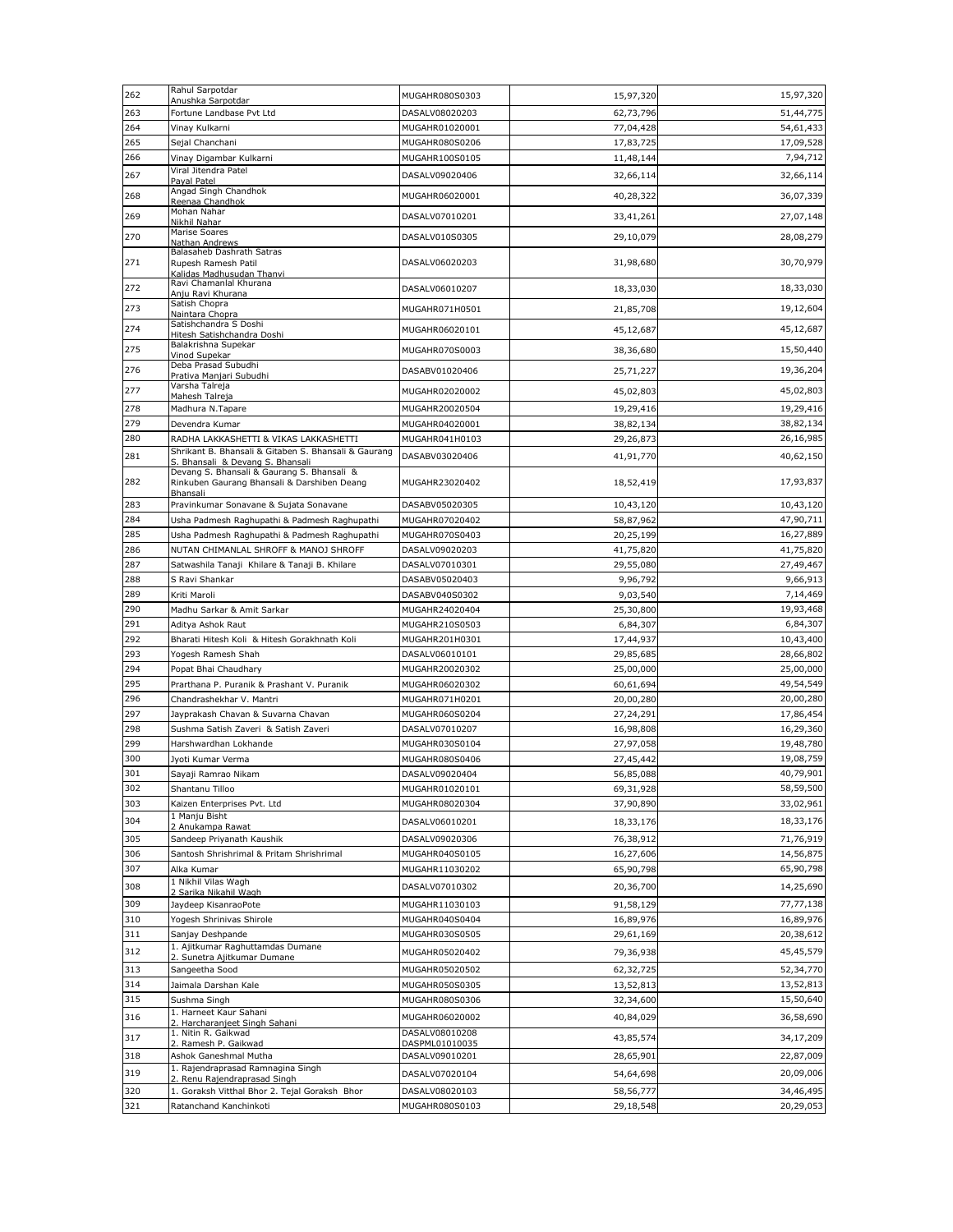| 322        | 1. Alka Mukesh Mangale<br>2. Mukesh S. Mangale           | MUGAHR070S0206                   | 19,54,460              | 12,99,061              |
|------------|----------------------------------------------------------|----------------------------------|------------------------|------------------------|
| 323        | Lal Verma                                                | MUGAHR03020201                   | 53,50,057              | 47,90,837              |
| 324        | 1. Ganesh Bhoir                                          | MUGAHR050S0205                   | 13,52,813              | 13,52,813              |
| 325        | 2. Sarika Ganesh Bhoir<br>Meenakshi Vijay Sonawane       | DASABV040S0102                   | 6,69,626               | 6,69,626               |
| 326        | Pramod Muralidhar Zarkar                                 | MUGAHR040S0104                   | 6,33,562               | 6,15,471               |
| 327        | Durgadas Pandilwar                                       | DASABV020S0102                   | 10,86,369              | 8,38,094               |
| 328        | 1) Ankur Tandon                                          | DASALV07020303                   | 58,60,230              | 33,00,163              |
| 329        | 2) Kavita kanwar<br>Pravin R Kulkarni                    |                                  |                        |                        |
|            | seema Pravin Kulkarni                                    | DASABV03020504                   | 33,44,250              | 33,44,250              |
| 330<br>331 | Nagrajraja Rao Prabhakar Rao                             | DASABV01020506                   | 54,37,794<br>15,90,726 | 34,05,367<br>15,19,440 |
|            | Sachin Deepak Tribhuwan<br>1 Ashish Palod                | DASABV030S0102                   |                        |                        |
| 332        | 2 Shelly Palod                                           | DASALV07020205                   | 47,57,866              | 47,57,866              |
| 333        | Anil Lalitkumar Gandhi                                   | DASALV09010301                   | 16,29,360              | 16,29,360              |
| 334<br>335 | Deepak Arjun kataria<br>Abhijit Basu                     | DASALV09020204<br>DASABV03020407 | 39,42,831<br>1,00,000  | 38,36,660<br>97,003    |
| 336        | 1 Capt Prafull S.Hudekar                                 | DASABV03020307                   | 14,84,402              | 14,84,402              |
|            | 2 Rupa Prafull Hudekar                                   |                                  |                        |                        |
| 337        | Pavneet Bhatia                                           | DASALV06020103<br>DASALV09020505 | 57,55,033              | 46,79,969              |
| 338        | Zal Eranee                                               | DASALV09020506                   | 72,46,800              | 72,46,800              |
| 339        | Moiz Engineer<br>1. Sudhindra Arora                      | DASALV09010401                   | 28,99,718              | 27,07,617              |
| 340        | 2. Sudhir Arora<br>3. Madhushree Arora                   | DASABV010S0102                   | 25,64,766              | 15,30,232              |
| 341        | Sanjay Shetye                                            | DASABV02020505                   | 24,02,472              | 23,30,460              |
| 342        | 1. Ramanathan Vydianathaan Iyer<br>2. Ms. Pallavi Bhide  | DASALV09010501                   | 16,29,360              | 16,29,360              |
| 343        | Sagar Sule                                               | DASABV01020505                   | 59,69,172              | 40,33,673              |
| 344        | Ram Madhav Ayre<br>Shilpe Ram Ayre                       | DASALV06020205                   | 56,78,570              | 44,97,597              |
| 345        | Arpana V Kulakarni<br>Vaman Hanumantrao Kulakarni        | DASALV06020206                   | 30,70,980              | 30,70,980              |
| 346        | 1 Rupesh Roshan Dsouza                                   | DASALV07020206                   | 29,04,000              | 29,04,000              |
| 347        | 2 Celia Dsouza<br>Purushottam Lele                       | DASALV08020106                   | 69,63,646              | 55,05,387              |
| 348        | Hari Om Agarwal & Vinay Agarwal                          | DASALV08020206                   | 32,47,917              | 32,47,917              |
| 349        | Shree Maruti Herbal                                      | DASALV09010202                   | 21,12,009              | 17,82,246              |
| 350        | 1 Pankaj Prakash Salunkhe<br>2 Prakash Salunkhe          | DASALV09020104                   | 52,67,142              | 52,67,142              |
|            |                                                          |                                  |                        |                        |
| 351        |                                                          |                                  |                        |                        |
| 352        | Vilasini Rao Ravanam<br>Ram Kumar Ramakrishnan Ramaswamy | DASALV07020203                   | 24,58,832              | 23,88,540              |
|            | Suma Ram Kumar<br>Chandrika Shantilal Sanghvi            | DASALV09020503                   | 88,04,355              | 72,51,054              |
| 353        | Jignesh Shantilal Sanghvi                                | DASALV09020105                   | 32,67,000              | 32,67,000              |
| 354        | Usha Mohan lal Sanghvi                                   | DASALV08010408                   | 18,33,030              | 18,33,030              |
| 355        | Rajiv Vijay Sampat<br>Brinda R Sampat                    | DASALV08020505                   | 30,79,283              | 30,79,283              |
| 356        | 1 Ami Rahul Hemrajani<br>2 Manju Hemarajani              | DASALV08020204                   | 30,70,979              | 30,70,979              |
| 357        | Rajgopal Srinivasan                                      | DASABV010S0302                   | 35,09,200              | 7,45,921               |
| 358        | 1 Anil Arjan Shivdasani                                  | DASALV09020403                   | 69,31,868              | 45,75,820              |
| 359        | 2 Komal Anil Shivdasani<br>1 Eliza Ana Dsilva            | DASPML01010023<br>DASALV08020105 | 1,42,20,992            | 55,17,202              |
|            | 2 Brian Dsilva                                           |                                  |                        |                        |
| 360<br>361 | Nafeesa Zafar Killedar<br>Vinod Ayathil Janardhan        | DASABV05020506<br>DASALV07020305 | 9,41,000<br>33,54,350  | 9,12,794<br>28,09,596  |
| 362        | 1 Saurabh Gogtay<br>2 Mukta Gogtay                       | DASABV03020304                   | 31,80,806              |                        |
| 363        | 3 Sharda Pathak<br>1 Deepali Sameer Kature               | DASABV01020403                   | 45,05,946              | 30,42,000<br>27,98,032 |
|            | 2 Sameer Rajaram Kature<br>1 Chhaya Mithun Hole          |                                  |                        |                        |
| 364        | 2 Mithun Uttamrao Hole                                   | DASABV03020005                   | 63,74,171              | 52,77,998              |
| 365        | Gayatri Marwah                                           | DASALV07010402                   | 8,02,471               | 5,98,801               |
| 366<br>367 | Metro Chemical Works Pvt Ltd<br>Harshal Dabholkar        | DASALV09020205<br>DASACN01010202 | 39,15,132<br>6,30,501  | 36,80,703<br>6,30,501  |
| 368        | Mahenderjit Karotania                                    | DASAVV03010209                   | 28,29,874              | 27,32,138              |
| 369        | Rajesh Ramakant Koli                                     | DASAVV03020303                   | 66,92,977              | 50,00,606              |
| 370        | Reshma Gugale                                            | DASACN02010307                   | 6,43,501               | 6,43,501               |
| 371        | 1 Alka Ramadurgakar                                      | DASAVV03020202                   | 8,08,033               | 8,08,033               |
| 372        | 2 Suresh Ramadurgakar<br>Yogesh Pandurang Balwadkar      | DASAVV02010502                   | 21,00,680              | 9,06,250               |
| 373        | Sunil Krishnan Nair                                      | DASAVV01020202                   | 63,13,966              | 57,00,708              |
| 374        | 1 Gajanan Kashid                                         | DASACN01010302                   | 6,43,500               | 6,43,500               |
| 375        | 2 Bhavana Kashid<br>Julie Narendra Wankhade              | DASACN01010303                   | 6,43,500               | 6,43,500               |
| 376        | Ashok Malhotra                                           | DASAVV03020502                   | 49,92,176              | 49,92,176              |
| 377        | 1 Richard Dsouza<br>2 Sheba Dsouza                       | DASAVV02010410                   | 16,52,500              | 15,95,513              |
| 378        | 1 Hardik Kalpesh Shah<br>2 Nimmi Hardik Shah             | DASACN020S0309                   | 5,37,284               | 5,21,180               |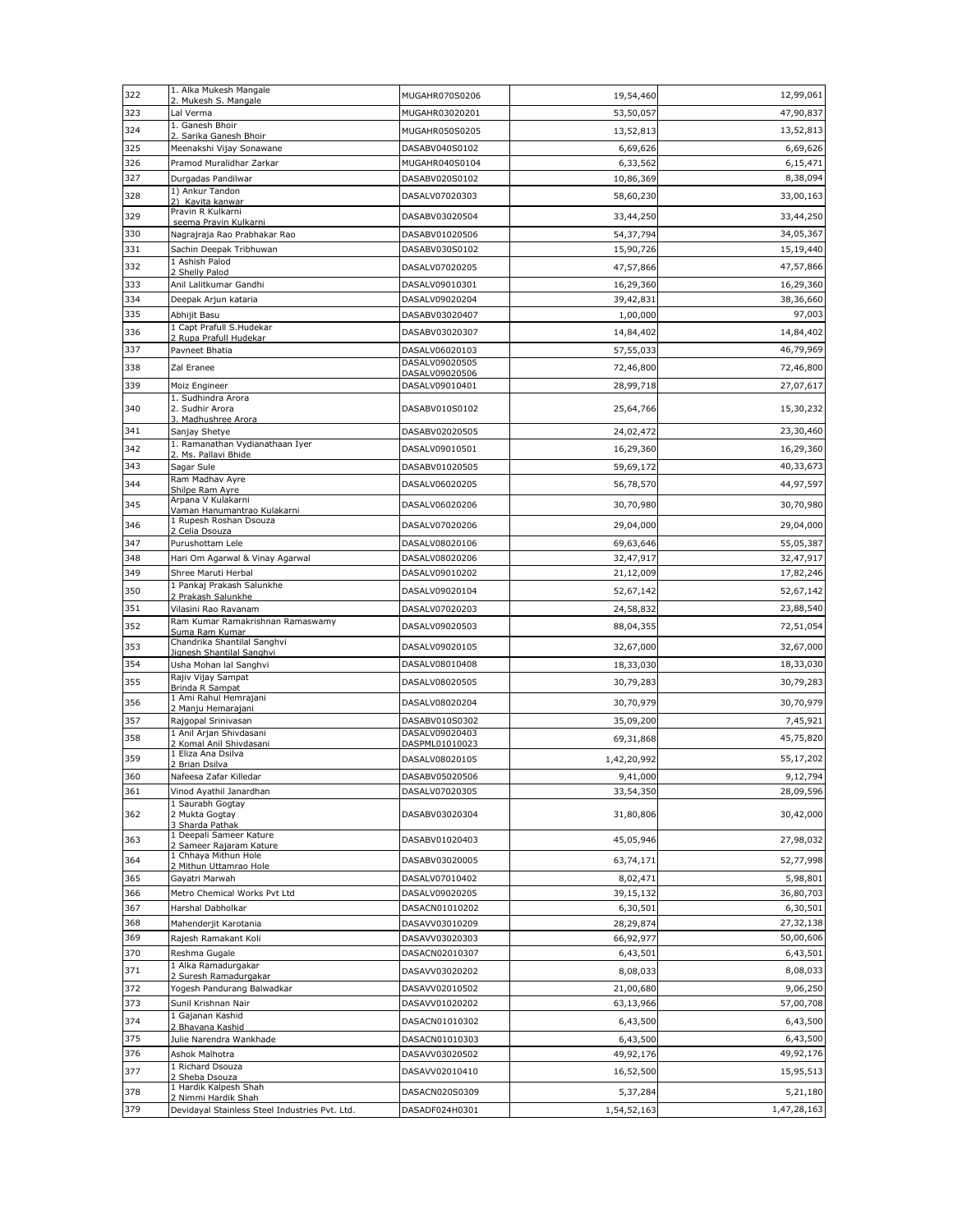| 380        | 1 Santosh Bhagwat<br>2 Nilesh Shinde                                        | DASAVV020S0309                   | 16,71,634              | 15,09,120              |
|------------|-----------------------------------------------------------------------------|----------------------------------|------------------------|------------------------|
| 381        | 1 Pankaj Menghani<br>2 Ravi Menghani                                        | DASACN01010304                   | 6,43,500               | 6,43,500               |
| 382        | 3 Monesh Menghani<br>1 Rajesh Ram Edke                                      | DASAVV010S0406                   | 45,99,871              | 21,10,330              |
| 383        | 2 Swaroop Rajesh Edke<br>Pradeep Kumar Verman                               | DASAVV030S0508                   | 19,75,204              | 19,16,000              |
| 384        | 1 Indu Jaggi                                                                | DASAVV02010403                   | 37,47,363              | 34,90,194              |
|            | 2 Siddharth Jaggi<br>1 Frankie Ferrao                                       |                                  |                        |                        |
| 385        | 2 Vesta Ferrao<br>1 Vidya Sumant                                            | DASAVV01020203                   | 52,79,142              | 48,08,685              |
| 386        | 2 Parag Sumant                                                              | DASAVV010S0306                   | 21,41,340              | 18,84,577              |
| 387        | 1 Bindu Sukeshini<br>2 Sharath Sudhakar                                     | DASACN02010107                   | 6,43,500               | 6,43,500               |
| 388        | Prem Kumar Arora                                                            | DASAVV02010310                   | 32,13,004              | 24,09,750              |
| 389        | Pankaj Pramod Joshi                                                         | DASAVV03010309                   | 32,56,093              | 29,61,079              |
| 390        | 1 Alpana D Mehta<br>2 Deepak J Mehta                                        | DASAVV02020504                   | 43,90,692              | 39,86,199              |
| 391        | Renu Ajit Varma                                                             | DASAVV01010509                   | 36,48,760              | 34,71,708              |
| 392        | Mr Ajit L. Varma<br>1 Ajay Sawant                                           | DASACN01010502                   | 6,49,982               | 6,30,500               |
|            | 2 Udula Sawant<br>1 Rajsekhar Dirisam                                       |                                  |                        |                        |
| 393        | 2 Kappala Malini Rao<br>1 Rajeev Chaudhari                                  | DASAVV010S0407                   | 19,91,455              | 15,99,802              |
| 394        | 2 Kavita Chaudhari                                                          | DASAVV03020504                   | 44,20,286              | 44,20,286              |
| 395        | Vishal Patil                                                                | DASACN020S0211                   | 7,20,601               | 7,04,719               |
| 396        | 1 Kaizad Panthaki<br>2 Rupali Panthaki                                      | DASAVV030S0308                   | 30,81,658              | 21,79,275              |
| 397        | Sujal VelKumar                                                              | DASAVV01020304                   | 40,21,696              | 35,43,254              |
| 398        | Anuj Gandhi                                                                 | DASAVV01020501                   | 75,84,061              | 47,38,892              |
| 399        | Anuj Gandhi                                                                 | DASAVV01020502                   | 75,84,061              | 47,38,892              |
| 400        | Balasaheb Palaskar                                                          | DASAVV01020503                   | 60,47,951              | 33,38,624              |
| 401        | <b>Nakul Shetty</b>                                                         | DASAVV03020301                   | 50,24,992              | 31,05,054              |
| 402        | 1 Govind Katkar<br>2 Pratiksha Katkar<br>3 Akshat Katkar<br>4 Ankita Katkar | DASAVV030S0307                   | 26,62,575              | 19,42,326              |
| 403        | Nasia Cordo                                                                 | DASAVV030S0506                   | 19,16,000              | 19,16,000              |
| 404        | Amol Manichand Rokade                                                       | DASACN01010504                   | 8,38,577               | 4,27,683               |
| 405        | Dawn Cordo                                                                  | DASAVV03020505                   | 36,83,998              | 36,83,998              |
| 406        | Felecidade Braganca Antao                                                   | DASAVV03020304                   | 60,15,086              | 43,36,237              |
| 407        | 1 Pradeep D Costa<br>2 Shalini D Costa                                      | DASAVV01020504                   | 53,00,000              | 41,15,049              |
| 408        | 1 Ratan Susawat<br>2 Manish Kumar<br>3 Ashish Kumar                         | DASACN01010104                   | 6,11,602               | 6,11,602               |
| 409        | Neelabh Kularkarni                                                          | DASAVV030S0208                   | 11,92,633              | 10,80,767              |
| 410        | Mrunal Kulakarni<br>Jagannath Pandharinath Sonar                            | DASAVV02020301                   | 39,26,642              | 35,90,800              |
| 411        | Lokendra singh                                                              | DASACN020S0403                   | 8,18,369               | 6,39,444               |
| 412        | Suchita Singh<br>Jayant Bhimrao Mahajan                                     | DASAVV010S0308                   | 27,88,566              | 20,10,835              |
| 413        | Amit supekar                                                                | DASAVV030S0407                   | 32,09,781              | 20,30,028              |
| 414        | Prasad Kinjalkar                                                            | DASACN01010503                   | 6,30,500               | 6,30,500               |
| 415        | Shashank Vasudeo Mehendale                                                  | DASAVV03020401                   | 58,10,733              | 39,38,328              |
| 416        | Snehal Shashank Mehendale<br>CIS Bureaus Facility Services Pvt. Ltd         | DASAVV03020103                   | 56,99,520              | 52,04,822              |
|            | JAYANT PHATALE                                                              |                                  |                        |                        |
| 417        | RADHA PHATALE<br>SARLA BHAVSAR                                              | DASAVV030S0507                   | 19,44,113              | 19,44,113              |
| 418        | Vannie Shravan<br>V R Shravan Kumar                                         | DASACN01010405                   | 6,56,683               | 6,37,000               |
| 419        | Ramachandra Chouhan                                                         | DASACN020S0311                   | 7,61,621               | 5,28,745               |
| 420        | Pankaj Madanlal Agarwal                                                     | DASACN01010205                   | 4,05,150               | 3,93,006               |
| 421        | Leena Uday Wagh                                                             | DASACN020S0411                   | 5,23,950               | 5,23,950               |
| 422        | Suresh Uttekar & Sunil Sawant                                               | DASACN02010508                   | 10,38,748              | 7,13,000               |
| 423        | Pruthviraj Ramrao Thorat                                                    | DASAVV03020403                   | 28,56,867              | 28,06,252              |
| 424        | Ankita Desai                                                                | DASAVV01010309                   | 34,03,540              | 31,30,799              |
| 425        | LEENA MILIND CHAUDHARI                                                      | DASAVV03020102                   | 62,94,100              | 62,94,100              |
| 426        | Manisha Manani                                                              | DASAVV020S0209                   | 21,50,972              | 19,95,926              |
| 427<br>428 | Ajay Bhalchandra Shelke & Archana Ajay Shelke<br>Santosh Pundlink Sankpal   | DASAVV020S0107<br>DASAPG01030101 | 19,51,977<br>41,96,953 | 15,11,803<br>41,96,953 |
| 429        | Kajal Mullapudi                                                             | DASAVV020S0206                   | 21,91,064              | 18,73,527              |
| 430        | Vandana Ajwani                                                              | DASAVV02010203                   | 44,72,162              | 36,43,573              |
| 431        | Vandana Ajwani                                                              | DASAVV020S0509                   | 27,33,475              | 23,43,359              |
| 432        | Sateesh Kumar Ambesange                                                     | DASAVV01020204                   | 27,41,000              | 18,43,364              |
| 433        | 1. Manish Kokel<br>2. Chanda                                                | DASACN011H0410                   | 12,20,294              | 9,34,580               |
| 434        | Jhuremalani<br>Sharda Dadasaheb Zende                                       | DASAVV01020403                   | 39,47,803              | 38,11,803              |
| 435        | 1. Dinesh Dubey                                                             | DASAVV010S0408                   | 21,88,041              | 19,99,750              |
|            | 2. Dr. Minaxi N. Lala                                                       |                                  |                        |                        |
| 436        | Sanjay Maintenance Services Pvt. Ltd.                                       | DASAVV02020104                   | 66,79,000              | 61,27,000              |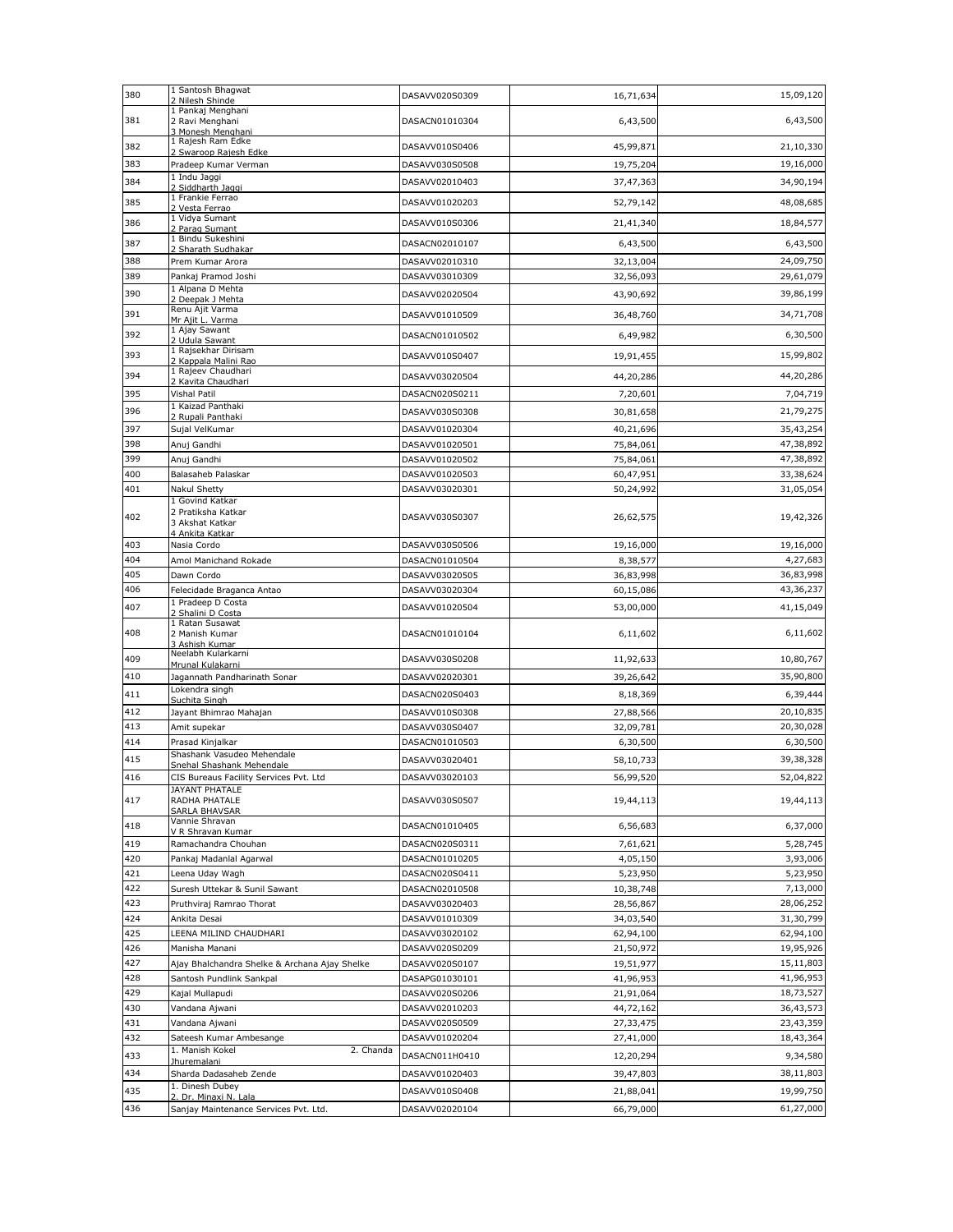| 437        | 1. Shalini Manjrekar<br>2. Vijay Manjrekar                            | DASAVV020S0108                   | 8,53,102    | 5,58,633               |
|------------|-----------------------------------------------------------------------|----------------------------------|-------------|------------------------|
| 438        | Sheetal Yadav                                                         | DASAVV020S0407                   | 30,49,917   | 20,47,063              |
| 439        | Tina N Umrigar                                                        | DASADF014H0302                   | 1,58,90,161 | 1,09,98,911            |
| 440        | Amol Shivaji Varpe                                                    | DASAVV03010409                   | 39,91,835   | 30,16,865              |
| 441        | <b>Balasheb Ghule</b>                                                 | DASACN01010404                   | 6,49,982    | 6,30,500               |
| 442        | 1 Rohit Pise<br>2 Tejashri Pise                                       | DASAVV010S0208                   | 24,76,092   | 18,49,964              |
| 443        | Kalyanshetti Sagar                                                    | DASAVV01020101                   | 69,93,628   | 62,31,144              |
| 444        | 1Trupti Digge                                                         | DASAVV020S0207                   | 23,24,440   | 17,93,338              |
| 445        | 2 Premraj Digge<br>Sangita Prabhakar Mogal                            | DASAVV010S0307                   | 25,83,336   | 18,91,969              |
| 446        | 1 Arun balu Patil                                                     | DASAVV01020303                   | 56,93,481   | 45,09,608              |
|            | 2 Vidya Arun patil                                                    |                                  |             |                        |
| 447<br>448 | Jayant Solanki<br>Sumedha Acharya                                     | DASACN020S0310<br>DASAVV02010503 | 5,24,708    | 5,08,981<br>1,94,006   |
|            | MANOJ KUMAR THAKUR                                                    |                                  | 1,94,006    |                        |
| 449        | <b>BINOD KUMAR THAKUR</b><br>PRAMOD KUMAR THAKUR<br>ANOJ KUMAR THAKUR | DASAVV02010105                   | 37,65,925   | 27,98,153              |
| 450        | Bharat Niranjan                                                       | DASACN01010102                   | 8,23,402    | 8,23,402               |
| 451        | Rajiv Sumatilal Shah                                                  | DASAVV02020304                   | 40,21,696   | 35,90,800              |
| 452        | Sharmila Rajiv Shah<br>Payal Joshi                                    | DASACN010S0401                   | 5,00,000    | 4,85,011               |
| 453        | Rajan Krishnamurthy                                                   | DASACN020S0509                   | 5,23,814    | 5,23,814               |
| 454        | Vikram Goyal                                                          | DASAVV020S0106                   | 26,20,477   | 18,84,065              |
| 455        | Vishaka Bhuwania                                                      | DASAVV03020402                   | 28, 21, 711 | 27,30,419              |
| 456        | Amit Mohan                                                            | DASAVV02010305                   | 8,83,417    | 6,45,719               |
| 457        | Daya Nayak                                                            | DASAVV02010505                   | 41,58,213   | 34,01,275              |
| 458        | D P Consultancy Services Private Limited                              | DASAVV03020203                   | 42,28,346   | 33,87,632              |
| 459        | D P Associates                                                        | DASAVV03020204                   | 48,73,562   | 39,04,561              |
| 460        | Jaihind Saakar Infra                                                  | DASAPE05030201                   | 59,29,777   | 59,29,777              |
| 461        | Priyadarshini Bhoir<br>Janardhan Bhoir                                | DASAVV010S0207                   | 22,54,306   | 14,98,761              |
| 462        | 1 Mayank sood<br>2 Priyanka Sahi                                      | DASAVV010S0506                   | 35,33,841   | 22,98,938              |
| 463        | Lanna Wellness Pvt Ltd                                                | DASAVV02010102                   | 58,52,200   | 55,87,750              |
| 464        | Rumi M Bhathena & Roshani Rumi Bhathena                               | DASAVV02010303                   | 45,78,634   | 34,05,004              |
| 465        | 1 Mayank Pravin Bhandari                                              | DASAVV02010405                   | 40,83,720   | 30,96,841              |
| 466        | 2 Nandini Mayank Bhandari<br>Amod Sane                                | DASAVV02020204                   | 60,43,642   | 49,62,210              |
| 467        | 1 Ramchandra Dhongade                                                 | DASAVV02020401                   | 42,34,882   | 40,03,512              |
| 468        | 2 Nikhil Dhongade                                                     |                                  |             | 48,47,318              |
|            | Nilesh Himmatlal Shah<br>1 Dinesh Dubey                               | DASAVV02020404                   | 53,39,506   |                        |
| 469        | 2 Minaxi N Lala<br>1 Shivaji Dadu Karambalkar                         | DASAVV02020501                   | 54,65,762   | 49,76,455              |
| 470        | 2 Anita Shivaji Karambalkar                                           | DASAVV020S0406                   | 26,55,712   | 20,02,537              |
| 471        | Rohit Joshi                                                           | DASAVV020S0409                   | 27,13,537   | 21,06,229              |
| 472        | Manoj Ashok Kumar<br>Mala Manoj Kumar                                 | DASAVV03020302                   | 64,27,116   | 46,54,427              |
| 473        | Santosh Sakharam Bhalerao<br>Hemlata Santosh Bhalerao                 | MUGAHR040S0305                   | 24,64,840   | 19,52,614              |
| 474        | Munira Koita                                                          | MUGAHR22020502                   | 11,49,481   | 11,49,481              |
| 475        | Raj Kumar Verma                                                       | MUGAHR040S0405                   | 16,72,470   | 14,95,725              |
| 476        | Raj Kumar Verma & Sapna Raj Verma                                     | MUGAHR041H0503                   | 27,02,346   | 24,22,140              |
| 477<br>478 | Ambuj Jain                                                            | DASAVV03010509                   | 48,28,384   | 34,29,662<br>45,43,245 |
|            | Ambuj Jain<br>Rohan Pinge                                             | DASAVV01020201                   | 63,02,828   |                        |
| 479        | Anagha Mone                                                           | MUGAHR021H0203                   | 37,90,608   | 35,10,190              |
| 480        | Suhas Arun Shingte<br>Aswini Suhas Shingte                            | MUGAHR050S0304                   | 18,81,776   | 16,73,667              |
| 481        | Santosh Hange                                                         | MUGAHR010S0504                   | $\mathbf 0$ | $\mathbf 0$            |
| 482        | Amit Kumar Bose                                                       | MUGAHR050S0404                   | 14,37,640   | 13,94,794              |
| 483        | Sulochana Ramesh Kumar<br>T R Ramesh Kumar                            | MUGAHR06020201                   | 45,88,157   | 44,24,254              |
| 484        | Vivek Kapoor<br>Sonali Kapoor                                         | MUGAHR06020301                   | 24,00,000   | 20,62,211              |
| 485        | Sameer Rege<br>Parul Shah                                             | MUGAHR07020104                   | 36,00,000   | 28,58,609              |
| 486        | 1 Mohan Iyer                                                          | MUGAHR06020401                   | 35,20,189   | 31,50,713              |
| 487        | 2 Janaki Mohan<br>Anitha Bhalla                                       | MUGAHR04020002                   | 39,15,556   | 39,15,556              |
| 488        | <b>Babli Chowdhury</b>                                                | MUGAHR060S0304                   | 17,48,250   | 11,36,363              |
| 489        | Diptarthi Chowdhury<br>Prakash Krushnarao Pasalkar                    | MUGAHR070S0405                   | 19,60,000   | 19,60,000              |
| 490        | Gurinder Pal Singh                                                    | MUGAHR05020301                   | 43,46,384   | 35,91,189              |
| 491        | Magnesh Vitthal Wadekar                                               | MUGAHR100S0405                   | 11,93,979   | 7,56,675               |
| 492        | Satish Kumar Gupta                                                    | MUGAHR110S0205                   | 21,02,047   | 20,39,040              |
| 493        | 1 Ashish Bajpai                                                       | MUGAHR060S0104                   | 15,20,344   | 13,52,813              |
| 494        | 2 Neeranjna Bajpai<br>Ankush Krushnarao Pasalkar                      | MUGAHR070S0406                   | 19,88,000   | 19,88,000              |
|            | 1 Naresh Bhojwani                                                     |                                  |             |                        |
| 495        | 2 Ishawari Bhirud                                                     | MUGAHR05020401                   | 72,03,272   | 48,04,402              |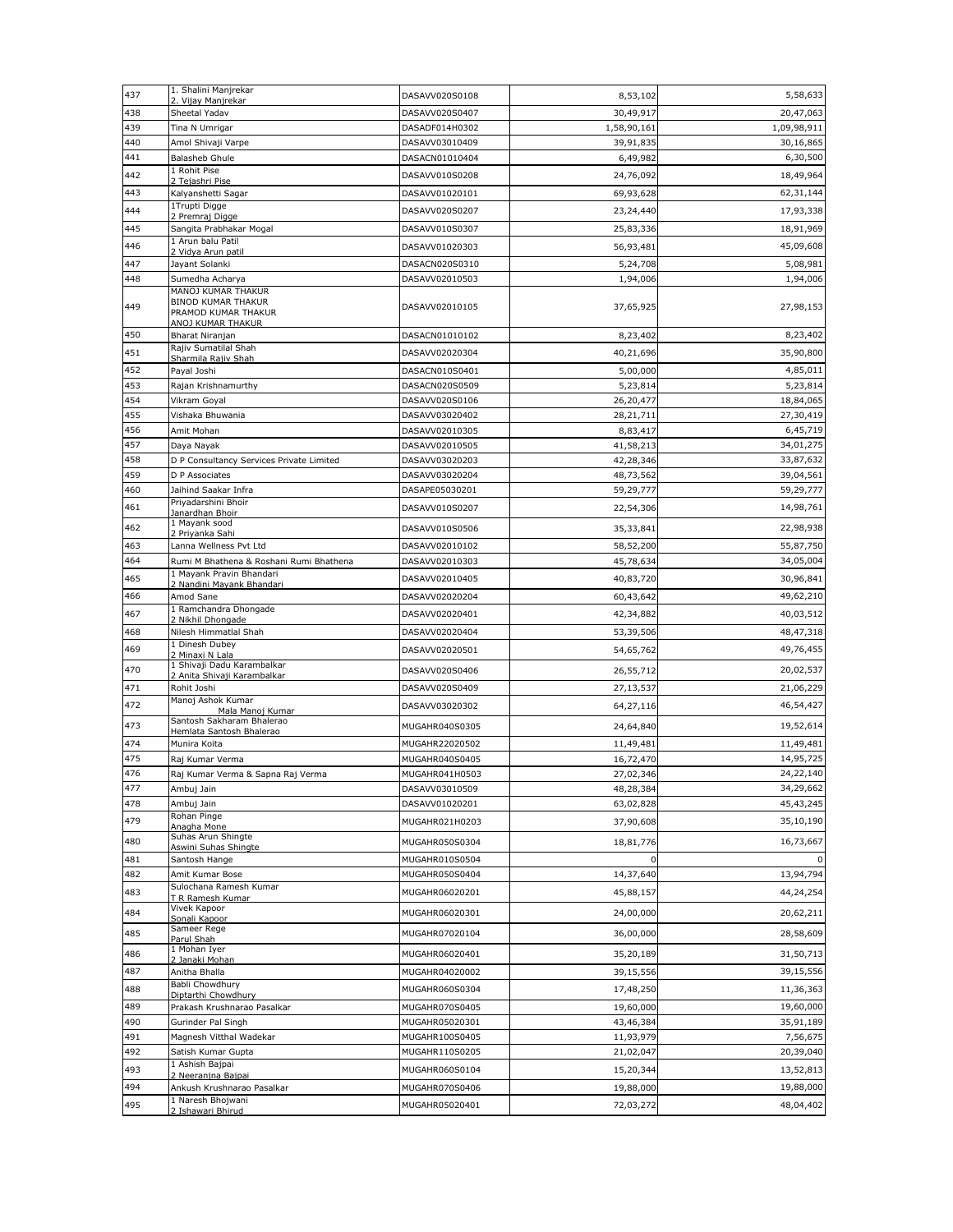| 496        | 1 Steven D Sourza                                              | MUGAHR01020302                                     | 36,42,745   | 36,42,745              |
|------------|----------------------------------------------------------------|----------------------------------------------------|-------------|------------------------|
|            | 2 Anupama Steven D Sourza<br>D Venkateshwara Rao               |                                                    |             |                        |
| 497        | D Narmada                                                      | MUGAHR090S0305                                     | 8,08,448    | 8,08,448               |
| 498        | Maneesh kumar<br>Sumedha Kumari                                | MUGAHR110S0305                                     | 21,36,043   | 20,39,040              |
| 499        | Shayam Babani                                                  | MUGAHR061H0103                                     | 21,92,190   | 21,92,190              |
| 500        | Rahul Naik                                                     | MUGAHR110S0405                                     | 22,76,858   | 20,56,281              |
|            | Anita Naik<br>1 Santoshi Dadhe                                 |                                                    |             |                        |
| 501        | 2 Vivek Dadhe                                                  | DASAVV02010210                                     | 5,95,181    | 5,95,181               |
| 502        | 1 Hemant Yeram<br>2 Girish Papat                               | MUGAHR210S0505                                     | 8,67,776    | 8,40,352               |
| 503        | Narendrakant Gite                                              | MUGAHR080S0003                                     | 16,17,040   | 16,17,040              |
| 504        | 1 Jasmine Patel                                                | MUGAHR25020504                                     | 33, 37, 832 | 21,09,898              |
| 505        | 2 Feroz Patel<br>Shoeb Sayed                                   | MUGAHR11030403                                     | 40,67,276   | 40,67,276              |
| 506        | 1 Rita Singh                                                   | DASAVV010S0507                                     | 54,20,808   | 23,01,930              |
|            | 2 Ravindra Kumar Singh                                         | DASAVV020S0308                                     |             |                        |
| 507        | Kishor Ananta Gaikar                                           | DASAVV020S0306<br>DASAVV020S0307<br>MUGABR13020404 | 98,47,000   | 90,58,927              |
| 508        | 1 Supriya Chandrakant Shingta<br>2 Chandrakant Tukaram Shingta | DASAVV030S0406                                     | 27,15,686   | 20,28,366              |
| 509        | Pitambar Badhu Patil                                           | MUGAHR220S0405                                     | 5,52,248    | 5,51,800               |
| 510        | <b>Tushar Randhe</b>                                           | MUGAHR221H0301                                     | 7,99,200    | 7,99,200               |
| 511        | Rukma Ramani                                                   | MUGAHR24020504                                     | 19,03,092   | 19,03,092              |
|            | Chandranath Ramani<br>1 Rama Haldar                            |                                                    |             |                        |
| 512        | 2 Sajal Narayana Haldar                                        | MUGAHR02020401                                     | 46,58,774   | 46,58,774              |
| 513        | Jaipal Singh Mahlawat                                          | DASAVV030S0408                                     | 20,72,011   | 16,84,000              |
| 514        | Sampada Chetan Bhanawat                                        | MUGAHR260S0403                                     | 10,65,460   | 10,04,093              |
| 515        | Harjinder Singh Ahluwalia<br>1 Javant Marutirao Deshmukh       | MUGAHR230S0403                                     | 9,40,080    | 9,10,350               |
| 516        | 2 Savita Jayant Deshmukh                                       | MUGAHR081H0201                                     | 51,18,974   | 34,75,079              |
| 517        | Deepak Piwal                                                   | MUGAHR250S0506                                     | 20,42,017   | 19,80,810              |
| 518        | Kainesh Shah                                                   | MUGAHR25020502<br>MUGAHR270S0505                   | 5,58,939    | 5,43,798               |
| 519        | Rajesh Kisanrao                                                | MUGAHR010S0404                                     | 31,17,809   | 22,50,247              |
| 520        | Deidre Ann Menezes                                             | DASAVV02010202                                     | 31,32,000   | 31,32,000              |
| 521        | Deidre Ann Menezes                                             | DASAVV02020201                                     | 41,25,600   | 41,25,600              |
| 522        | Prakash Ramakrishna Patil                                      | DASACV100S0104                                     | 51,99,443   | 47,01,220              |
| 523        | Anjali Prakash Patil<br>Prakash Anna Mahanwar                  | DASACV100S0105<br>DASACV02010201                   | 25,22,154   | 24,36,514              |
| 524        | 1 Pankaj Kumar Tyagi                                           |                                                    |             | 37,80,396              |
|            | 2 Namita Tyagi<br>1 Shabanam Qamar Ahmad                       | DASACV121H0406                                     | 38,34,144   |                        |
| 525        | 2 Qamar Shamshad Ahmad                                         | DASACV020S0106                                     | 23,59,224   | 23,59,224              |
| 526        | 1 Prakash Ishwardas Manghnani<br>2 Vaishali P Manghnani        | DASACV132H0103                                     | 69,03,688   | 65,34,594              |
| 527        | Chandra Venkataraman                                           | DASACV05010102                                     | 39,12,955   | 39,12,955              |
| 528        | Paresh Suresh Avachat                                          | DASACV13010206                                     | 44,45,301   | 35,69,226              |
| 529        | 1 Misha Mohindra                                               | DASACV121H0305                                     | 44,36,577   | 43,65,614              |
| 530        | 2 Seema Mohindra<br>Manjula Krishna Gopal Bakshi               | DASACV131H0004                                     | 33,85,700   | 32,73,600              |
| 531        | Ajit Dhumal                                                    | DASACV040S0206                                     | 14,61,600   | 14,61,600              |
| 532        | 1 Ravjeet Singh Bomrah                                         | DASACV122H0007                                     | 76,31,607   | 73,22,350              |
| 533        | 2 Jaspreet Bomrah                                              |                                                    |             |                        |
| 534        | Sonali Nitin Naik                                              | DASACV12010208                                     | 24,46,830   | 24,46,830              |
|            | Firoz Shaikh<br>1 Sharad Mahadik                               | DASACV030S0105                                     | 36,80,562   | 28,76,502              |
| 535        | 2 Meena Mahadik                                                | DASACV12010408                                     | 42,51,551   | 40,83,487              |
| 536        | Sushma Singh                                                   | DASACV130S0209                                     | 32,34,600   | 25,21,028              |
| 537        | Vijay Jugal Kishore Rach<br>Naresh M Sabhandasani              | DASACV010S0204                                     | 26,25,861   | 15,62,400              |
| 538        | 1 Lekhu N Wadhwa                                               | DASACV010S0203                                     | 26,17,798   | 15,62,399              |
| 539        | 2 Jetho P Kukreja<br>Dinesh Sharma                             |                                                    |             | 48,58,425              |
|            | Priya Sharma                                                   | DASACV03020301                                     | 50,29,174   |                        |
| 540<br>541 | Vaibhav Vilas Ekbote                                           | DASACV130S0109                                     | 16,71,210   | 16,71,210<br>24,74,010 |
|            | Chetan Gupta<br>1 Asawari Subodh Sapatnekar                    | DASACV06010001                                     | 24,74,010   |                        |
| 542        | 2 Subodh Sapatnekar                                            | DASACV020S0006                                     | 30,95,346   | 26,33,907              |
| 543        | Mark Maxim Andrade                                             | DASACV13010106                                     | 53,32,052   | 38,44,502              |
| 544        | 1 Vineet Majgaonkar<br>2 Pranav Majgaonkar                     | DASACV122H0107                                     | 84,39,610   | 70,24,633              |
| 545        | Surendra Infrastructure Pvt. Ltd.                              | DASACV03020401                                     | 99,06,315   | 73,25,303              |
| 546        | Archana Vikas Godhalekar                                       | DASACV1001-102                                     | 33,64,653   | 33,64,653              |
| 547        | Abhishek Prakash Pradhan                                       | DASACV10010202                                     | 39,09,320   | 38,25,574              |
| 548        | Suresh Goswami                                                 | DASACV030S0003                                     | 62,50,750   | 15,62,400              |
| 549        | 1 Ravindra Taneja<br>2 Promod Taneja                           | DASACV06020401                                     | 68,46,807   | 35,24,345              |
| 550        | 1 Rashmin Kirtikumar Shah                                      | DASACV030S0104                                     | 27,08,447   | 15,62,401              |
|            | 2 Yogini Rashmin Shah<br>1 Maj Madhu Nair                      |                                                    |             |                        |
| 551        | 2 Neha Nair                                                    | DASACV010S0105                                     | 24,58,176   | 24,58,176              |
| 552        | 1 Pujan Kapur Sharma<br>2 Dhananjaya Sharma                    | DASACV130S0208                                     | 27,39,298   | 26,67,200              |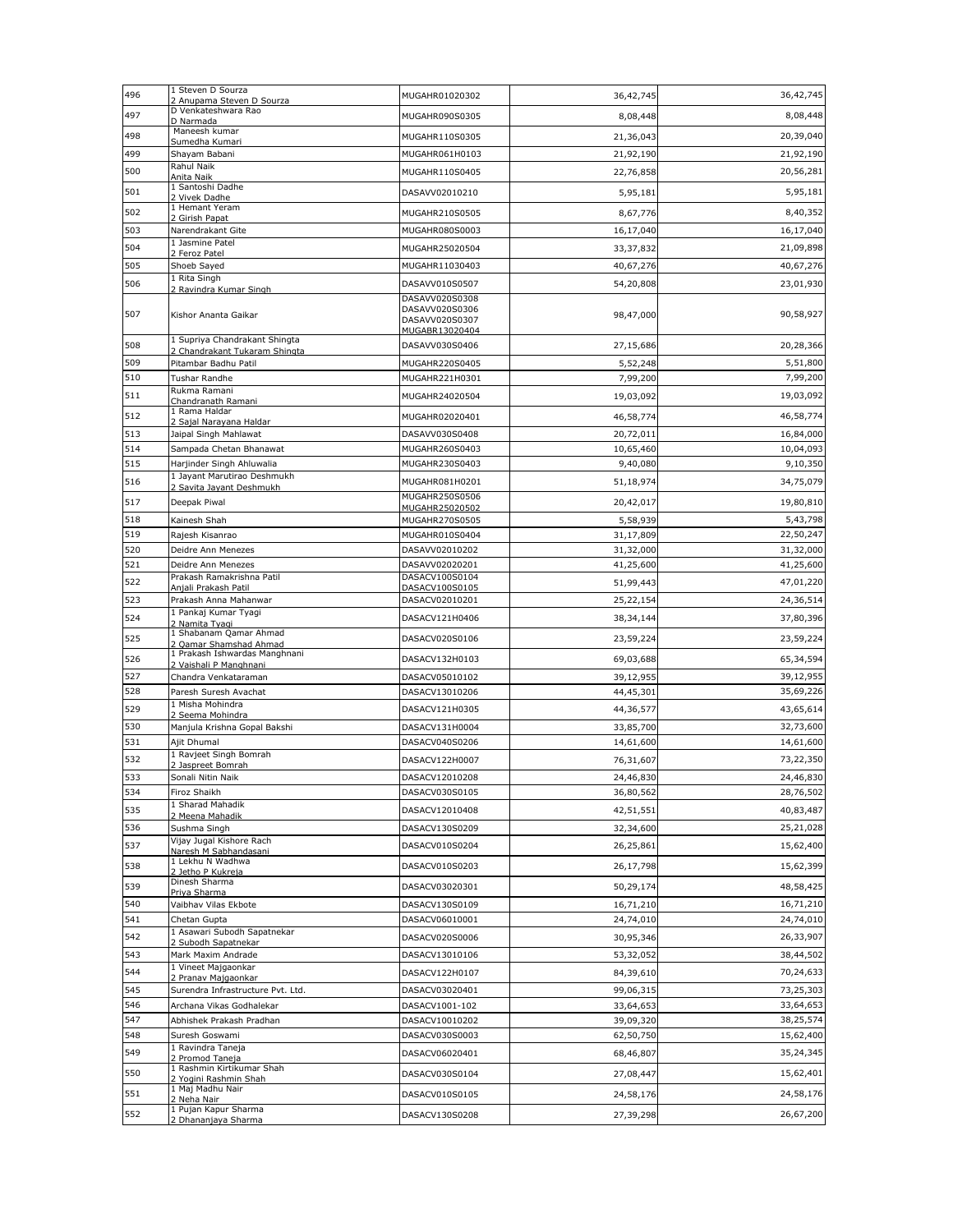| 553        | 1 Pooja Iyer<br>2 Shashi Iyer                           | DASACV030S0106                   | 26,95,893              | 25,87,075              |
|------------|---------------------------------------------------------|----------------------------------|------------------------|------------------------|
| 554        | 1 Paramjit Sehdev                                       | DASACV132H0203                   | 71,95,129              | 69,34,845              |
| 555        | 2 Neeraj Paramjit Sehdev<br>Shirish Gangadhar Riswadkar | DASACV101H-103                   | 41,78,198              | 39,43,036              |
| 556        | Jeet Anuj Gandhi                                        | DASACV020S0005                   | 31,55,551              | 25,68,671              |
| 557        | 1 Neha Piyush Shah<br>2 Dipesh Lodaya                   | DASACV122H0307                   | 86,75,087              | 70,04,095              |
| 558        | 1 Praveen Ramchand Gogia<br>2 Kavita Praveen Gogia      | DASACV02020501                   | 80,69,610              | 80,69,610              |
| 559        | 1 Rahul Hari Bhutada                                    | DASACV02020402                   | 77,02,436              | 39,04,776              |
| 560        | 2 Abhijeet Hari Bhutada<br>1 Priyanka Adurkar           | DASACV010S0005                   | 24,83,240              | 9,33,855               |
| 561        | 2 Niranjan Adurkar<br>Jayant Sampat                     | DASACV020S0103                   | 28,64,479              | 15,62,400              |
| 562        | Meharika Ameet Chabria                                  | DASACV120S0303                   | 10,29,200              | 9,92,002               |
| 563        | Padmavati Vivek Talekar                                 | DASACV020S0003                   | 30,95,346              | 26,33,907              |
| 564        | Rajendra Pitambar Koli                                  | DASACV050S0103                   | 23,46,170              | 22,37,494              |
| 565        | Sudhir Damodar Bagade                                   | DASACV010S0003                   | 3,47,156               | 3,47,156               |
| 566        | Prashant Dhawan<br>Seema Anand                          | DASACV030S0205                   | 31,96,483              | 15,62,400              |
| 567        | 1 Kishore Nanik Sidhwani<br>2 Varsha Kishore Sidhwani   | DASACV02020301                   | 80,47,331              | 80,47,331              |
| 568        | Pinal Reshamwala                                        | DASACV050S0104                   | 24,50,106              | 15,61,789              |
| 569        | Vinod Janardan Deshpande                                | DASACV120S0409                   | 30,23,782              | 28,77,778              |
| 570        | 1 Indrajit Gandhi<br>2 Ajita Ashok Salem                | DASACV01020502                   | 75,15,337              | 73,60,627              |
| 571        | Srikanth Sudhir                                         | DASACV040S0203                   | 15,62,400              | 15,62,400              |
| 572        | 1 Ashok Ghai<br>2 Manisha Ghai                          | DASACV04010102                   | 24,36,525              | 24,36,525              |
| 573        | 1 Prakash M Oswal                                       |                                  |                        |                        |
|            | 2 Mahender Z Gandhi<br>3 Vinod S Toshniwal              | DASACV06010201                   | 24,36,525              | 24,36,525              |
| 574        | Rashme Kaushal Hora<br>1 Anup Singh Suhag               | DASACV120S0402                   | 20,66,129              | 15,08,123              |
| 575        | 2 Savita Suhag                                          | DASACV06020502                   | 68,23,380              | 68,13,923              |
| 576        | Pooja Chopra<br>1 Ajit Meghashyam Ghoslap               | DASACV030S0203                   | 29,88,847              | 26,28,516              |
| 577        | 2 Vijaya Meghashyam Gholap                              | DASACV101H0301                   | 42,63,168              | 42,63,168              |
| 578        | 1 Kartik Vig<br>2 Kanishk Vig                           | DASACV100S0204                   | 25,73,078              | 25,73,078              |
| 579        | Ajitkumar Krishna Pillai                                | DASACV060S0105                   | 28,36,175              | 15,62,400              |
| 580        | 1 Meherengiz M Sarela<br>2 Mehezabin M Sarela           | DASACV020S0205                   | 10,73,078              | 10,73,078              |
| 581        | Sanjay M Ausekar                                        | DASACV101H0101                   | 50,02,642              | 39,58,656              |
| 582        | Deepak Ghanshamdas Mahtani<br>Harshita Deepak Mahtani   | DASACV100S0304                   | 21,66,528              | 21,66,528              |
| 583        | R K Sreedhar<br>Lakshmi Sreedhar                        | DASACV06020501                   | 81,43,997              | 76,91,725              |
| 584        | Hetal Kanhai Trivedi<br>Kanhai M Trivedi                | DASACV12010104                   | 24,11,639              | 24,11,639              |
| 585        | Suresh Goswami<br>Savitha Goswami                       | DASACV030S0004                   | 62,50,750              | 15,62,400              |
| 586        | Ajitkumar Krishna Pillai                                | DASACV060S0106                   | 28,36,175              | 15,62,400              |
| 587        | Tabrez Ahmed                                            | DASACV131H0104                   | 28,29,986              | 26,17,507              |
| 588        | Rajesh Kaul                                             | DASACV120S0309                   | 17,39,508              | 16,71,210              |
| 589        | Sunil Sudhakar Sable<br>Samitha Sable                   | DASACV02010001                   | 24,74,010              | 24,74,010              |
| 590        | Haresh Parshuram Vartak<br>Shilpa Vartak                | DASACV100S0308                   | 21,52,661              | 21,52,661              |
| 591        | Amol Vijay Patankar<br>Trupti Amol Patankar             | DASACV12010308                   | 24,46,830              | 24,46,830              |
| 592        | Sandesh Ravindra Chavan                                 | DASACV120S0102                   | 31,28,538              | 14,75,824              |
| 593        | Roshan Jimmy Panthaky<br>Jimmy Nowroz Panthaky          | DASACV122H0207                   | 42,31,393              | 41,19,390              |
|            | Nilufer Jimmy Panthanky                                 |                                  |                        |                        |
| 594<br>595 | Sanjay Dixit                                            | DASACV130S0308                   | 41,56,000              | 24,17,741              |
|            | Vishal Chaudhry<br>Zarir Nowroz Panthaky                | DASACV01010101                   | 55,38,026              | 42,99,766              |
| 596        | Armaity Zarir Panthaky<br><b>Burzis Zarir Panthaky</b>  | DASACV12010204                   | 23,51,580              | 22,65,480              |
| 597        | Puneet Jain                                             | DASACV130S0309                   | 45,31,149              | 24,50,313              |
| 598        | Vikas Siwach                                            | DASACV010S0205                   | 37,16,569              | 27,36,126              |
| 599        | SHANE EXIM PVT LTD                                      | DASACV04020402                   | 45,56,835              | 44,02,125              |
| 600        | Rishwant kaur                                           | DASACV010S0206                   | 37,16,539              | 27,36,126              |
| 601<br>602 | Prashant Sisodia<br>Mihir Mashru                        | DASACV06020301<br>DASACV120S0302 | 49,26,118<br>50,65,759 | 48,27,005<br>28,03,615 |
| 603        | RaoSaheb Temgar                                         | DASACV03010202                   | 52,39,391              | 41,65,992              |
| 604        | Asha Sopan Kale                                         | DASACV120S0501                   | 30,14,127              | 29,00,913              |
| 605        | Aparna Sopan Kale<br>Manjinder Sandhu                   | DASACV04010202                   | 41,31,769              | 40,46,121              |
| 606        | Loraine Shaun D'souza                                   | DASACV06010102                   | 48,32,123              | 30,09,275              |
| 607        | Shaun Gerald D'souza<br>Samir S. Shah                   | DASACV01020402                   | 66,91,217              | 66,91,217              |
|            | Shefali Shah<br>Jayashri Balaji Barbadekar              |                                  |                        |                        |
| 608        | Balaji Vithalrao Barbadekar<br>Prakash Laxman Sankpal   | DASACV010S0004                   | 13,88,800              | 13,88,800              |
| 609        | Sadhana P. Sankpal                                      | DASACV12010004                   | 53,70,268              | 49,11,257              |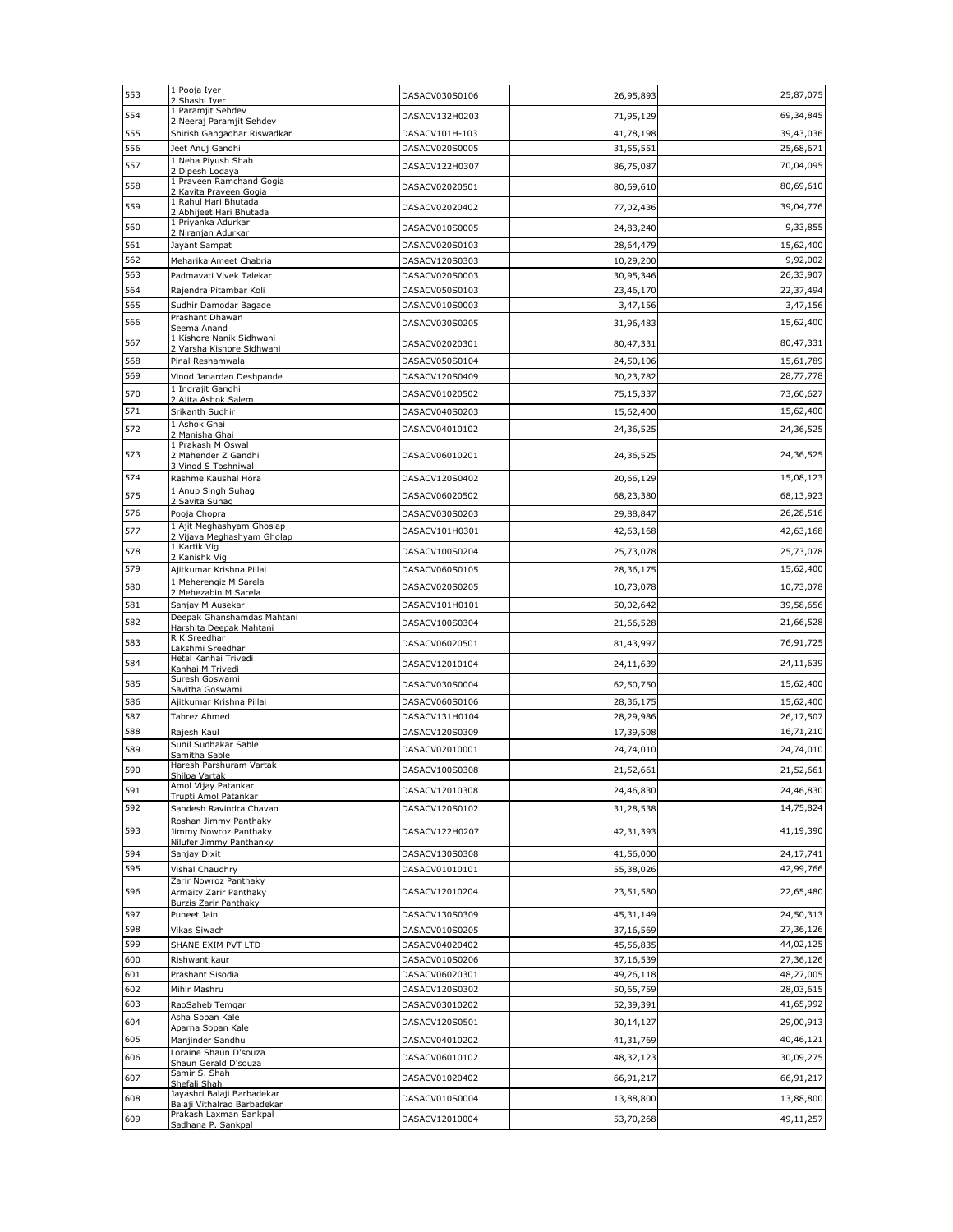| 610        | Sanjay Raut                                                                                                  | DASACV121H0005 | $\mathbf 0$ | $\mathbf 0$            |
|------------|--------------------------------------------------------------------------------------------------------------|----------------|-------------|------------------------|
| 611        | Vijay SIngh Chauhan<br>Varuni Chauhan                                                                        | DASACV02020302 | 98,14,008   | 84,28,370              |
| 612        | Shilpa Nikam & Anant Nikam                                                                                   | DASACV131H0205 | 34,94,700   | 31,45,586              |
| 613        | Priya Hrishikesh Thombare                                                                                    | DASACV12010108 | 24,46,830   | 24,46,830              |
|            | <b>Hrishikesh Thombare</b><br>Shankar Venkatraman Iyer                                                       |                |             |                        |
| 614        | Sushila Venkatraman Iyer<br>Harish Venkataraman Iyer                                                         | DASACV100S0309 | 13,88,799   | 13,88,799              |
| 615        | Preeti Malkan                                                                                                | DASACV130S0409 | 16,71,210   | 16,71,210              |
|            | Ameya Malkan<br>Vipin Jayanthilal Pandit                                                                     |                |             |                        |
| 616        | Shashi Pandit                                                                                                | DASACV05010202 | 28,48,843   | 25,06,524              |
| 617        | Narasimha Pandit<br>Colonel Sonendar Singh                                                                   | DASACV030S0204 | 25,48,085   | 24,58,176              |
| 618        | 1 Anchal Joshi                                                                                               | DASACV131H0305 | 31,45,231   | 31,45,231              |
| 619        | 2 Harpreet Kaur Joshi<br>Mohit Chopra                                                                        | DASACV040S0103 | 24,77,100   | 15,62,401              |
| 620        | DR SUMITA SINGHAL & VISHAL AGGARWAL                                                                          | DASACV121H0306 | 33,92,554   | 29,54,611              |
| 621        | Jayshree Purohit & Anand Kumar Purohit                                                                       | DASACV10010002 | 50,34,130   | 40,22,857              |
| 622        | Girish Avinash Kadam                                                                                         | DASACV050S0004 | 26,05,980   | 25,51,920              |
| 623        | Vaishali Kishor Kotwal                                                                                       | DASACV060S0104 | 22,18,608   | 22,18,608              |
| 624        | Jaishree Manocha & Samir Manocha                                                                             | DASACV030S0206 | 17,94,266   | 6,94,400               |
| 625        | Jagdish Rajpurohit & Sashwat Kumaria                                                                         | DASACV120S0401 | 27,90,048   | 26,29,534              |
| 626        | Nirupa Vaman Jorapur                                                                                         | DASACV030S0001 | 12,67,721   | 12,67,721              |
| 627        | Monika S Thapar                                                                                              | DASACV060S0103 | 22,18,608   | 22,18,608              |
| 628        | Akashdeep Garg                                                                                               | DASACV010S0006 | 24,97,436   | 24,50,948              |
| 629        | Mohammed Nadir Shaikh Legal Heir of Late Mr.<br>Tanveer S. Shaikh                                            | DASACV132H0003 | 41,13,503   | 41,13,503              |
| 630        | Avinash Surana                                                                                               | DASACV040S0005 | 30,47,875   | 26,46,749              |
| 631        | Anil Mujoo                                                                                                   | DASACV01010202 | 39,65,231   | 24,36,547              |
| 632        | Anand Ranjeet Bhanushali                                                                                     | DASACV101H0203 | 46,09,999   | 41,92,471              |
| 633        | Interarch Building Products Pvt. Ltd.                                                                        | DASACV05020502 | 82,39,875   | 82,39,875              |
| 634        | Satish Raosaheb Sonawane                                                                                     | DASACV131H0105 | 82,03,482   | 54,42,885              |
| 635        | 1. Vanitha Muthukumar<br>2. T. Muthukumar                                                                    | DASACV040S0105 | 11,47,000   | 11,47,000              |
| 636        | Sharad Agarwal                                                                                               | DASACV02020401 | 82,65,402   | 54,71,361              |
| 637        | 1 Deven Jitendra Shah<br>2 Kinjal Deven Shah                                                                 | DASACV05010101 | 24,74,010   | 24,74,010              |
| 638        | Shrish Anantwar                                                                                              | DASACV121H0105 | 37,11,732   | 24,32,553              |
| 639        | 1) Sandeep Naik                                                                                              | DASACV03010201 | 36,06,057   | 36,06,057              |
| 640        | 2) Shilpa Sandeep Naik<br>Sneha Sandip Parulekar                                                             | DASACV120S0301 | 41,50,442   | 29,90,210              |
| 641        | Sunil Madanlal Kala                                                                                          |                |             | 40,10,585              |
|            | Nilima Sunil Kala                                                                                            | DASACV01010002 | 41,95,567   |                        |
| 642<br>643 | pramod Hukumchand Sakala                                                                                     | DASACV01010001 | 41,95,567   | 40,10,585<br>63,56,626 |
|            | Vani Construction Private Limited<br>1 Hiten Dhirajlal Sethna                                                | DASACV01020401 | 79,84,304   |                        |
| 644        | 2 Priti Hiten Sethna<br>1 Tukaram Jaganath Ghanavat                                                          | DASACV122H0502 | 62,39,179   | 62,39,179              |
| 645        | 2 Prakash Tukaram Ghanavat<br>3 Indumati Ganpath Deore<br>4 Madhuri Dharmadeo Manikar<br>5 Nitin Dhoda Deore | DASACV05010201 | 36,46,899   | 35,36,289              |
| 646        | Capt Puneet Shankta                                                                                          | DASACV010S0103 | 34,60,741   | 15,62,402              |
| 647        | Rishi Agarwal                                                                                                | DASACV04010001 | 38,02,744   | 25,90,986              |
| 648        | M/S Grow Well                                                                                                | DASACV131H0005 | 27,15,278   | 1,11,666               |
| 649        | Jitendra Mistry<br>Mita Ghose                                                                                | DASACV040S0204 | 27,22,537   | 26,33,152              |
| 650        | Ashesh Ghose                                                                                                 | DASACV050S0005 | 15,62,400   | 15,62,400              |
| 651        | Ravi Temgar                                                                                                  | DASACV04020501 | 88,00,584   | 75,26,790              |
| 652        | Satyajeet Patil                                                                                              | DASACV030S0103 | 27, 16, 141 | 15,62,400              |
| 653        | Vrajesh Shah<br>Subhash Wamanrao Shelar                                                                      | DASACV02010102 | 15,62,400   | 15,62,400              |
| 654        | Dilip Bhikaji Sonawane<br>Sushma Subhash Sonawane<br>Shirish Arjun Gaikwad<br>Vilas Wamanrao Shelar          | DASACV01010102 | 36,77,954   | 35,63,926              |
| 655        | Rajendra G Hiremath<br>Latha Rajendra Hirmath                                                                | DASACV01010201 | 38,73,778   | 24,36,526              |
| 656        | 1 Srikant Raghunath Marathe                                                                                  | DASACV010S0104 | 23,43,600   | 15,62,400              |
|            | 2 Neelima Shrikant Marathe<br>S Hariharan                                                                    |                |             |                        |
| 657        | Saroja Hariharan                                                                                             | DASACV02010202 | 47,75,000   | 42,97,364              |
| 658        | Vrajesh N. Shah<br>Lalit Chadha                                                                              | DASACV020S0004 | 15,62,400   | 15,62,400              |
| 659        | Anjali Chadha                                                                                                | DASACV020S0105 | 16,61,731   | 15,62,400              |
| 660        | 1 Nitin Laxmikant Chonkar<br>2 Ujwala Nitin Chonkar                                                          | DASACV020S0203 | 33,08,153   | 27,00,170              |
| 661        | Dilip V Ahuja                                                                                                | DASACV020S0204 | 28,53,836   | 24,26,386              |
| 662        | Kuppusamy Venkataraman                                                                                       | DASACV020S0206 | 24,19,187   | 18,97,728              |
| 663        | TATYASAHEB Baburoa SHEWALE                                                                                   | DASACV04010101 | 42,44,234   | 28,97,785              |
| 664        | Rishi Ranjan                                                                                                 | DASACV04020301 | 69,65,491   | 67,13,726              |
| 665        | Nitin Murlidhar Kulkarni                                                                                     | DASACV04020401 | 90,01,303   | 76,77,306              |
| 666        | Ramesh M. Londhe                                                                                             | DASACV040S0205 | 17,36,000   | 15,57,197              |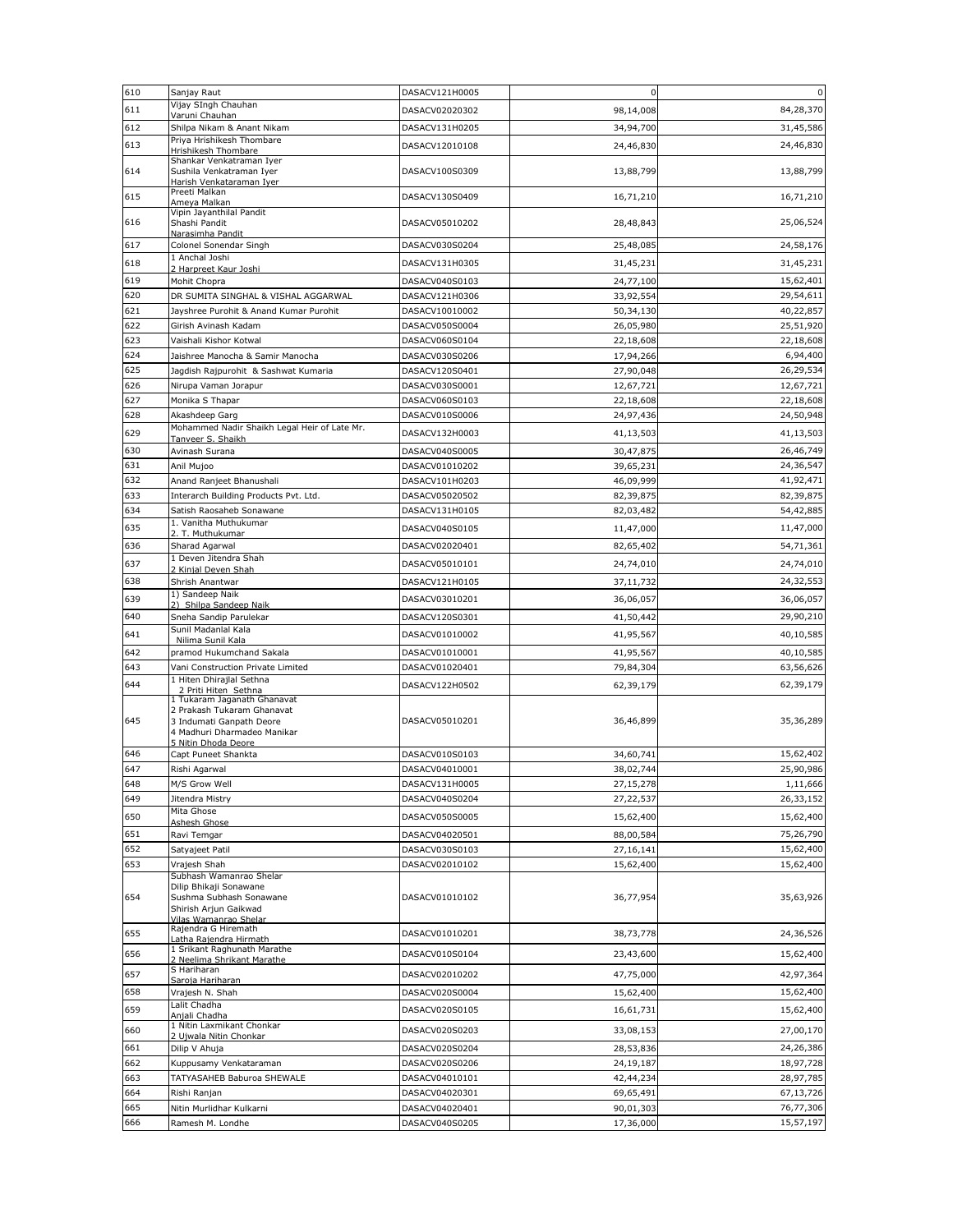| 667        | Hrinakshi Vijaynath Shetty                                                            | DASACV05010001                   | 13,74,450              | 13,74,450              |
|------------|---------------------------------------------------------------------------------------|----------------------------------|------------------------|------------------------|
| 668        | Sangeeta Pradeep Luthria<br>Pradeep Luthria                                           | DASACV05020401                   | 44,69,850              | 44,69,850              |
| 669        | Meraj Alam                                                                            | DASACV05020402                   | 31,16,419              | 31,16,419              |
| 670        | Sulbha Ashish Dalvi                                                                   | DASACV050S0003                   | 31,45,931              | 26,81,644              |
| 671        | Pratapsina Namdeo Suryawanshi Suryawanshi                                             | DASACV050S0006                   | 15,62,400              | 15,62,400              |
| 672        | ShriKrishna Gaikwad<br>Rajeshrwari Gaikward                                           | DASACV050S0106                   | 15,62,400              | 15,62,400              |
| 673        | Jitesh Mahendra Chauhan<br>Mahendra Shantilal Chauhan                                 | DASACV06010002                   | 24,74,010              | 24,74,010              |
| 674        | Dilip Pandurang Patil<br>Sangeeta D Patil                                             | DASACV06020302                   | 49,36,862              | 49,36,862              |
| 675        | Vinod Kumar Misra                                                                     | DASACV060S0205                   | 22,42,694              | 22,42,694              |
| 676        | Girish Ashok Hailkar                                                                  | DASACV10010102                   | 41,58,129              | 33,78,648              |
| 677        | Parag Santharam Bhosale<br>Shraddha Parag Bhosale<br>Manjula Parga Bhosale            | DASACV100S0209                   | 24,88,799              | 24,88,799              |
| 678        | 1 Shirish Shivling Dulewad<br>2 Anita Shirish Dulewad<br>3 Vijalaxmi Shivling Dulewad | DASACV100S0305                   | 30,20,523              | 22,03,778              |
| 679        | Kamlesh Gohil<br>Nishma Gohil                                                         | DASACV121H0206                   | 31,45,230              | 31,45,230              |
| 680        | 1 Seema Kumar Khiatani                                                                | DASACV121H0405                   | 73,71,883              | 53,18,290              |
| 681        | 2 Kumar R Khaitani<br>1 Kumar R Khaitani                                              | DASACV122H0407                   | 73,71,883              | 55,10,876              |
|            | 2 Seema Kumar Khiatani                                                                |                                  |                        |                        |
| 682<br>683 | Indrajeet Devenhalli Nagraj<br>Shreemant Popatrao Tawar                               | DASACV13010202<br>DASACV130S0108 | 41,36,990<br>26,14,799 | 24,46,830<br>26,02,956 |
| 684        | Santana Yagna Raman                                                                   |                                  |                        |                        |
|            | Usha Lakshmi Raman                                                                    | DASACV131H0304                   | 31,45,230              | 31,45,230              |
| 685<br>686 | SRIDHAR SIVARAM & PRIYA SIVARAM                                                       | DASACV132H0303                   | 41,18,333              | 41,18,333              |
|            | Kalpesh Patel & Heena Patel<br>Sachin Vasant Sutar                                    | DASACV132H0406                   | 1,44,35,731            | 1,07,28,033            |
| 687        | Vasant Tukaram Sutar                                                                  | DASACV120S0403                   | 34,00,000              | 18,32,762              |
| 688        | Ramneet Singh Bhatia                                                                  | DASACV040S0106                   | 28,19,122              | 22,38,132              |
| 689        | Chandan Bhatia<br>Rama Krishnan                                                       | DASACV110S0105                   | 23,83,481              | 19,89,368              |
| 690        | Asha Krishnan                                                                         | DASACV100S0206                   | 24,25,565              | 24,25,565              |
| 691        | Kanchan Suhas Shahane                                                                 | DASACV120S0109                   | 13,56,651              | 13,56,651              |
| 692        | Rajendra Kumar Gadale<br>Sharda R. Gadale                                             | DASACV030S0002                   | 34,00,062              | 22,02,984              |
| 693        | Satyen Kothari                                                                        | DASACV101H0303                   | 25,37,600              | 25,37,600              |
| 694        | Hiren Tejnani                                                                         | DASACV100S0205                   | 25,84,135              | 21,52,640              |
| 695        | Janice Borges                                                                         | DASACV060S0204                   | $\mathbf 0$            | 0                      |
| 696        | Aashray Arora                                                                         | DASACV060S0003                   | $\pmb{0}$              | $\pmb{0}$              |
| 697        | Pankaj Patel<br>Swathi Shreyas Dukle                                                  | DASACV101H0201                   | 25,37,600              | 25,37,600              |
| 698        | Shreyas Vijayanand Dukle                                                              | DASACV060S0206                   | 15,62,400              | 15,62,400              |
| 699        | Sanjay Puri                                                                           | DASACV04020502                   | 35,43,997              | 34,19,644              |
| 700        | Continental Belting<br>Mauni Krunal Shah                                              | DASACV040S0006                   | 15,62,400              | 15,62,400              |
| 701        | Parul Shah                                                                            | DASACV01020501                   | 44,02,126              | 44,02,126              |
| 702        | Ashok Upadhyaya<br>Madhu Upadhyaya                                                    | DASACV03020402                   | 38,92,132              | 28,58,311              |
| 703        | Kamesh Prakesh Salunke                                                                | DASACV13010102                   | 24,46,830              | 24,46,830              |
| 704        | Narsinha Infrasturcture Pvt Ltd                                                       | DASACV120S0101                   | 11,87,587              | 11,87,587              |
| 705        | Neeru Sindhwani<br>1 Dr. Sonali Vashishtha                                            | DASACV03020302                   | 84,89,636              | 76,53,636              |
| 706        | 2 Alok Vashishtha<br>1 Sobha Jain                                                     | DASACV03020502                   | 83,06,300              | 68,51,412              |
| 707        | 2 Devender Sarup Gupta<br>1 Geeta Khona Dedhia                                        | DASACV05020301                   | 77,32,747              | 75,59,462              |
| 708        | 2 Bhavin Dedhia<br>1 Vilas Anand                                                      | DASACV130S0307                   | 9,63,532               | 4,95,949               |
| 709        | 2 Loveleen Anand                                                                      | DASACV050S0105                   | 16,69,388              | 15,62,400              |
| 710        | Sanjeev Chopra<br>Bharti Chopra                                                       | DASACV130S0408                   | 24,73,389              | 19,94,828              |
| 711        | 1 Jerry John Vaz<br>2 Ceazer John Vaz                                                 | DASACV06010101<br>MUGAHR03020402 | 38,21,585              | 38,21,585              |
| 712        | 1 Devdoot Deb Roy                                                                     | DASACV100S0108                   | 44,58,866              | 43,59,778              |
| 713        | 2 Pranita Deb Rov<br>1 Manish B Jogani                                                | DASACV100S0109<br>DASACV131H0204 |                        |                        |
|            | 2 Anil S Toshniwal                                                                    | DASAVV01020103                   | 1,29,85,431            | 1,13,14,614            |
| 714        | 1 Abdul Azim A R Parmar<br>2 Asif A R Ghadiyali                                       | DASACV100S0207                   | 21,76,832              | 21,76,832              |
| 715        | 1 Abdul Azim A R Parmar<br>2 Asif A R Ghadivali                                       | DASACV100S0208                   | 21,52,641              | 21,52,641              |
| 716        | Sudhakar Vinayak Joshi                                                                | DASACV101H-101                   | 45,57,609              | 39,43,037              |
| 717        | 1 Harshida kanu Chandvania                                                            | DASACV06010202                   | 34,28,970              | 11,87,483              |
| 718        | 2 Nikhil Kanu Chandvania<br>Sudhir Balwant                                            | DASACV040S0003                   | 15,62,400              | 15,62,400              |
| 719        | Sanjay Kapur                                                                          | DASACV040S0104                   | 24,85,474              | 15,62,402              |
| 720        | Jyoti Prashant Pangarkar                                                              | DASACV040S0004                   | 15,62,400              | 15,62,400              |
| 721        | 1 Nitin V Barve<br>2 Vaishali Nitin Barve                                             | DASACV12010304                   | 25,17,200              | 22,65,480              |
| 722        | 1 Kundanlal Chouhan                                                                   | DASACV120S0202                   | 18,56,900              | 16,75,836              |
|            |                                                                                       |                                  |                        |                        |
| 723        | 2 Sandhya Chouhan<br>1 Kundanlal Chouhan<br>2 Sandhya Chouhan                         | DASACV121H0205                   | 18,56,900              | 18,56,900              |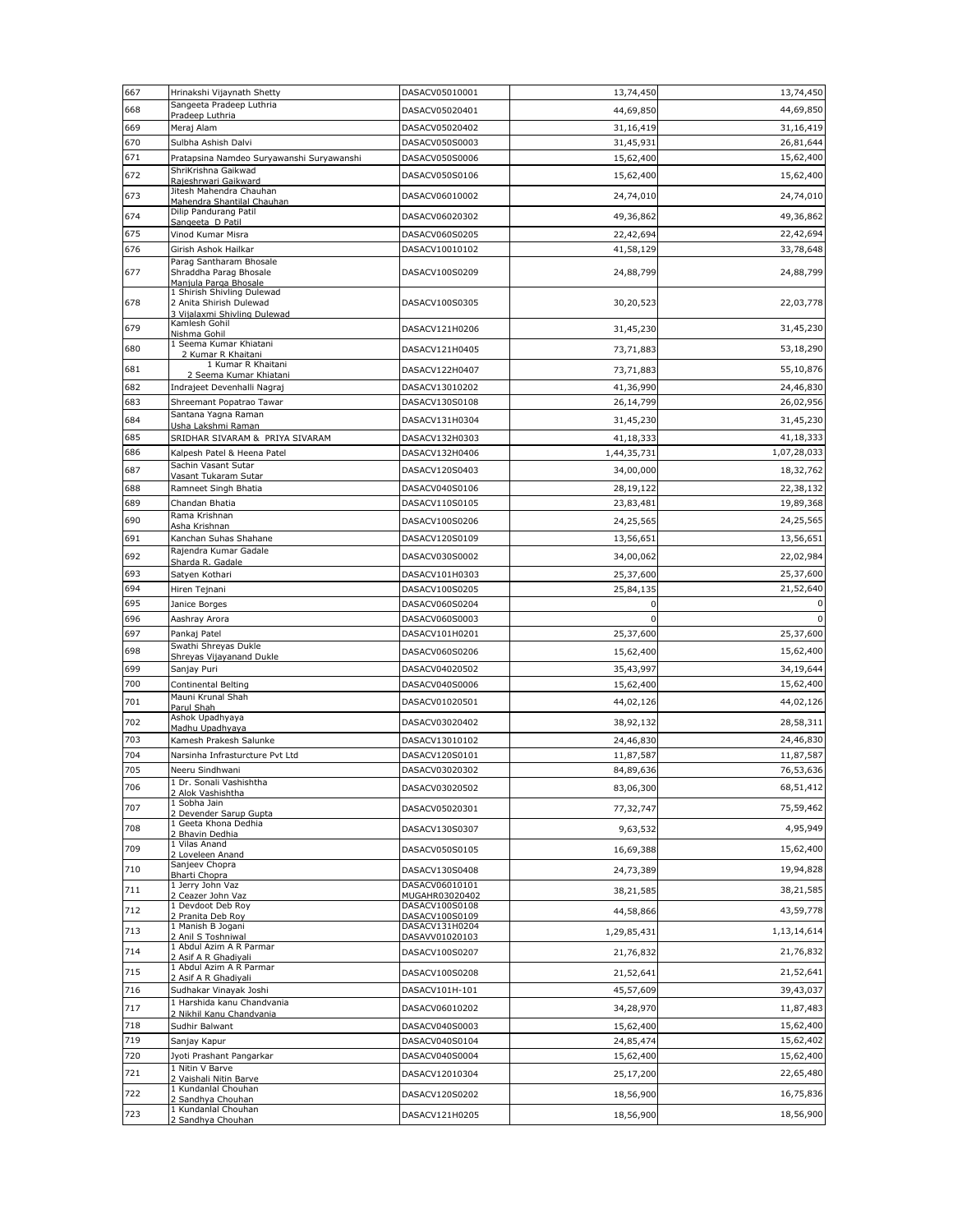| 724        | Manoj Kumar Pant<br>Disha Pant                                  | MUGAHR07020002                   | 23,73,559                | 23,73,559              |
|------------|-----------------------------------------------------------------|----------------------------------|--------------------------|------------------------|
| 725        | Pravin Sharad Deshmukh                                          | MUGAHR041H0403                   | 20,30,496                | 18,08,940              |
| 726        | Deepak Patwardhan                                               | MUGAHR220S0203                   | 1,00,000                 | 97,003                 |
| 727        | Manish Madhukar Pathak                                          | MUGAHR021H0103                   | 32,62,236                | 32,62,236              |
| 728        | Gunjan Mahadeo Karhade                                          | MUGAHR03020401                   | 67,94,175                | 49,59,816              |
| 729        | 1 Purty Mohankumar Gowda<br>2 Mohankumar Gowda                  | MUGABR020S0304                   | 18,36,162                | 18,36,162              |
| 730        | Mahendra Dattatraya Bhadgaonkar                                 | MUGABR050S0104                   | 11,82,148                | 11,82,148              |
| 731        | 1 Varsha Mehta<br>2 Ritu Mehta                                  | MUGABR01020302                   | 87,64,318                | 71,45,579              |
| 732        | 1 Sunil Kumar Mehta                                             | MUGABR020S0405                   | 33,06,661                | 26,85,671              |
|            | 2 Ritu Mehta<br>1 Vivek Singh Pathania                          |                                  |                          |                        |
| 733        | 2 Pratiksha Langeh                                              | MUGAHR070S0203                   | 17, 11, 354              | 13,56,717              |
| 734        | Sandeep Malhotra                                                | MUGAHR07020404                   | 29,91,695                | 29,91,695              |
| 735<br>736 | Suresh Govind Parab<br>Atul Appasaheb Shitole                   | MUGABR10020402<br>MUGABR011H0503 | 20,53,092<br>33,49,763   | 16,88,625<br>32,49,302 |
|            | 1 Shreehari Aney                                                |                                  |                          |                        |
| 737        | 2 Vijayalaxmi Aney<br>3 Madhav Aney                             | MUGAHR250S0403                   | 9,76,945                 | 9,46,051               |
| 738        | Praneeti Shanware                                               | MUGABR091H0403                   | 30,36,837                | 25,28,556              |
| 739        | 1 Mitesh Kurani<br>2 Deepa Kurani                               | MUGABR141H0401                   | 22,54,573                | 21,52,200              |
| 740        | 1 Ravindra Prabhakar Kachare                                    | MUGABR061H0503                   | 23,94,388                | 21,35,250              |
| 741        | 2 Smita Ravindra Kachare<br>Dnyaneshwar Ingole                  | MUGABR090S0205                   | 10,37,850                | 10,37,850              |
| 742        | 1 Uday Pratap Singh                                             | MUGAHR051H0103                   | 27,79,926                | 25,10,088              |
|            | 2 Poonam Singh<br>1 Yogesh Dabhade                              |                                  |                          |                        |
| 743        | 2 Sneha Dabhade                                                 | MUGAHR11030102                   | 1,00,15,521              | 72,28,623              |
| 744        | 1 Aroon Murlidhar Kakad<br>2 Lata Aroon Kakad                   | MUGABR051H0503                   | 31,22,455                | 28,06,920              |
| 745        | Pallavi Ganesh Matkari                                          | MUGAHR250S0103                   | 15,24,901                | 7,36,652               |
| 746        | 1 Kalidas Jahagirdar<br>2 Kalpana Jahagirdar                    | MUGABR111H0303                   | 47,49,243                | 34,58,653              |
| 747        | Lalit Gopikisan Lahoti                                          | MUGABR021H0403                   | 41,07,149                | 35,55,433              |
| 748        | Nitee Salvi Mitra                                               | MUGABR100S0305                   | 9,99,000                 | 9,99,000               |
| 749        | 1 Ravikiran Prakash Aphale<br>2 Prachi Ravikiran Aphale         | MUGABR021H0103                   | 43,90,734                | 30,59,698              |
| 750        | Sushil Bansal                                                   | MUGABR05020302                   | 50,81,206                | 45,10,503              |
| 751        | Rakhi Pankaj Chopda                                             | MUGABR06020502                   | 37,49,635                | 37,49,635              |
| 752        | 1 Karan Soorma<br>2 Neelam Soorma                               | MUGABR140S0503                   | 17,24,690                | 16,48,640              |
| 753        | 1 Neelam Soorma                                                 | MUGABR140S0403                   | 14,80,338                | 14,13,120              |
| 754        | 2 Karan Soorma<br>1 Rachana Jay Chauhan<br>2 Jay Suresh Chauhan | MUGAHR01020002                   | 72,04,437                | 55,76,129              |
| 755        | 1 Vishwanathan Krishnan<br>2 Radha Vishwanathan                 | MUGABR13020204                   | 47,40,329                | 37,16,699              |
| 756        | 1 Prakash Shankar Jangam<br>2 Seema Prakash Jangam              | MUGAHR02020202                   | 45, 31, 271              | 42,75,271              |
| 757        | Kimatrai Tirathram Keswani                                      | MUGAHR051H0303                   | 35,63,945                | 25,76,611              |
| 758        | 1 Narendra Naidu<br>2 Swetha Naidu                              | MUGAHR031H0203                   | 28,66,298                | 19,09,051              |
| 759        | 1 Mayuri Dhongade                                               | MUGAHR04020301                   | 53,10,225                | 51,00,220              |
| 760        | 2 Ashish Dhongade<br>1 Satish Chandra Vyas                      | MUGAHR10040502                   | 60,10,906                | 60,10,906              |
|            | 2 Kusum Vyas<br>1 Umesh Kumar                                   |                                  |                          |                        |
| 761        | 2 Gargee Vaday<br>1 Amit Agarwal                                | MUGABR010S0404                   | 29,00,000                | 14,56,875              |
| 762        | 2 Sucheta Agarwal<br>1 Sagar Shinde                             | MUGAHR210S0406                   | 8,38,636                 | 8,38,636               |
| 763        | 2 Preety Shinde<br>3 Dattatray Shinde                           | MUGABR070S0304                   | 13,57,584                | 12,98,700              |
|            | 4 Sunanda Shinde                                                |                                  |                          |                        |
| 764        | 1 Dilip Kumar Kohli<br>2 Chandralekha Kohli                     | MUGABR05020202                   | 18,40,129                | 18,40,129              |
| 765        | 1 Shubhada Dilip Katare<br>2 Dilip Katare                       | MUGAHR220S0303                   | 5,39,372                 | 5,23,205               |
| 766        | 1 Siddhi Dinesh Padawe<br>2 Dinesh Gangaram Padawe              | MUGABR09020502                   | 62,54,730                | 43,13,684              |
| 767        | Satish Sitaram Deshpande                                        | MUGABR06020401                   | 67,62,241                | 52,04,845              |
| 768        | 1 Raiendra More                                                 | MUGAHR08020302                   | 34,62,507                | 33,58,720              |
| 769        | 2 Suvarna More<br>1 Gayatri Shirodkar                           |                                  |                          |                        |
| 770        | 2 Vivek Shirodkar<br>Mrinalini Kanal                            | MUGABR08020501<br>MUGABR030S0504 | 1,29,44,942<br>13,22,191 | 57,06,673<br>13,22,191 |
|            | Pankaj Kanal<br>1 Hemal Dinesh Shah                             |                                  |                          |                        |
| 771        | 2 Payal Hemal Shah<br>1 Rajender Dev Kapoor                     | MUGABR091H0303                   | 17,82,660                | 17,82,660              |
| 772        | 2 Kapil Kapoor                                                  | MUGAHR04020402                   | 61,80,750                | 61,80,750              |
| 773        | 1 Amit Ghosh<br>2 Bapuna Ghosh                                  | MUGABR011H0203                   | 37,54,401                | 29,43,530              |
| 774        | Dwaipayan Basu                                                  | MUGAHR230S0505                   | 4,80,200                 | 4,80,200               |
| 775        | 1. Rani Ramchandra Pardeshi<br>2 Ramchandra pardeshi            | MUGABR091H0103                   | 31,35,974                | 24,71,305              |
| 776        | Suresh Kalyanrao Joshi                                          | MUGABR140S0206                   | 11,98,020                | 11,98,020              |
| 777        | 1 Shreeharsh M bhandari<br>2 Varsha bhandri                     | MUGAHR10030403                   | 11,68,170                | 11,68,170              |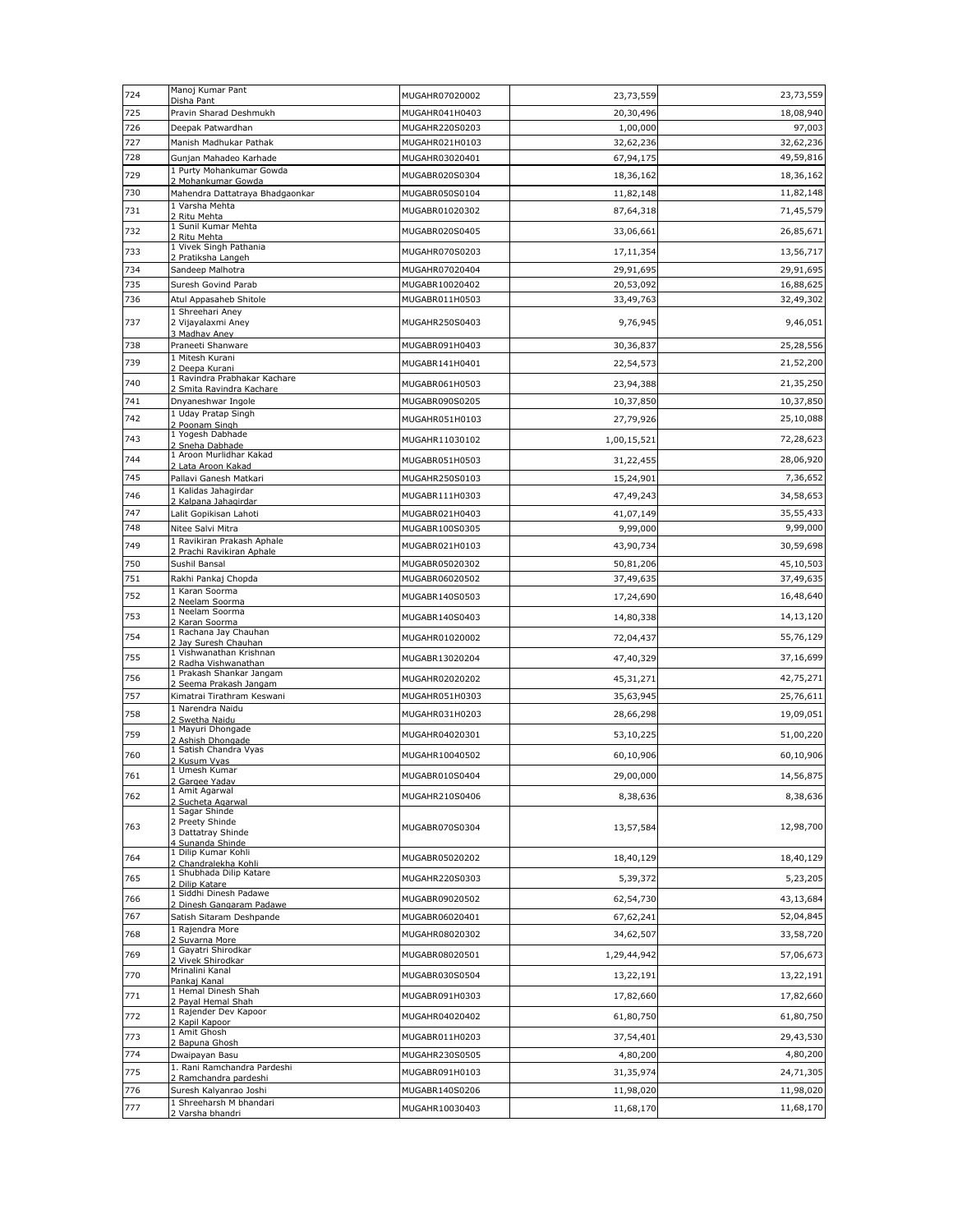| 778 | 1 Ved Prakash Narayan                                                                      | MUGABR06020501 | 37,40,850   | 37,40,850 |
|-----|--------------------------------------------------------------------------------------------|----------------|-------------|-----------|
| 779 | 2 Subha Narayan<br>Rajeev Dattaraya Tembe                                                  | MUGAHR200S0203 | 7,10,340    | 6,88,500  |
| 780 | Anand Ashok Kothavale                                                                      | MUGABR051H0103 | 31,14,180   | 27,66,128 |
| 781 | Rajan Tanak                                                                                | MUGABR050S0305 | 9,85,126    | 9,85,126  |
| 782 | Prashant Sardesai                                                                          | MUGABR13020302 | 29,79,060   | 29,79,060 |
| 783 | Gauri Sardesai<br>1 Chandra Mohan Manohar Potdar                                           | MUGAHR05020001 | 1,22,03,349 | 82,67,186 |
|     | 2 Vinayak Chandra Mohan Potdar<br>1 Vineet Hingorani                                       | MUGAHR05020002 |             |           |
| 784 | 2 Pia Hingorani                                                                            | MUGABR05020401 | 68,16,988   | 47,33,365 |
| 785 | 1 Arjun Pascal Rego<br>2 Gautam M Rego<br>3 Mithali C Rego                                 | MUGAHR02020301 | 51,50,789   | 44,15,575 |
| 786 | Dhanraj Vispute                                                                            | MUGAHR21020302 | 19,49,827   | 18,88,251 |
| 787 | 1 Madhuri Vishwanath Thorat<br>2 Vishwanath V Thorat                                       | MUGABR051H0203 | 29,48,190   | 26,43,137 |
| 788 | Mahendra Pannelal Gangwal                                                                  | MUGABR060S0304 | 9,58,738    | 5,07,338  |
| 789 | 1 Rajiv Kulkarni                                                                           | MUGABR101H0203 | 35,61,558   | 24,97,572 |
| 790 | 2 Radha Kulkarni<br>Ullhansini Andukar                                                     | MUGAHR01020201 | 77,59,508   | 57,15,226 |
| 791 | Ullhansini Andukar                                                                         | MUGAHR05020201 | 43,61,603   | 24,61,046 |
| 792 | 1 Ruby Hotelwala                                                                           | MUGAHR071H0401 | 31,02,332   | 27,15,755 |
|     | 2 Farhad Hotelwala<br>1 Rajendra Babanlal kale                                             |                |             |           |
| 793 | 2 Sarla Rajendra Kale<br>3 Nikhil Rajendra Kale                                            | MUGABR030S0105 | 22,02,068   | 14,99,788 |
| 794 | 1 Sudhir Dorga<br>2 Aneeket Dorga                                                          | MUGAHR050S0405 | 11,87,964   | 11,36,363 |
| 795 | 1 Avinesh Kamkhedkar                                                                       | MUGAHR200S0403 | 2,91,008    | 2,91,008  |
| 796 | 2 Renuka Kamkhedkar<br>1 Avinesh Kamkhedkar                                                | MUGAHR200S0303 | 2,91,008    | 2,91,008  |
|     | 2 Renuka Kamkhedkar<br>1 Renuka Lokhande                                                   |                |             |           |
| 797 | 2 Nitin Lokhande                                                                           | MUGAHR070S0305 | 15,22,010   | 8,29,024  |
| 798 | Shalini Saxena<br>Kamal Kumar                                                              | MUGAHR080S0505 | 21,06,959   | 15,48,400 |
| 799 | Vinay Sudhir Nikumbh                                                                       | MUGAHR061H0203 | 25,95,489   | 25,43,683 |
| 800 | Nadeem Mohammed Sayeed Burud                                                               | MUGAHR05020302 | 52,05,677   | 43,91,141 |
| 801 | Pravin Katare                                                                              | MUGABR141H0101 | 21,84,604   | 20,85,556 |
| 802 | Rahul Dagur                                                                                | MUGABR130S0505 | 14,34,720   | 14,34,720 |
| 803 | Vaishali Vinayak Prabhu<br>Rajaram Harba Wanjari                                           | MUGAHR031H0503 | 17,97,846   | 17,97,846 |
| 804 | Jija r. Wanjari                                                                            | MUGAHR031H0303 | 28,19,908   | 19,31,580 |
| 805 | Shailendra basawraj Ajri<br>1 Gaurav Arora                                                 | MUGAHR07020204 | 37,45,298   | 28,63,554 |
| 806 | 2 Manisha Dikshit                                                                          | MUGABR05020002 | 65,33,686   | 45,81,001 |
| 807 | 1 Swati Bhat<br>2 Kiran Shetye<br>1 Savita Kurle                                           | MUGABR090S0504 | 11,29,425   | 11,29,425 |
| 808 | 2 Ramchandra Dhamanskar<br>3 Sachin Pawar                                                  | MUGAHR030S0404 | 15,74,122   | 9,51,497  |
| 809 | Prashant Gajanan                                                                           | MUGAHR061H0403 | 17,93,609   | 17,93,609 |
| 810 | 1 Julie Sebastain<br>2 Paul Culas                                                          | MUGAHR08020502 | 62,74,523   | 48,50,016 |
| 811 | Sachin Sharma                                                                              | MUGABR080S0305 | 13,79,175   | 13,79,175 |
| 812 | Rajkumar Mahdukarrao Dawle                                                                 | MUGABR060S0505 | 26,20,201   | 19,27,761 |
| 813 | Deepak Madhukar Tidke<br>Madhukar Ramkrishna Tidke                                         | MUGABR021H0203 | 24,30,898   | 24,30,898 |
| 814 | 1 Satish Chandra Vyas<br>2 Kusum Was                                                       | MUGABR08020502 | 38,60,518   | 37,69,684 |
| 815 | Rajesh Ramesh Sambhar                                                                      | MUGABR021H0303 | 32,41,200   | 24,30,900 |
| 816 | Meenakshi Sambhar<br>Asha Devi Durai                                                       | MUGABR130S0403 | 16,30,720   | 16,30,720 |
| 817 | Aniket Ashok Phatak                                                                        |                |             |           |
|     | Charisma Aniket Phatak<br>Atish Mukhopadhyaya                                              | MUGABR050S0504 | 13,75,038   | 12,15,450 |
| 818 | Mitali Mukhopadhyaya                                                                       | MUGABR141H0301 | 24,22,280   | 24,22,280 |
| 819 | Manisha Jadhav<br>Dattatray Jadhav                                                         | MUGABR04020304 | 30,64,592   | 29,18,401 |
| 820 | Adittya Bhave                                                                              | MUGABR07020502 | 38,64,510   | 38,64,510 |
| 821 | Amardeep Bhairavrao Rajadnya                                                               | MUGABR050S0105 | 10,35,267   | 9,85,125  |
| 822 | Nishanth Sureshchandra Rathod<br>SureshChandra Nagjibhai Rathod<br>Kaikhushru Maneck Kutar | MUGABR010S0105 | 22,56,945   | 19,05,204 |
| 823 | Parizad Kutar<br>Ayesha Kutar                                                              | MUGABR060S0404 | 13,76,396   | 13,16,738 |
| 824 | Chandrashekar Gopinath Deshpande<br>Varun Gopinath Deshpande<br>Rahul Abhyankar            | MUGABR130S0103 | 10,41,030   | 7,74,320  |
| 825 | Shilpa Abhyankar                                                                           | MUGABR01020402 | 81,66,350   | 55,01,959 |
| 826 | Shilpa Abhyankar<br>Rahul Abhyankar                                                        | MUGABR01020401 | 80,59,861   | 54,24,738 |
| 827 | Chandrashekhar A Gupta<br>Rajesh Balakrishnan<br>Pivush B Patel                            | MUGABR090S0404 | 18,39,757   | 14,91,461 |
| 828 | Kevin Gonsalvez                                                                            | MUGABR070S0504 | 13,77,684   | 13,16,737 |
| 829 | Naresh Bishambar Parache                                                                   | MUGABR08020301 | 37,82,013   | 36,67,682 |
| 830 | Sudip Malhar Deshpande<br>Vasudha Sudip Deshpande                                          | MUGABR051H0403 | 33,75,688   | 27,95,616 |
| 831 | LAXMI MARAVOOR                                                                             | MUGABR110S0504 | 19,49,253   | 19,49,253 |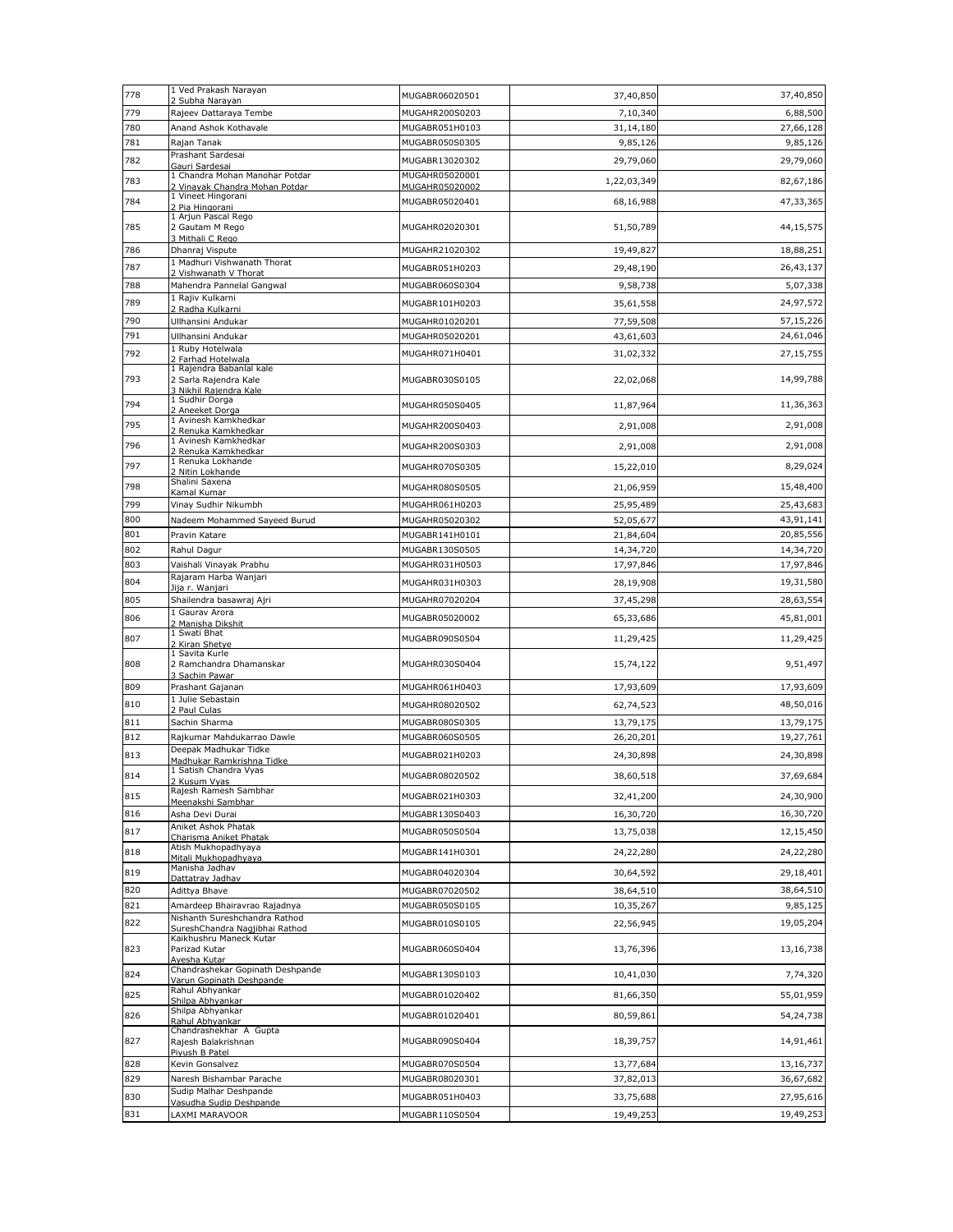| 832        | Jayeshkumar Premchand Sahuji                               | MUGABR050S0404 | 4,05,150    | 3,93,006  |
|------------|------------------------------------------------------------|----------------|-------------|-----------|
| 833        | Matyagayandra Singh<br>Sagar Matyagayandra Singh           | MUGABR040S0205 | 8,08,855    | 7,00,255  |
| 834        | Shabari Patel                                              | MUGABR05020301 | 44,55,938   | 37,12,574 |
|            | Pankaj Patel<br>Vikram Jain                                |                |             |           |
| 835        | Mukesh Chhajed                                             | MUGABR060S0105 | 25,98,566   | 17,67,034 |
|            | Harsha Jain<br>Sangeeta A Jain                             |                |             |           |
|            | Chimanlal Nagjibhai Rathod                                 |                |             |           |
| 836        | Jasumati Chimanlal Rathod<br>Vimal Chimanlal Rathod        | MUGABR010S0204 | 38,37,980   | 19,15,461 |
|            | Sheetal Vimal Rathod                                       |                |             |           |
| 837        | Shireesh Ambhaikar & Maithili Ambhaikar                    | MUGABR14020204 | 32,61,315   | 29,28,240 |
| 838        | Janet Thomasraje & Steven Thomasraje                       | MUGABR130S0106 | 12,97,855   | 12,97,855 |
| 839        | Kanpur Coir Products Private Limited                       | MUGABR090S0105 | $\Omega$    |           |
| 840        | Mansi Narendra Patil & Narendra B. Patil                   | MUGABR02020501 | 45,35,158   | 45,35,158 |
| 841        | Ketan Avinash Malewar                                      | MUGABR080S0304 | 25,63,853   | 19,69,992 |
| 842        | Usha Udayshankar & Udayshankar Bolan                       | MUGABR061H0103 | 31,78,336   | 29,45,392 |
| 843        | Vivek Bijalwan & Manu Tyagi Bijalwan                       | MUGABR05020402 | 33,60,870   | 33,60,870 |
| 844<br>845 | Abhay Likhite & Anjali Likhite                             | MUGABR071H0103 | 33,51,094   | 21,56,365 |
|            | Subramaniam Iyer & Kala Subramaniam<br>1 Changez Gandhi    | MUGABR131H0201 | 25,71,115   | 23,04,120 |
| 846        | 2 Shahazad Gandhi                                          | MUGABR13020202 | 31,52,528   | 30,15,390 |
| 847        | Mumtaz A Ali                                               | MUGABR050S0505 | 8,94,891    | 5,63,791  |
| 848        | 1 Vikas Dagadu Bengude<br>2 Poonam Bengude                 | MUGABR061H0403 | 33,88,104   | 29,59,398 |
|            |                                                            |                |             |           |
| 849        | 1 Amod Pandurang barve<br>2 Ruta Amod Barve                | MUGABR110S0304 | 20,48,449   | 18,43,311 |
| 850        | Kusum Vithaldas Bhamaria                                   | MUGABR100S0104 | 11, 14, 163 | 11,14,163 |
| 851        | KHALID ANWAR SHAIKH                                        | MUGABR07020301 | 35,79,026   | 35,79,026 |
| 852        | Smita Dhirde                                               | MUGABR130S0003 | 22,38,267   | 17,95,661 |
| 853        | Lionel Lobo                                                | MUGABR020S0204 | 15,19,314   | 15,19,314 |
| 854        | 1. Sunil Bhatia<br>2. Sheetal<br><b>Bhatia</b>             | MUGABR130S0506 | 20,38,067   | 17,14,482 |
| 855        | Yogita Rahate                                              | MUGABR131H0401 | 40,44,938   | 29,10,135 |
| 856        | Lt. Cdr. Shailendrakumar Gavde                             | MUGABR131H0301 | 30,22,719   | 30,22,063 |
| 857        | Padam M Mehta                                              | MUGABR050S0205 | 17,79,684   | 16,30,654 |
|            | Chandanbala Mehta<br>Avinash Rambhau Mohol                 |                |             |           |
| 858        | Archana Avinash Mohol                                      | MUGABR060S0205 | 13,35,677   | 9,55,860  |
| 859        | Avinash Nandlal Paliwal<br>Sonali Paliwal                  | MUGABR110S0505 | 4,94,274    | 4,94,274  |
| 860        | Reshma Baburao Metkar                                      | MUGABR060S0504 | 13,58,949   | 13,16,738 |
| 861        | Urja Bhooshan Kulkarni<br>Bhooshan Kishor Kulkarni         | MUGABR060S0305 | 27,95,751   | 18,47,804 |
| 862        | Ekta Vivekanand Kaushik                                    | MUGABR05020201 | 41,55,193   | 41,25,145 |
|            | Asita Vivekanand Kausik<br>Venkata Kiran Kumar Allu        |                |             |           |
| 863        | Vandana Devi Allu                                          | MUGABR110S0305 | 24,12,430   | 22,57,295 |
| 864        | Kapil kaul<br>Vishruta Kaul                                | MUGABR021H0503 | 34,71,710   | 34,71,710 |
| 865        | <b>Tusheet Saraf</b>                                       | MUGABR02020402 | 42,75,000   | 42,75,000 |
|            | Santosh Saraf<br>1 Bhakti Menon                            |                |             |           |
| 866        | 2 Ajith Menon                                              | MUGABR020S0305 | 20,84,365   | 19,18,080 |
| 867        | 3 Bharati Ramaiva<br>Jayesh Salvi                          | MUGABR010S0205 | 14,18,025   | 14,18,025 |
|            | 1 Madhuri Nagare                                           |                |             |           |
| 868        | 2 Dattatray Nagare                                         | MUGABR010S0305 | 30,00,000   | 19,60,952 |
| 869        | 1 Dnyneshwar Kamble<br>2 Rekha Kamble                      | MUGABR010S0504 | 14,81,867   | 14,37,450 |
| 870        | Pramod Subashrao Chame                                     | MUGABR040S0504 | 13,63,046   | 13,22,190 |
| 871        | Pushpa D Nishad                                            | MUGABR051H0303 | 20,08,047   | 19,18,440 |
| 872        | 1. P. S. Venkata Subba Raju<br>2. P<br>Aruna               | MUGABR06020202 | 36,12,177   | 34,73,437 |
| 873        | 1 Ajay Anant Khaire                                        | MUGABR06020402 | 36,50,421   | 36,50,421 |
|            | 2 Deepa Ajay Khaire<br>1. Nilofar Nahid Bhujwala<br>2.     |                |             |           |
| 874        | Nahid Bhuiwala                                             | MUGABR070S0205 | 31,33,364   | 27,87,566 |
| 875        | Ajay Lawalekar<br>Hemangi Lawalekar                        | MUGABR070S0305 | 14,60,549   | 12,98,700 |
| 876        | Harsh Nanchahal                                            | MUGABR070S0505 | 13,34,775   | 13,34,775 |
| 877        | Manish Tripathi                                            | MUGABR071H0203 | 37,25,999   | 29,75,613 |
| 878        | 1. Pradeep Nigudkar                                        | MUGABR040S0305 | 21,50,550   | 16,33,947 |
|            | 2. Prachi Nigudkar<br>1 Manish Nagliya                     |                |             |           |
| 879        | 2 Alpana Nagliya<br>1 Naushina Shaikh                      | MUGABR09020302 | 32,25,336   | 32,25,336 |
| 880        | 2 Raees Shaikh                                             | MUGABR100S0304 | 10,00,000   | 9,99,000  |
| 881        | 1. Pooja Kunal Ambegaonkar<br>2. Kunal Ambegaonkar         | MUGABR101H0503 | 17,24,412   | 16,42,500 |
| 882        | Hamza Mohiuddin Khan                                       | MUGABR111H0203 | 41,81,196   | 36,12,024 |
|            | Heena Khan<br>SHARAF AL KUNJI NAZARETH & SHEREEN SHERYL G. |                |             |           |
| 883        | NAZARETH                                                   | MUGABR14020504 | 36,06,779   | 34,95,659 |
| 884        | Tushar Prafulla Chandra Trivedi                            | MUGABR06020302 | 62,32,404   | 49,13,441 |
| 885        | 1 Manish Kokel<br>2 Shubha Kokel                           | MUGABR080S0405 | 20,98,677   | 20,11,498 |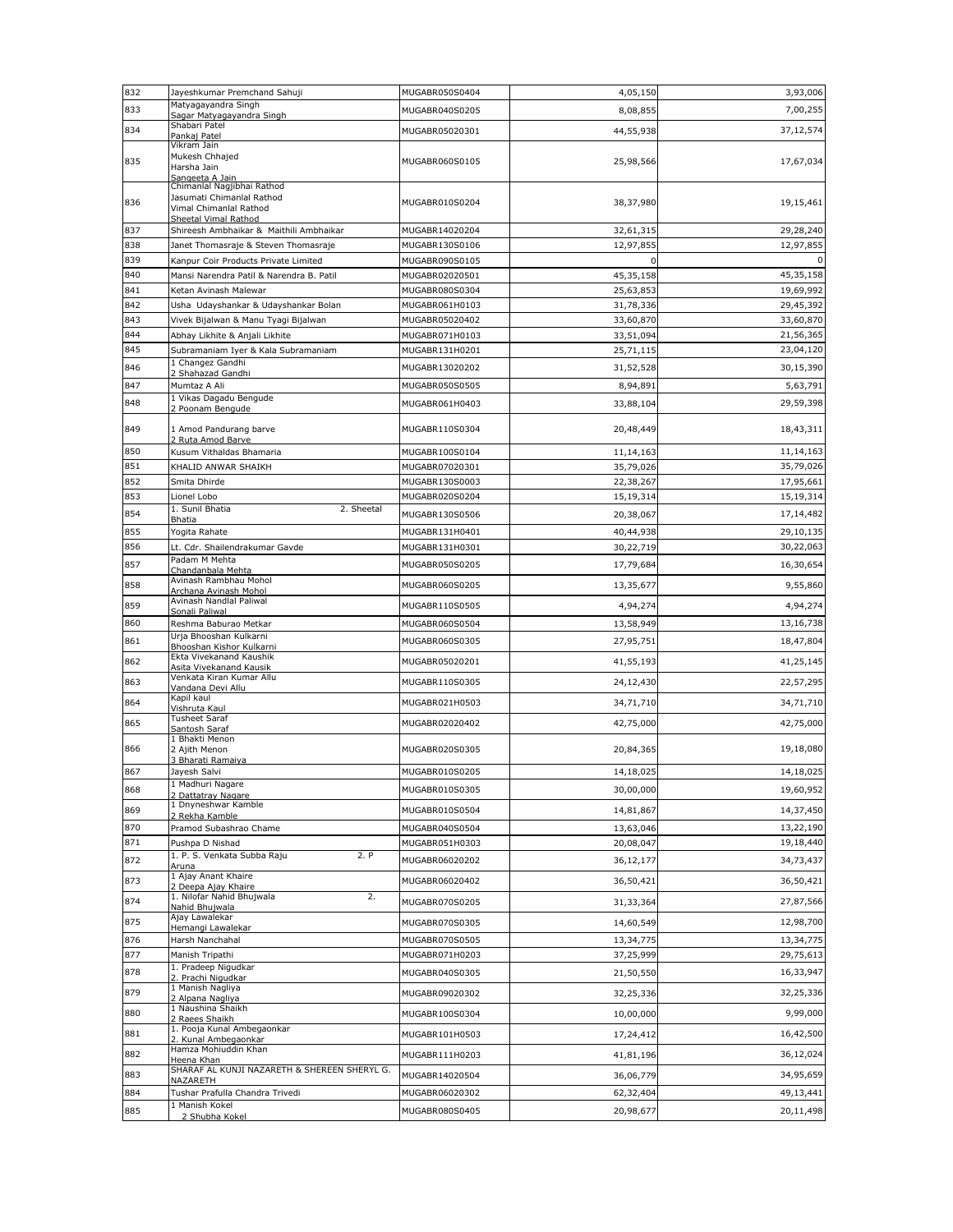|     | Rajesh Kasturchand Chhajed                                    |                               |              |              |
|-----|---------------------------------------------------------------|-------------------------------|--------------|--------------|
| 886 | Nitesh Chhajed                                                | MUGABR100S0504                | 29,74,000    | 10,67,028    |
|     | Jawaharlal Chhajed<br>Viond Jain                              |                               |              |              |
| 887 | Madhusudanan Ishwarlal Kansara                                | MUGABR050S0204                | 12,38,379    | 11,82,150    |
|     | Yesha Manoj Kansara<br>1 Anil Kanyalal bajaj                  |                               |              |              |
| 888 | 2 Kritika A bajaj                                             | MUGABR101H0403                | 19,77,754    | 18,54,930    |
| 889 | Rashmikant Nagjibhai Rathod                                   | MUGABR100S0204                | 16,24,985    | 13,39,215    |
| 890 | Mahesh Siddhaling Khude                                       | MUGABR090S0405                | 7,18,725     | 7,18,725     |
| 891 | Sangita Mahesh Khude<br>Guruprit Punjabi                      | MUGABR081H0103                | 22,38,179    | 22,38,179    |
| 892 | Mayur sudharshan Mane                                         | MUGABR140S0305                | 13,63,816    | 13,63,816    |
| 893 | Rama Nikhil Bhosale                                           | MUGABR081H0303                | 23,39,314    | 22,38,180    |
| 894 | Ashok Shamji Gala                                             | MUGABR140S0506                | 13,42,174    | 12,81,886    |
|     |                                                               | MUGABR080S0204                |              |              |
| 895 | Jayshree Shantaram Amrale                                     |                               | 17,78,248    | 16,77,728    |
| 896 | Surbhi S Gawade<br>1 Sanjay Bhame                             | MUGABR020S0505                | 11,38,219    | 11,38,219    |
| 897 | 2 Yuvraj Salunke                                              | MUGABR090S0204                | 11, 14, 163  | 11,14,163    |
| 898 | Mrunal Phansalkar                                             | MUGABR05020501                | 34, 36, 342  | 34,36,342    |
| 899 | Suresh Gaikwad                                                | MUGABR140S0205                | 13,40,705    | 12,00,480    |
| 900 | 1 Siddesh Govind Mane                                         | MUGABR140S0406                | 16,84,065    | 16,44,584    |
| 901 | 2 Prasad Govind Mane<br>U & V Superstructure Pvt Ltd          | MUGABR140S0505                | 9,00,410     | 9,00,410     |
| 902 | Vrinda Avinash Ballal                                         |                               |              | 9,75,575     |
|     | Rajendra Bhimrao Walke                                        | MUGABR100S0505                | 13,27,780    |              |
| 903 | Ramabai Rajendra Walke                                        | MUGABR130S0105                | 14,00,560    | 14,00,560    |
| 904 | 1 Linganand P Hiremath<br>2 Manjula Hiremath                  | MUGABR061H0303                | 24,35,938    | 20,78,310    |
| 905 | Shweta Rohit Kadage                                           | MUGABR030S0205                | 13,30,200    | 12,90,330    |
|     | 1 Radhakrishnan Nair                                          |                               |              | 32,09,213    |
| 906 | 2 Leena Radhakrishnan                                         | MUGABR13020502                | 32,09,213    |              |
| 907 | 1 Radhakrishnan Nair<br>2 Leena Radhakrishnan                 | MUGABR131H0501                | 23,04,120    | 23,04,120    |
| 908 | Sajal Shivla Varma                                            | MUGABR111H0503                | 29,56,800    | 29,56,800    |
| 909 | 1 Sonali Chaturvedi                                           | MUGABR11020402                | 44,54,232    | 44,54,232    |
|     | 2 Sumit Cheturvedi                                            |                               |              |              |
| 910 | Manisha Govind Mane<br>1 Milind Parab                         | MUGABR140S0405                | 17,97,047    | 11,27,280    |
| 911 | 2 Chitra Parab                                                | MUGABR071H0303                | 21,06,780    | 21,06,780    |
| 912 | HT Media Itd                                                  | Refer Workbook Property       | 42,70,32,316 | 41,79,27,073 |
|     | Sunil Gautham                                                 | List                          |              |              |
| 913 | Aarthi Gautham                                                | DASPML01010002                | 4,00,000     | 4,00,000     |
| 914 | Rajiv Vijay Sampat<br><b>Brinda R Sampat</b>                  | DASPML01010066                | 4,00,000     | 4,00,000     |
| 915 | Pinakin Harmanbhai Patel                                      | DASPML01010067                | 44,00,000    | 41,75,820    |
|     |                                                               | DASALV09020303                |              |              |
| 916 | Brigade Nook Developers<br>1 Ankush Sadhu Shedge              | To be allotted                | 10,00,000    | 10,00,000    |
|     | 2 Ram Sadhu Shedge                                            |                               |              |              |
| 917 | 3 Chandrakant Pandu Shedge                                    | Plot                          | 19,25,000    | 2,00,000     |
|     | 4 Dnyaneshwar Pandu Shedge                                    | Plot no 15 of survey          |              |              |
| 918 | Crestwood                                                     | no.20                         | 2,11,46,804  | 98,58,652    |
| 919 | Passionate Developers Pvt Ltd                                 | Plot no 15 of survey<br>no.89 | 5,00,00,000  | 2,75,00,000  |
| 920 |                                                               | 10 Plots on Third court       |              | 4,50,00,000  |
|     | Avantha Reality Ltd                                           | street                        | 4,50,00,000  |              |
| 921 | Lemongrass Lifestyles Pvt Ltd                                 | Multi level car park          | 11,13,61,282 | 7,32,26,451  |
| 922 | Vikas Shah, Rachna Shah, Som Kishen Shah & Rama<br>Shah       | DASABV02020006                | 38,01,769    | 24,84,541    |
| 923 | Sunil Kale & Sunita Kale                                      | MUGAHR021H0303                | 26,98,080    | 26,98,080    |
| 924 | Sushma Ganesh Kotian                                          | MUGABR13020504                | 52,38,438    | 40,96,219    |
| 925 | <b>Bakul Sawhney</b>                                          | MUGAHR201H0501                | $\mathbf 0$  | 0            |
| 926 | Mrs Chitra Mhatre                                             | MUGAHR05020101                | 57,63,451    | 41,90,478    |
|     | Mr Nagesh Mhatre                                              |                               |              |              |
| 927 | Sushma Savairam & Shubhendra S Darwade<br>Mrs. Sarla Makharia | MUGABR14020302                | 30,49,851    | 30,49,851    |
| 928 | Miss Srishti Makharia                                         | MUGABR071H0403                | 31,70,529    | 30,30,388    |
| 929 | Ventilation Engeneering Co.Pvt.Ltd.                           | DASAVV01020402                | 83,56,756    | 50,18,703    |
| 930 | Mandeep Malhotra                                              | MUGAHR23020404                | 10,56,755    | 10,25,080    |
|     | Sonu Malhotra<br>Kishore Vussonji                             |                               |              |              |
| 931 | Dhaval Vussonji                                               | DASBDRPK2D0138                | 1,95,07,116  | 1,95,07,116  |
| 932 | Samir D Mehta                                                 | DASZDRPK2D0095                | 1,44,95,050  | 13,00,000    |
| 933 | Paromita D Mehta<br>Samir D Mehta                             | DASZDRPK2D0099                |              | 13,00,000    |
|     | Paromita D Mehta                                              |                               | 1,44,95,050  |              |
| 934 | Rajiv Shah                                                    | DASZDRPK2D0087                | 1,44,95,050  | 13,00,000    |
| 935 | Rajiv Shah                                                    | DASZDRPK2D0093                | 1,44,95,050  | 13,00,000    |
| 936 | Rajiv Shah                                                    | DASZDRPK2D0091                | 1,44,95,050  | 13,00,000    |
| 937 | Samir D Mehta<br>Paromita D Mehta                             | DASZDRPK2D0097                | 1,44,95,050  | 13,00,000    |
| 938 | Rajiv Shah                                                    | DASZDRPK2D0089                | 1,44,95,050  | 13,00,000    |
| 939 | Samir D Mehta                                                 | DASZDRPK2D0101                | 1,44,95,050  | 13,00,000    |
|     | Paromita D Mehta<br>Mr. Sunil Gautam                          |                               |              |              |
| 940 |                                                               | DASPML01010002DASAL'          | 31,87,069    | 30,70,980    |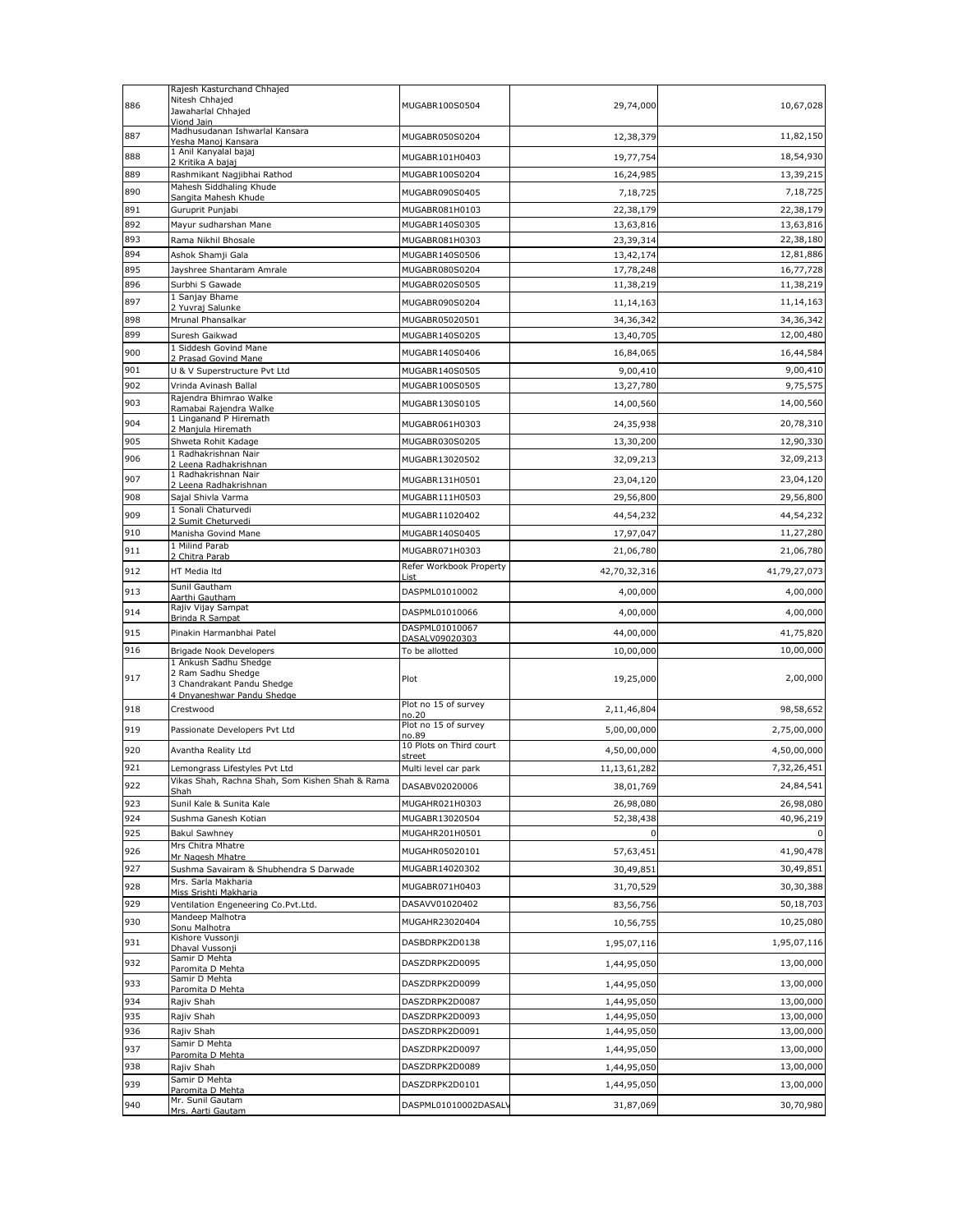| 941         | Nityanannd Shet<br>Dayanand A Raykar                                    | MUGABR070S0204                        | 14,58,810              | 12,98,700              |
|-------------|-------------------------------------------------------------------------|---------------------------------------|------------------------|------------------------|
| 942         | Niranjan Jayantilal Wadia<br>Kaushalya Jayantilal Wadia                 | MUGAHR06020102                        | 29,49,750              | 29,49,750              |
| 943         | Mrs.Pratibha Bardeskar                                                  | MUGABR011H0403                        | 23,60,820              | 23,60,820              |
| 944         | Mr. Aman Bardeskar<br>Mrs. Leena Patil                                  | DASACV101H0001                        | 19,38,880              | 8,77,999               |
|             | Payal Rajaratnam<br>1 Swati Bhat Shetye                                 |                                       |                        |                        |
| 945         | 2 Kiran Subash Shetye<br>Nutan Kothari                                  | MUGABR091H0503                        | 18,30,840              | 18,30,840              |
| 946         | Manoj Kothari                                                           | MUGAHR011H0403                        | 54,25,039              | 38,26,583              |
| 947         | Rajesh Kumar Sharma<br>Yogesh Yagnik                                    | MUGABR060S0405                        | 22,64,039              | 18,88,166              |
| 948         | Purvi Yagnik                                                            | MUGAHR051H0403                        | 44,47,086              | 31,05,402              |
| 949         | Vinod Arjun Nalawade<br>Ranjini Warrier                                 | DASACV05010002                        | 56,34,468              | 45,68,414              |
| 950         | Susweta Mukherjee                                                       | MUGAHR04020302                        | 69,51,337              | 51,77,804              |
| 951         | Rajiv Shah                                                              | Plot no 20, Portofino<br>street       | 20,86,85,120           | 3,70,00,000            |
| 952         | Ankur Bahorey<br>Swati Bahorey                                          | DASZWSSK1U0100                        | 1,73,58,871            | 63,75,672              |
| 953         | Bennett Coleman & Company Limited                                       | DASBWSSK2D0119                        | 3,82,77,818            | 2,47,39,944            |
| 954         | Rekha Varshney<br>Siddhant Varshney                                     | DASAVV01020505                        | 21,70,969              | 18,39,462              |
| 955         | Perfect Infraengineers Limited                                          | Shop no.6, Lake View                  | 68,62,889              | 35,68,228              |
| 956         | Utkarsh Nishikant Chitnis                                               | Building 6, Dasve<br>MUGABR130S0305   | 16,39,680              | 16,39,680              |
| 957         | Sandhya Pramod Chaugule                                                 | DASAVV030S0107                        | 24,73,401              | 19,02,689              |
| 958         | Sandhya Pramod Chaugule                                                 | DASAVV030S0108                        | 24,73,401              | 19,02,689              |
| 959         | Sandhya Pramod Chaugule                                                 | DASAVV030S0206                        | 24,73,401              | 19,02,689              |
| 960<br>961  | Sandhya Pramod Chaugule<br>Sanjeev Shankar Tapkir                       | DASAVV030S0207<br>MUGABR060S0104      | 24,73,401<br>20,45,440 | 19,02,689<br>17,60,648 |
| 962         | Zal Eranee                                                              | MUGAHR02020501                        | 70,67,800              | 70,67,800              |
| 963         | Mamta Gupta                                                             | MUGAHR021H0503<br>MUGAHR270S0103      | 9,76,478               | 9,45,598               |
| 964         | Swaran Singh Pathania                                                   | DASAVV010S0508                        | 28,74,604              | 22,95,496              |
| 965         | Raghavendra Agarwal                                                     | MUGAHR210S0203                        | 5,20,200               | 5,20,200               |
| 966         | Prashant N Joshi                                                        | DASACV132H0508                        | 2,72,64,038            | 1,71,17,014            |
| 967         | Jitendra Bhosale                                                        | MUGAHR100S0504                        | 11,64,762              | 7,34,654               |
| 968         | Wish Investrade Pvt Ltd<br>Vatan Enterprises Pvt Ltd                    | DASBHISK5U0226                        | 1,46,73,392            | 1,36,12,002            |
| 969         | Satish Chaubey                                                          | MUGAHR08020204                        | 6,40,000               | 5,89,744               |
| 970         | Mr. Vishwas S. Chavan<br>Arati V Chavan                                 | DASACV130S0301                        | 17,44,890              | 14,10,179              |
| 971         | Prashant N Joshi                                                        | Parcel No. 24 (Old SP-33)             | 1,93,76,252            | 98,00,000              |
| 972         | Satyajit Joshi<br>Ujwala Joshi                                          | DASABV03020404                        | 35,12,410              | 27,93,210              |
| 973         | Dhimant Devchand Dedhia                                                 | DASACV13010306                        | 36,24,768              | 34,93,736              |
| 974         | Mr. Anand Pandurang Bendre<br>Rajiv Duggal                              | MUGAHR011H0303                        | 22,07,520              | 22,07,520              |
| 975         | Kiran Duggal                                                            | DASAVV02010402                        | 34,14,466              | 29,79,175              |
| 976         | Anshu Ajmani<br><u>Sachit Ajmani</u>                                    | DASABV01020203                        | 33,73,545              | 28,44,984              |
| 977         | M/s Environmental Engineers & Consultants PVT. LTD.                     | DASZSSPK8D0026                        | 47,96,649              | 47,96,649              |
| 978         | Mrs. Rathnamala Suresh<br>Mr. C.Suresh Nadar                            | DASACV130S0107                        | 26,04,912              | 25,35,233              |
| 979         | Pooja Mutta                                                             | DASAVV03020501                        | 47,56,329              | 39,00,999              |
| 980         | Venkatesh Mutta<br>Nilanjan Mitter                                      | DASBVCPK4D0005                        | 2,84,74,450            | 2,73,47,240            |
| 981         | Anuradha Paraskar                                                       | DASZVSPK8D0052                        | 18,00,000              | 18,00,000              |
| 982         | Vikram Potdar                                                           | DASBWCSK2D0017                        | 1,00,46,141            | 1,00,14,560            |
| 983         | Raghuraman Chandrashekhar                                               | DASACV100S0107                        | 28,65,656              | 16,94,260              |
| 984         | Uttam Shankar Mane                                                      | DASACV101H0103                        | 42,73,571              | 42,67,378              |
| 985<br>986  | Adil Shaikh<br>Ravindra Patil                                           | DASAVV020S0506DASAV<br>DASAVV03020404 | 77,70,148<br>54,72,809 | 56,90,204<br>47,61,128 |
| 987         | Sham Kesarkar                                                           | DASAVV030S0306                        | 19,31,413              | 17,17,092              |
| 988         | Jayesh Dalmet                                                           | DASACV120S0103                        | 16,71,210              | 16,71,210              |
| 989         | Kollareddy Chandrasekhar Reddy                                          | DASACV020S0104                        | 31,67,044              | 21,72,567              |
| 990         | Jayesh Dilipkumar Ashar                                                 | DASACV060S0005                        | 15,62,400              | 15,62,400              |
| 991         | Maitri Jayesh Ashar                                                     | DASACV060S0006                        | 15,62,400              | 15,62,400              |
| 992<br>993  | Sunil Bansilal ShroffMs Kiran Sunil Shroff<br>Ashok NagpalRajesh Nagpal | DASALV07020403<br>DASALV07020404      | 45,65,560<br>40,03,666 | 44,79,798<br>39,19,823 |
| 994         | Mukund W UplekarSwapna M UplekarRasika M Uplekar                        | DASABV02020005                        | 21,74,761              | 21,74,761              |
| 995         | Shailesh Khandelwal                                                     | MUGABR141H0501                        | 21,52,200              | 21,52,200              |
| 996         | Sanjay Prakash PandeyRitu Singh Pandey                                  | MUGABR080S0105                        | 15,39,584              | 14,18,025              |
| 997         | Abhay Prakash Natani                                                    | DASABV020S0502                        | 25,34,679              | 10,99,815              |
| 998         | Fairmate Chemicals PVT LTD                                              | DASACV04010201                        | 45,81,500              | 45,81,500              |
| 999<br>1000 | Mr. Shantanurao Shamrao Shinde<br>Shikha Singhal                        | MUGAHR03020002<br>MUGABR071H0503      | 55,70,716<br>55,68,767 | 35,13,503<br>29,89,609 |
| 1001        | Vijaya Pramod SonarPramod Raghunath Sonar                               | MUGABR130S0205                        | 21,62,565              | 15,30,997              |
| 1002        | Vijaya Pramod SonarPramod Raghunath Sonar                               | MUGABR130S0206                        | 21,59,597              | 15,28,884              |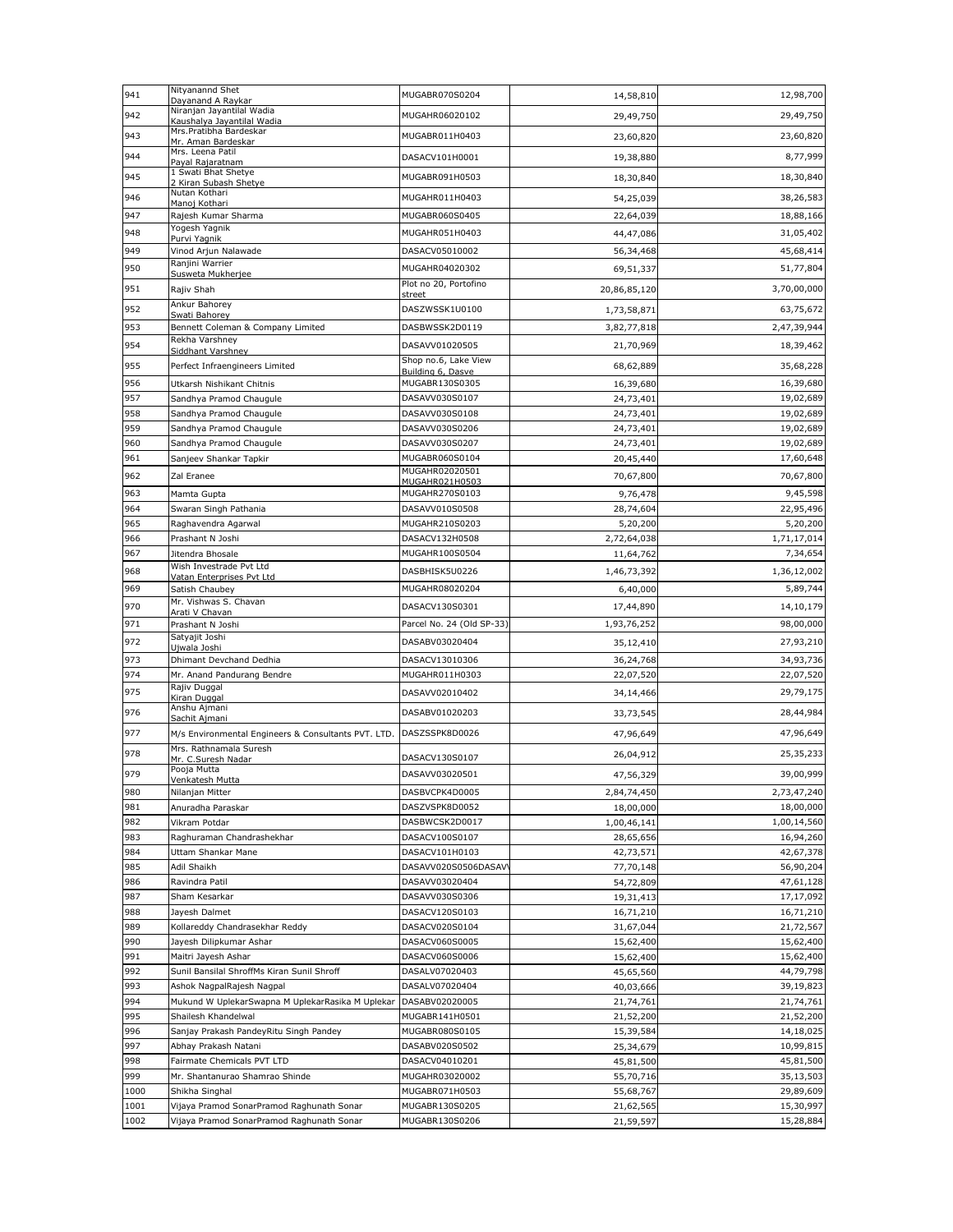| 1003 | Jhiselaine Roshni RodriguesGracy Rodrigues                                           | DASBTSPK8D0075                    | 69,42,435     | 66,69,340     |
|------|--------------------------------------------------------------------------------------|-----------------------------------|---------------|---------------|
| 1004 | Dr. Avinash D More                                                                   | 4 Gunthas                         | 1,00,00,000   |               |
| 1005 | Study World Education India Ltd                                                      | Lot No 81 Dasve                   | 1,62,00,000   | 1,00,00,000   |
| 1006 | Seema Jayendra Kulkarni                                                              | MUGAHR250S0503                    | 5,40,600      | 5,40,600      |
| 1007 | Sandeep Kulkarni                                                                     | DASADF014H0001                    | 2,28,00,000   | 2,28,00,000   |
| 1008 | Mansi Manoj Deshpande                                                                | DASALV07010202                    | 12,78,126     | 12,78,051     |
| 1009 | Freni Mehta                                                                          | DASHBIPK8U0071DASBH               | 84,67,373     | 84,67,373     |
| 1010 | Ami GumashtaAshish Gumashta                                                          | DASZHTPK4D0074                    | 1,42,12,062   | 1,42,12,062   |
| 1011 | Shilpa ParekhNemish Parekh                                                           | MUGAHR24020302                    | 10,79,323     | 10,79,323     |
| 1012 | Purushottam Agrawal                                                                  | DASAVV01020401                    | 54,70,122     | 48,61,761     |
| 1013 | Vinay Maheshwari                                                                     | DASACV05020302                    | 81,97,704     | 79,96,102     |
| 1014 | Rajani Nair                                                                          | DASALV09010402                    | 18,33,030     | 18,33,030     |
| 1015 | Prasoon Joshi                                                                        | DASBHTPK2D0126                    | 3,66,60,115   | 3,28,65,654   |
| 1016 | Dinesh Shinge                                                                        | MUGAHR220S0505                    | 8,40,350      | 8,40,350      |
| 1017 | Rajesh Chavan, Poona Rajesh Chavan                                                   | DASBHTSK8D0076                    | 56,89,929     | 52,69,729     |
| 1018 | Makrand Sawant, Kirti Sawant                                                         | DASABV01020204                    | 9,09,558      | 8,78,799      |
| 1019 | Ashok Deshpande, Dilip Deshpande                                                     | DASABV02020305.                   | 1,16,34,800   | 1,16,34,800   |
| 1020 | Rajeev Khandelwal                                                                    | DASABV02020306<br>DASACV101H0003  | 55,67,746     | 42,51,627     |
| 1021 | Amandeep Aulakh, Raghubir Sinha                                                      | MUGAHR240S0403                    | 9,76,945      | 9,46,051      |
| 1022 | Manasee Kunal Jadhav                                                                 | DASACV120S0203                    | 17,38,068     | 16,71,210     |
| 1023 | Arathi Girish Reddy, Y Girish Reddy                                                  | DASALV08010508                    | 19,07,938     | 18,33,030     |
| 1024 | Shailaja Vithal Guntuk                                                               | MUGAHR03020502                    | 31,76,224     | 31,76,224     |
| 1025 | Vidya Gandhi, Farokh Gandhi                                                          | MUGABR011H0303                    | 23,38,949     | 22,68,840     |
| 1026 | Bhimrao Ramrao Avhad                                                                 | MUGABR020S0404                    | 16,08,251     | 15,40,125     |
| 1027 | Sateesh Kumar Ambesange                                                              | DASABV010S0202                    | 15,17,000     | 12,32,971     |
| 1028 | Sateesh Kumar Ambesange                                                              | DASABV01020501                    | 44,14,000     | 32,91,035     |
| 1029 | Shailesh Punwani                                                                     | DASACV100S0106                    | 21,52,640     | 21,52,640     |
| 1030 | Govind Kulkarni                                                                      | DASAVV01010209                    | 23,91,645     | 23,91,645     |
| 1031 | Jagannath Nisonko                                                                    | MUGAHR240S0303                    | 9,76,945      | 9,46,051      |
| 1032 | Nitin Ramesh Gaikwad, Ramesh P Gaikwad                                               | DASALV08010208,<br>DASPML01010035 | 43,85,574     | 34,17,209     |
| 1033 | Shekhar Vasudeo Walavalkar, Sadhana Shekhar<br>Walavalkar, Rushil Shekhar Walavalkar | MUGAHR08020102                    | 32,35,837     | 32,35,837     |
| 1034 | Ashvinikumar Sadashiv Mande                                                          | MUGAHR04020501                    | 50,00,000     | 33,93,075     |
| 1035 | Sita Gupta                                                                           | MUGAHR09030303                    | 22,32,580     | 21,65,660     |
| 1036 | Rakesh Singh                                                                         | MUGABR090S0104                    | 9,71,089      | 9,17,094      |
| 1037 | Monalisa Roy Khanna, Rohit Khanna                                                    | MUGABR070S0104                    | 29,34,492     | 18,29,075     |
| 1038 | Pari Praveen Tijare, Praveen Prabhakar Tijare                                        | DASAVV02010205                    | 58,84,904     | 34,22,663     |
| 1039 | Balasubramanian Radhakrishnan Menon, Jeffy Menon                                     | MUGABR14020502                    | 49,34,181     | 34,58,913     |
| 1040 | Nishant Jayawant Desai                                                               | MUGABR030S0405                    | 13,22,190     | 13,22,190     |
| 1041 | Abhinav Shiksha Sansthan                                                             | Mugaon school building            | 7,09,78,732   | 4,09,07,000   |
| 1042 | Bapusaheb Paigude, Tejaswini Bapusaheb Paigude                                       | MUGABR130S0303                    | 19,28,543     | 9,65,121      |
| 1043 | Taruna Sawhney                                                                       | MUGAHR201H0501                    | 14,28,069     | 14,28,069     |
| 1044 | Julie Narendra Wankhade                                                              | DASACN01010303                    | 13,08,260     | 7,65,571      |
| 1045 | Gajanan Kashid, Bhavana Kashid                                                       | DASACN01010302                    | 6,43,500      | 6,43,500      |
| 1046 | Kevin Abhay Shah, Abhay Babulal Shah                                                 | DASBHTPK3U0107                    | 5,48,62,714   | 2,85,69,921   |
| 1047 | Tushar Shivajirao Patil                                                              | DASACN020S0410                    | 5,40,140      | 5,23,950      |
| 1048 | Jeetsingh Deepaksing Karkotak                                                        | MUGABR111H0403                    | 29,00,000     | 27,74,834     |
| 1049 | Abhay Prakash Natani HUF                                                             | MUGABR140S0003                    | 44,19,874     | 20,81,852     |
|      | Total                                                                                |                                   | 552,72,29,856 | 438,59,64,391 |

**Note 1:** The transaction with respect to which this claim has been filed by Interart Creators Plumbing Services Pvt Ltd has been reported as a potential preferential<br>transaction in terms of Section 43 of the Insolvency and Bankrupt resolution professional in the National Company Law Tribunal reporting such transactions and seeking necessary directions.

### **List of Related party claims (Financial Creditors in A Class) on the basis of Claims received by RP - As on May 23, 2022**

| lSr. No | Name of Financial Creditor in A Class | <b>Property ID</b>  | Amount of Claim (INR) | <b>Verified Amount (INR)</b> |
|---------|---------------------------------------|---------------------|-----------------------|------------------------------|
|         | Lakeshore Watersports Company Limited | Land & Office Space | 1,41,15,999           | 1.37.00.689                  |
|         | Gulabchand foundation                 | Plot & Retail Space | 9,41,85,534           | 9,41,83,890                  |
|         | Total                                 |                     | 10,83,01,533          | 10,78,84,579                 |

Note: DRL has claimed INR 1,81,16,49,848/- towards advances given by Dasve Retail Limited to LCL for retail shops out of which amount verified stand at<br>INR 1,03,78,71,247, further please note an avoidance application (Sec.